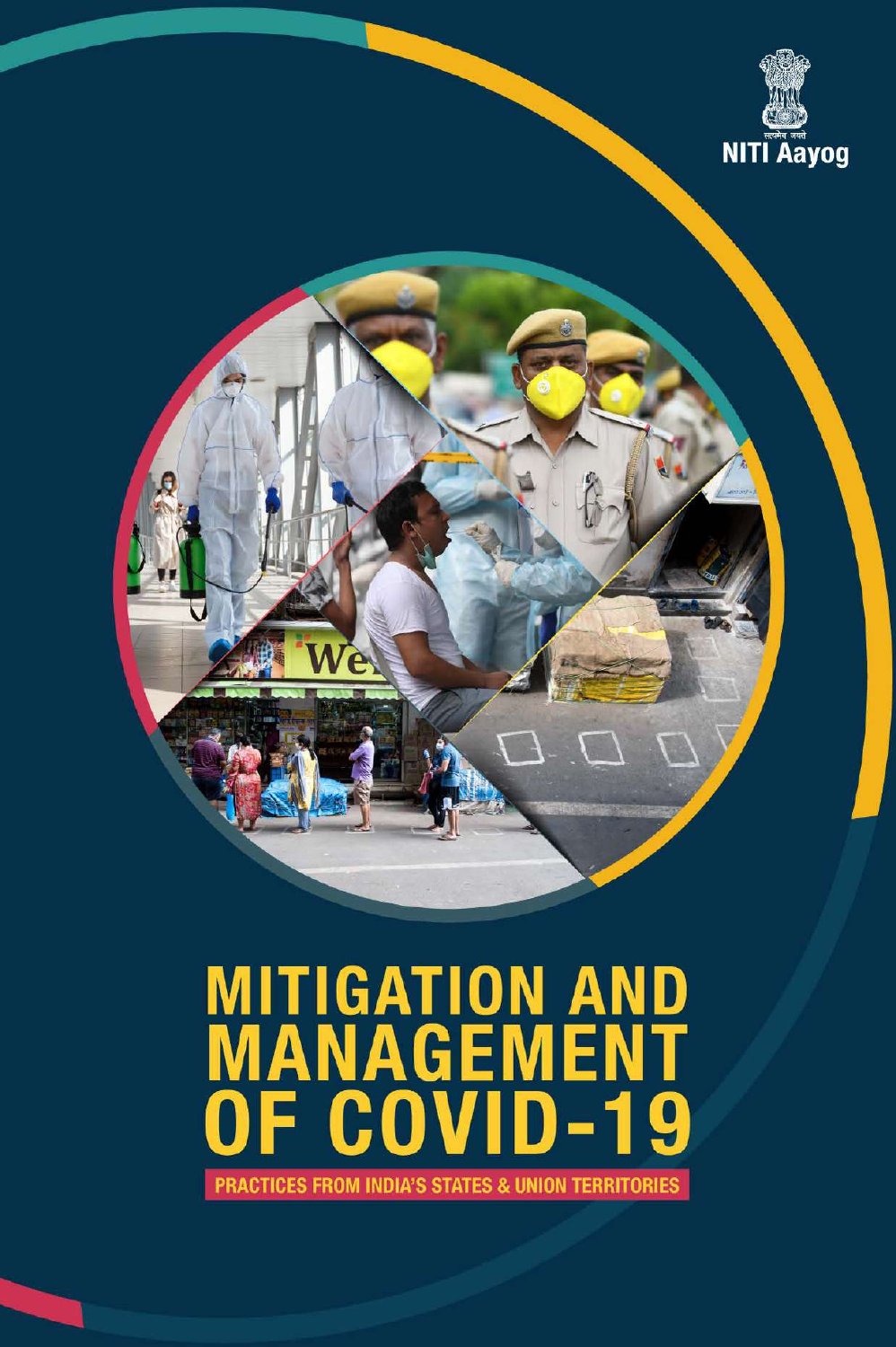# MITIGATION & MANAGEMENT OF COVID-19

Practices from **India's States** & **Union Territories**

## NOVEMBER, 2020

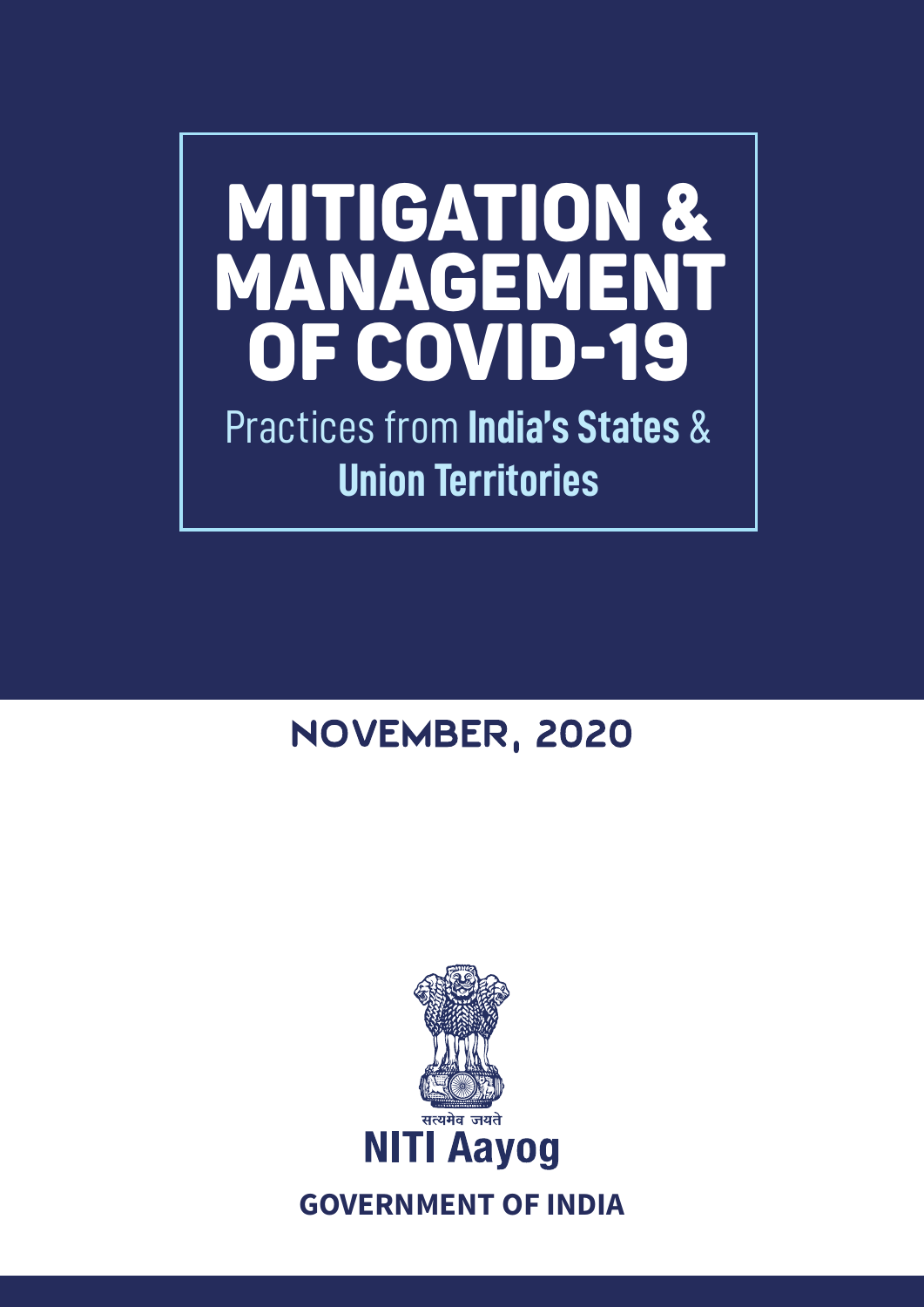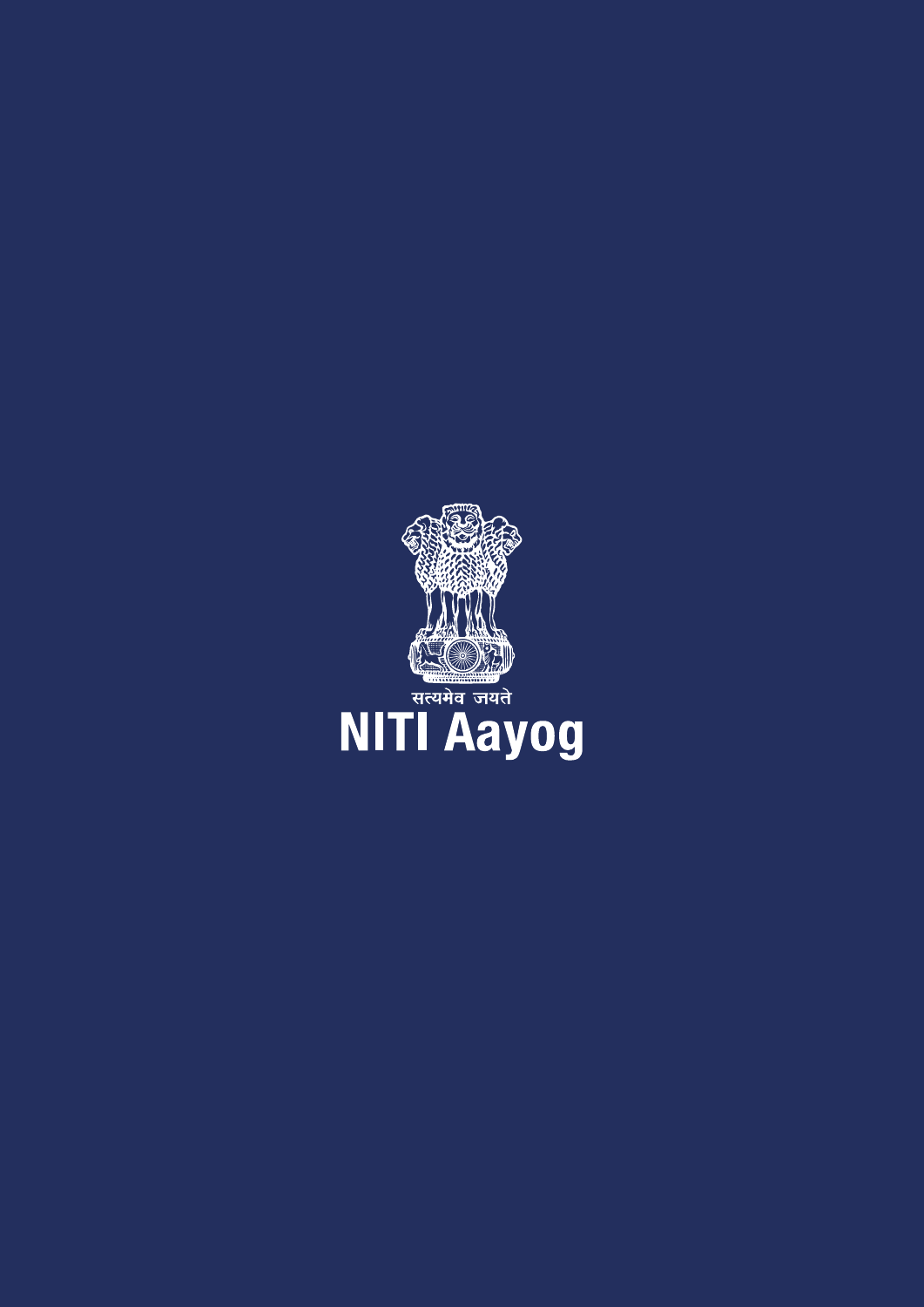## FOREWORD

Over the past several months, the world has been facing an unprecedented public health crisis in the form of COVID-19. India has adopted a proactive and graded response for fighting COVID which includes imposing a timely lockdown, gearing up the health system, boosting the production of necessary medical supplies as well as catalysing large-scale behaviour change by making citizens conscious about personal and public hygiene.

In the pre-covid era, India produced virtually no Personal Protective Equipment (PPE) kits domestically, however, we are now able to manufacture 450,000 PPE kits per day. Production of ventilators and N-95 masks has also been ramped up to an extent that India has not only become self-sufficient in this regard but can also export to other countries. In addition, around 92,000 civil society organizations have been mobilized to assist District Administrations across the country in the fight against COVID.

States and Union Territories have been equal partners of the Central Government in managing the COVID-19 outbreak in the country. Based on the broad protocols and guidelines put in place by the Centre, States and UTs have implemented several practices to enhance the effectiveness of COVID prevention and management initiatives in their local context.

For instance, Kerala prepared comprehensive route maps for contact tracing and Gujarat operationalized mobile vans for testing and providing essential health services to the doorsteps of people. Technology has been leveraged extensively by several States and UTs in the fight against COVID-19. In Tamil Nadu, a hospital developed a six-layered protection model based on Artificial Intelligence and Robotics for detecting COVID symptoms while in Jharkhand, 'Co-Bots' have been deployed for delivering food, water, and medicines to patients.

Aspirational Districts have also been at the forefront of innovation in these trying times. Wayanad, for instance, proactively trained its doctors, nurses, and other frontline workers in COVID management using virtual platforms while Washim established fever clinics for early detection of COVID. From Panchgani in Maharashtra which has taken to decentralized segregation for managing the increasing COVID waste to Nandyal Municipal Corporation in Andhra Pradesh which has arranged mobile handwashing facilities in slum areas, several practices have come to the fore from cities across the country as well.

Further, the efforts of States and UTs have been greatly amplified through partnerships with the private sector and civil society. A host of innovations have been driven by start-ups such as robots for sanitization of hospitals and public places as well as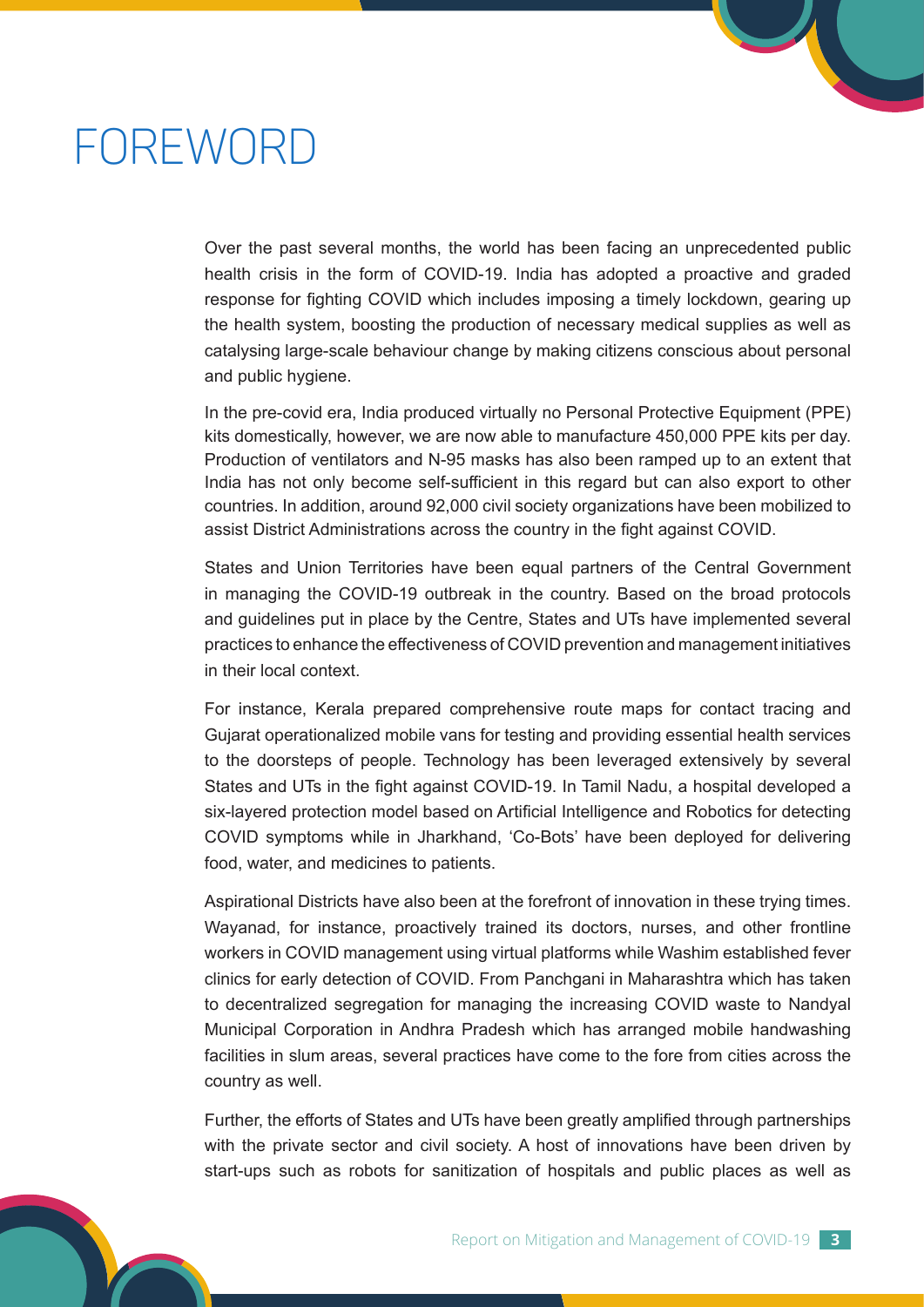applications for delivering telemedicine services. Civil society organizations too have worked closely with State Governments and District Administrations to set up control rooms for COVID, enable the delivery of door-to-door food supplies, and mobilize Self-Help Groups for making masks and sanitizers.

While there is much to be gained by learning from global practices for tackling COVID-19, it is equally important to take note of practices that are grounded in our realities. Instead of expecting every State to reinvent the wheel, dissemination of such practices allows them to learn from each other and help find solutions to common problems. Documentation of initiatives and practices implemented in various sectors and their subsequent sharing is a part of NITI Aayog's mandate and this publication is another step in that direction.

As we continue our fight against COVID-19 on a war footing, I take this opportunity to congratulate States and Union Territories across India for their initiatives in tackling this unprecedented crisis and appreciate the efforts of the Health Team at NITI Aayog. This compendium was authored by Ms. Urvashi Prasad, Public Policy Specialist with inputs from Ms. Aishwarya Choubey, Young Professional under the overall guidance of Dr. Vinod K. Paul, Member (Health) and Dr. Rakesh Sarwal, Additional Secretary. It was peer reviewed by Dr. K. Madan Gopal, Senior Consultant, NITI Aayog.

I hope readers will find this collection of practices to be a vital source of organic innovation which has been enabled by the tireless efforts of various unnamed health professionals, police personnel, district officials, sanitation workers, innovators, and members of the civil society, all of whom are COVID warriors and worthy of our collective appreciation.

**AMITABH KANT** CEO, NITI Aayog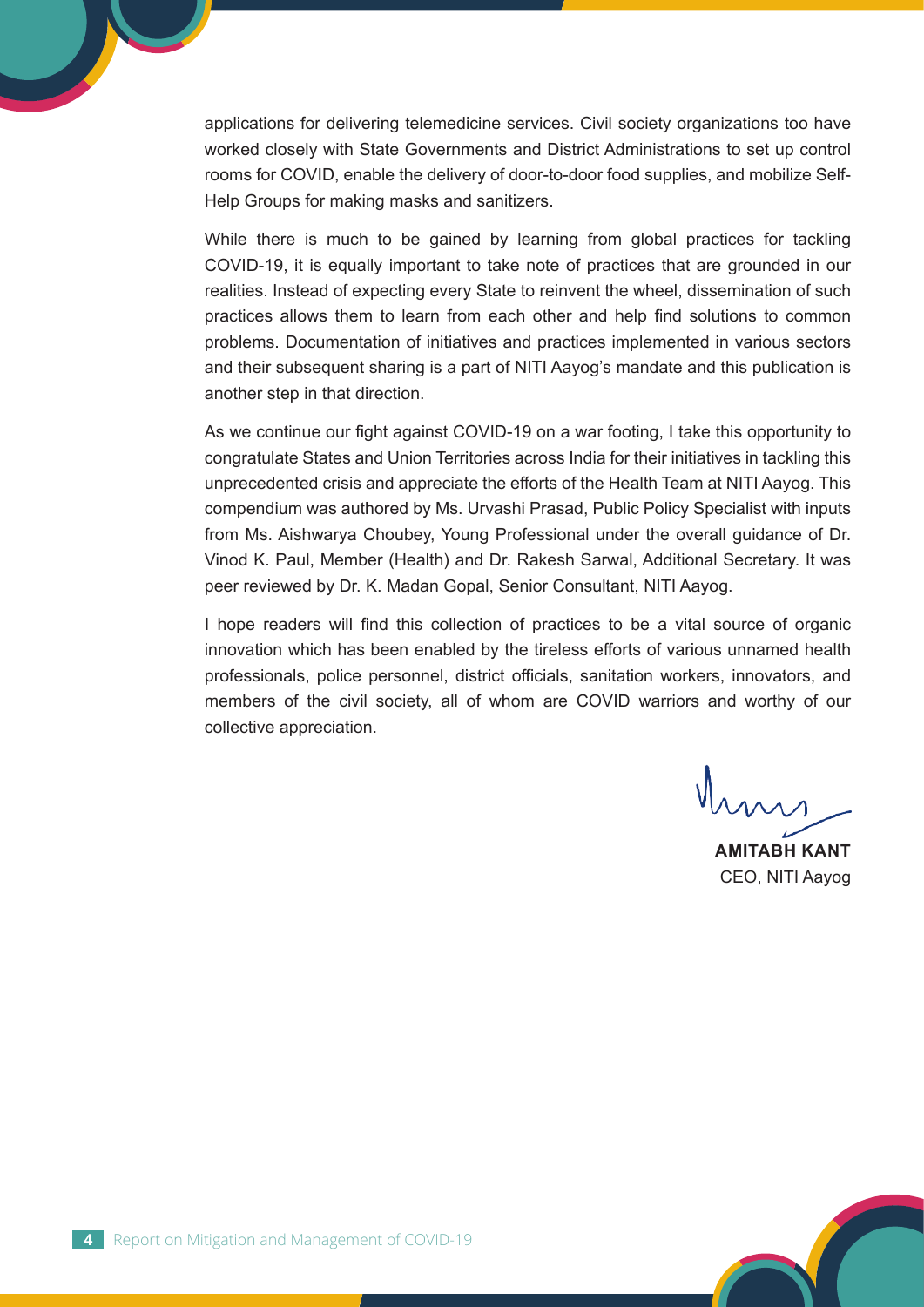## **CONTENTS**

| <b>FOREWORD</b>                                                           | 3  |
|---------------------------------------------------------------------------|----|
| <b>INTRODUCTION</b>                                                       | 10 |
| <b>PUBLIC HEALTH AND CLINICAL RESPONSE</b>                                | 12 |
| <b>SURVEILLANCE</b>                                                       | 12 |
| Assam <sup>1</sup>                                                        | 13 |
| <b>Bihar</b>                                                              | 13 |
| Jharkhand <sup>2</sup>                                                    | 13 |
| Maharashtra                                                               | 14 |
| Puducherry <sup>3</sup>                                                   | 14 |
| West bengal <sup>4</sup>                                                  | 14 |
| <b>CONTACT TRACING</b>                                                    | 15 |
| Kerala <sup>5</sup>                                                       | 15 |
| Madhya Pradesh <sup>5</sup>                                               | 15 |
| CONTAINMENT ZONE/CLUSTER MANAGEMENT                                       | 17 |
| Madhya Pradesh <sup>5</sup>                                               | 17 |
| Maharashtra (Brihanmumbai Municipal Corporation Action Plan)<br>$\bullet$ | 18 |
| Punjab<br>$\bullet$                                                       | 18 |
| Rajasthan (Bhilwara Model) <sup>6</sup>                                   | 18 |
| Uttar Pradesh (Agra Model) <sup>7</sup>                                   | 19 |
| <b>TESTING</b>                                                            | 20 |
| Goa <sup>5</sup>                                                          | 20 |
| Gujarat <sup>8</sup>                                                      | 20 |
| <b>Jharkhand</b> <sup>9</sup>                                             | 20 |
| Sikkim <sup>10</sup><br>$\bullet$                                         | 20 |
| Uttar Pradesh <sup>11</sup>                                               | 21 |
| <b>HOMECARE</b>                                                           | 22 |
| Haryana <sup>12</sup>                                                     | 22 |
| <b>QUARANTINE/ISOLATION MANAGEMENT</b>                                    | 23 |
| Chhattisgarh                                                              | 23 |
| <b>BOOSTING HEALTH INFRASTRUCTURE</b>                                     | 24 |
| Gujarat <sup>8</sup>                                                      | 24 |
| Maharashtra <sup>5</sup>                                                  | 24 |
| Odisha <sup>5</sup>                                                       | 24 |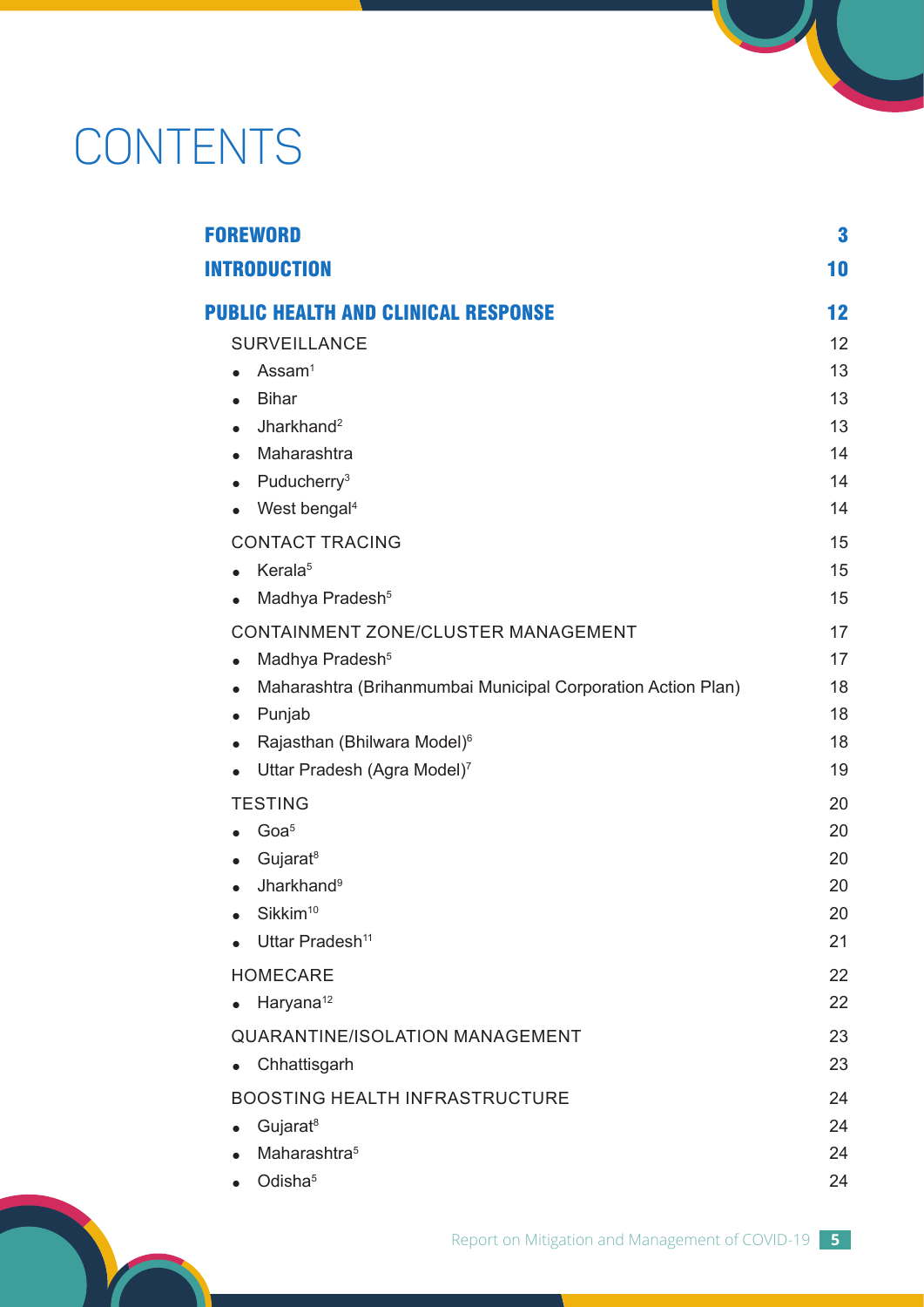| <b>CASE MANAGEMENT</b>                                                                                                                                                                                                                                          | 26                                                             |
|-----------------------------------------------------------------------------------------------------------------------------------------------------------------------------------------------------------------------------------------------------------------|----------------------------------------------------------------|
| <b>Uttar Pradesh</b>                                                                                                                                                                                                                                            | 26                                                             |
| AWARENESS CREATION AND BEHAVIOUR CHANGE<br>Arunachal Pradesh <sup>13</sup><br>Gujarat <sup>8</sup><br>$\bullet$<br>Jharkhand <sup>5</sup><br>Karnataka <sup>5</sup><br><b>Kerala</b> <sup>6</sup><br>Nagaland <sup>13</sup><br>$\bullet$<br>Odisha <sup>5</sup> | 27<br>27<br>27<br>28<br>28<br>28<br>28                         |
| Uttarakhand                                                                                                                                                                                                                                                     | 28<br>29                                                       |
| PRODUCTION AND DISTRIBUTION OF MEDICAL SUPPLIES<br>Goa <sup>5</sup><br>Uttar Pradesh <sup>6</sup><br>West Bengal <sup>4</sup>                                                                                                                                   | 30<br>30<br>30<br>30                                           |
| <b>MEDICAL WASTE MANAGEMENT<sup>14</sup></b><br>Maharashtra<br><b>Multiple Cities</b><br>Telangana                                                                                                                                                              | 31<br>31<br>31<br>31                                           |
| DELIVERY OF ESSENTIAL SERVICES<br>Gujarat <sup>15</sup><br>$\bullet$<br>Punjab<br><b>Sikkim</b>                                                                                                                                                                 | 33<br>33<br>34<br>34                                           |
| CAPACITY BUILDING AND WELFARE OF HEALTH WORKFORCE<br><b>Bihar</b><br>Chhattisgarh<br>Gujarat <sup>8</sup><br>Jharkhand <sup>16</sup><br>Kerala <sup>6</sup><br>Kerala (Wayanad)<br>Odisha <sup>5</sup><br>Punjab<br>Uttarakhand<br>Uttar Pradesh <sup>7</sup>   | 35<br>35<br>35<br>35<br>35<br>36<br>36<br>36<br>36<br>37<br>37 |
| <b>GOVERNANCE MECHANISMS</b>                                                                                                                                                                                                                                    | 38                                                             |
| Chhattisgarh<br>Gujarat <sup>11</sup><br>$\bullet$                                                                                                                                                                                                              | 38<br>38                                                       |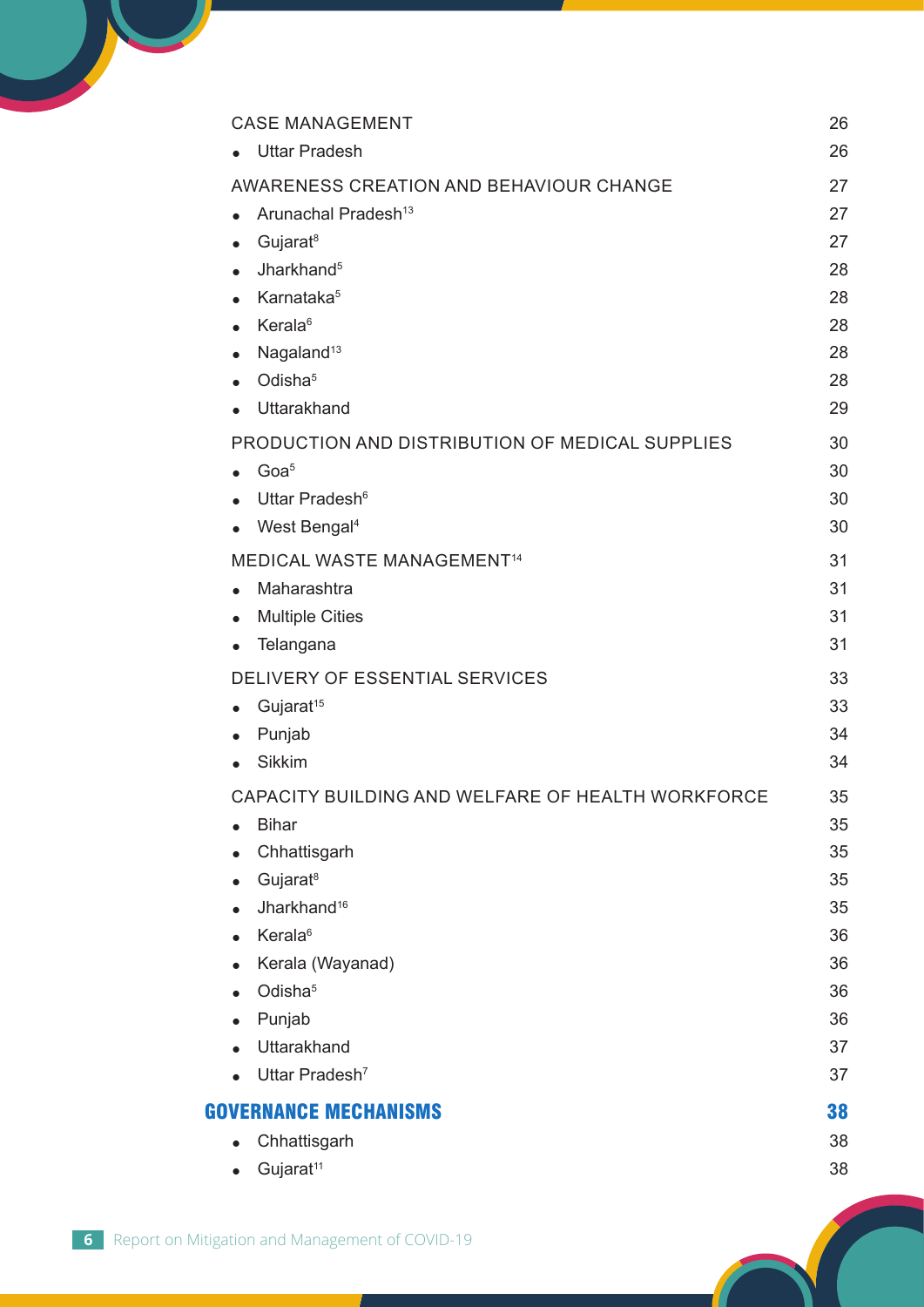| Haryana <sup>12</sup>                                         | 38 |
|---------------------------------------------------------------|----|
| Jammu and Kashmir <sup>4</sup>                                | 39 |
| Kerala <sup>6</sup>                                           | 39 |
| Maharashtra <sup>5</sup>                                      | 39 |
| Nagaland                                                      | 39 |
| Puducherry <sup>3</sup>                                       | 40 |
| Sikkim <sup>10</sup>                                          | 40 |
| Uttar Pradesh (Agra) <sup>6</sup>                             | 40 |
| <b>DIGITAL HEALTH</b>                                         | 41 |
| Andhra Pradesh <sup>6</sup>                                   | 42 |
| Delhi                                                         | 42 |
| Goa <sup>5</sup>                                              | 43 |
| Gujarat <sup>8</sup>                                          | 43 |
| Haryana <sup>12</sup>                                         | 43 |
| Himachal Pradesh <sup>6</sup>                                 | 44 |
| Jammu And Kashmir <sup>4</sup>                                | 44 |
| Jharkhand                                                     | 44 |
| Karnataka <sup>5</sup>                                        | 45 |
| Kerala <sup>6</sup>                                           | 45 |
| Madhya Pradesh <sup>6</sup>                                   | 46 |
| Maharashtra <sup>5</sup>                                      | 46 |
| Multiple Cities <sup>14</sup>                                 | 47 |
| Punjab                                                        | 47 |
| Sikkim <sup>5</sup>                                           | 48 |
| <b>Tamil Nadu</b>                                             | 48 |
| Telangana <sup>6</sup>                                        | 48 |
| Uttarakhand                                                   | 49 |
| <b>Uttar Pradesh</b>                                          | 49 |
| <b>INTEGRATED MODEL</b>                                       | 50 |
| Andhra Pradesh <sup>6</sup>                                   | 50 |
| Assam <sup>1</sup>                                            | 50 |
| Assam (Goalpara) <sup>1</sup>                                 | 50 |
| Delhi                                                         | 51 |
| Jharkhand <sup>5</sup>                                        | 52 |
| Lakshadweep                                                   | 53 |
| <b>WELFARE OF MIGRANT WORKERS AND OTHER VULNERABLE GROUPS</b> | 54 |
| Assam <sup>1</sup><br>$\bullet$                               | 54 |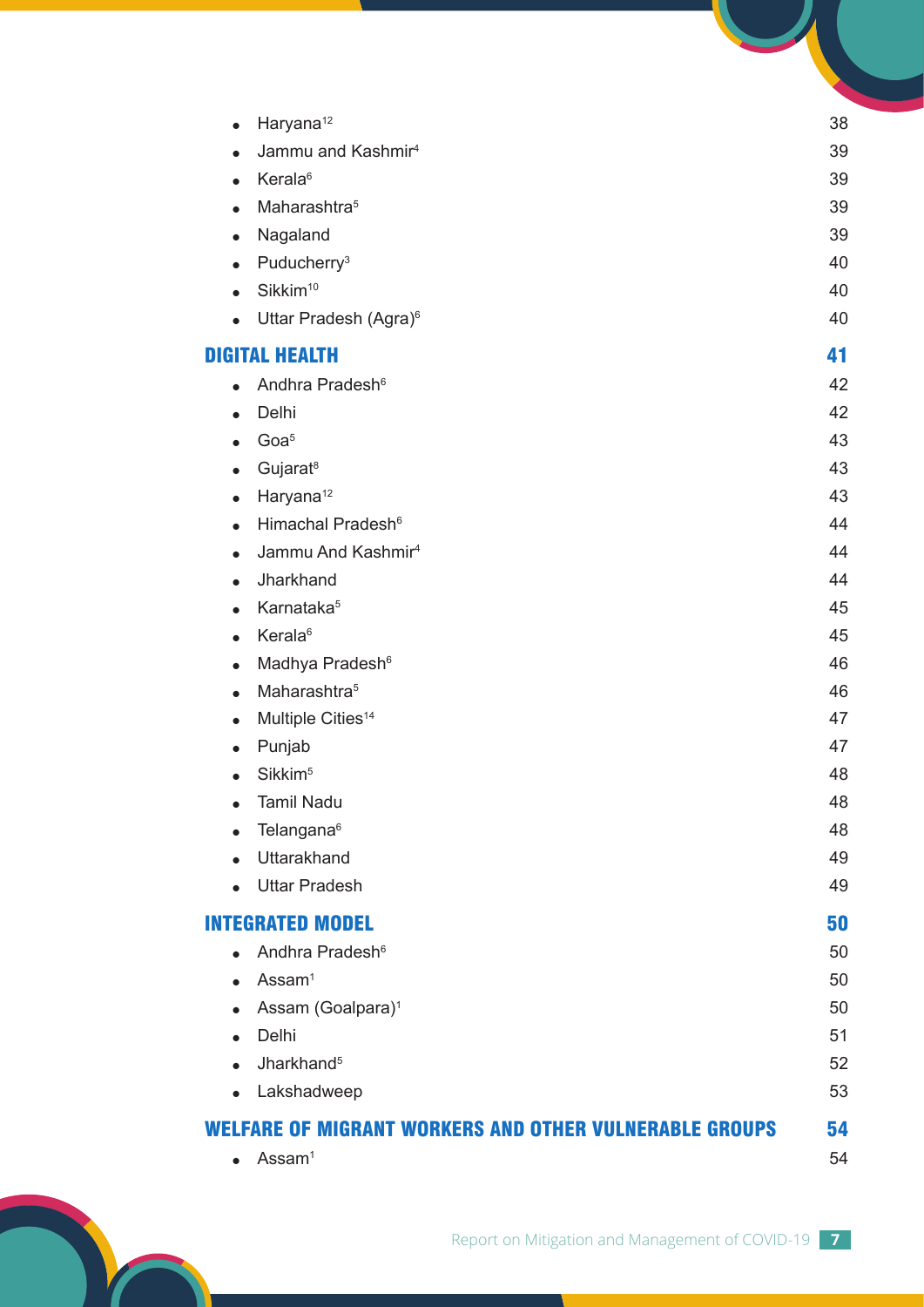| Chhattisgarh<br>$\bullet$                  | 54 |
|--------------------------------------------|----|
| Gujarat <sup>8</sup><br>$\bullet$          | 54 |
| Manipur <sup>13</sup><br>$\bullet$         | 55 |
| Odisha <sup>5</sup><br>$\bullet$           | 55 |
| Uttar Pradesh <sup>7</sup><br>$\bullet$    | 56 |
| <b>OTHER PRACTICES</b>                     | 57 |
| Goa <sup>5</sup><br>$\bullet$              | 57 |
| Gujarat <sup>8</sup><br>$\bullet$          | 57 |
| Jammu & Kashmir <sup>4</sup><br>$\bullet$  | 57 |
| Jharkhand <sup>20</sup><br>$\bullet$       | 57 |
| Multiple Cities <sup>14</sup><br>$\bullet$ | 58 |
| Odisha <sup>5</sup><br>$\bullet$           | 58 |
| Punjab <sup>21</sup><br>$\bullet$          | 59 |
| <b>REFERENCES</b>                          | 60 |
|                                            |    |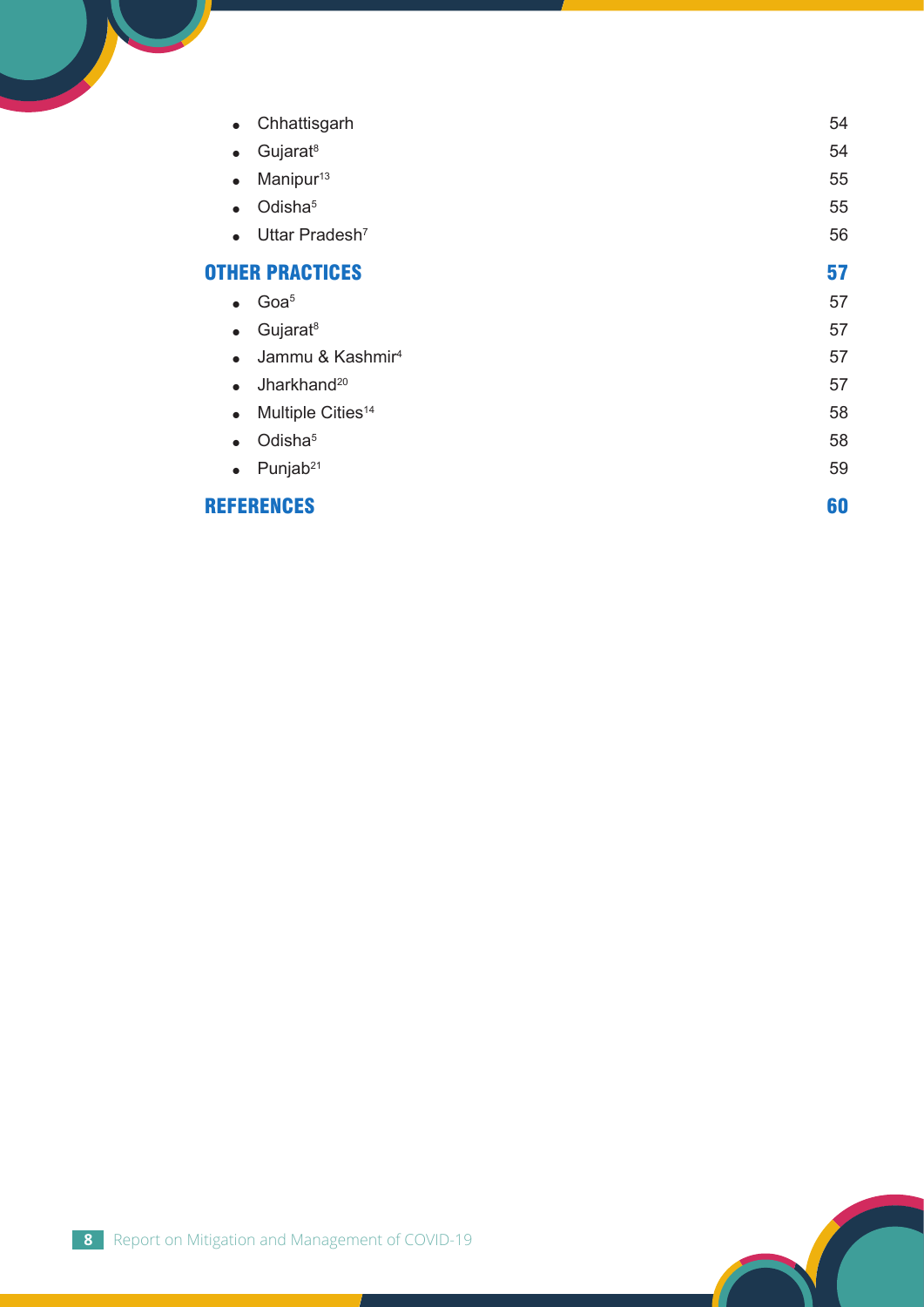## INTRODUCTION

This compendium details information about various practices and initiatives implemented by States, Districts and Cities in India for containing and managing the COVID-19 outbreak. It is important to note that these initiatives are not being termed as 'best practices' by NITI Aayog as that would require a separate and comprehensive evaluation exercise as well as longer term follow-up. Moreover, in a rapidly evolving situation, it can be challenging to consistently and fully correlate practices with outcomes - a practice might yield good results for a certain period of time but cease to do so thereafter.

An email was sent to all States and Union Territories (UTs) in July, 2020 requesting them to share any practices or models that they believe had been useful for COVID-19 mitigation and management. The email was followed up with phone calls to officials from the health departments in States and UTs. Ten States/UTs responded in writing to this request for information. Additional information was provided by States telephonically as well as during review meetings with Member (Health), NITI Aayog.

Literature searches were conducted using various combinations of keywords in PubMed, ScienceDirect, Google and Google Scholar. Relevant case studies and papers were also identified by searching the websites of State/UT Governments and the National Disaster Management Authority (NDMA). The last literature search was conducted on November 10, 2020.

Only case studies/reports/papers published in English between 1 February-10 November, 2020 were considered. While efforts have been made by all States and UTs to follow the broad guidelines issued by the Central Government pertaining to different aspects of COVID containment and management, this review captures the specific practices adopted by State and UT Governments to make the implementation of the Central Guidelines effective and relevant to their local context.

All case studies/reports/papers highlighting practices/interventions/models implemented by State or Sub-State Governments on their own or in collaboration with civil society, private sector, volunteers were included in this review. Case studies/reports/papers focusing on interventions implemented by civil society organizations, private sector or individuals independent of any partnership with State/Local Governments were excluded from this review.

Practices have been categorized into the following broad themes: public health and clinical response, governance mechanisms, digital health, integrated models as well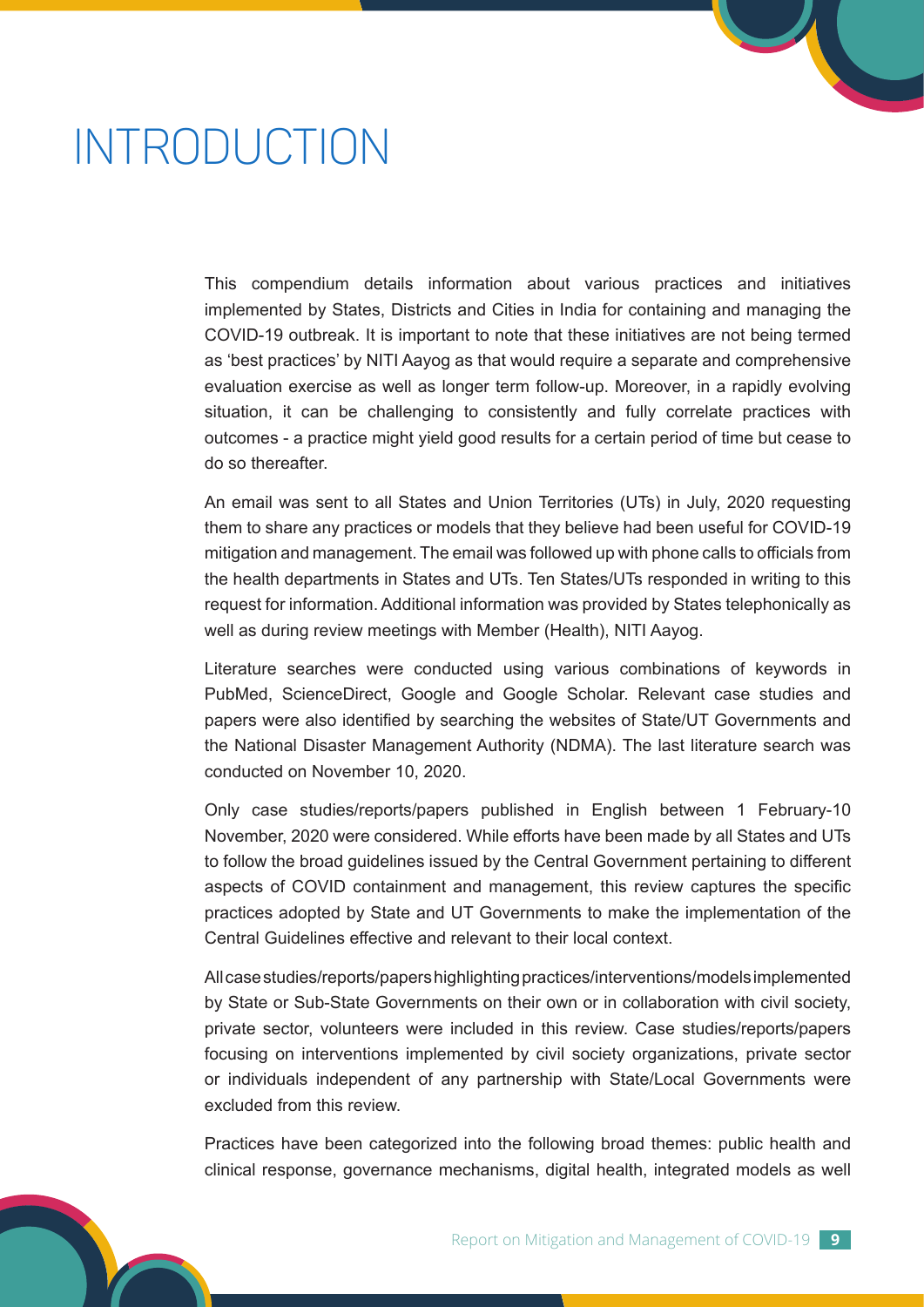as welfare of migrants and other vulnerable groups. While governance and technology cut across several themes, they have been included separately to highlight certain practices adopted by States which pertain primarily to putting in place governance mechanisms or leveraging technology for COVID containment and management.

A summary of the relevant Government of India guidelines has been included for the aforementioned categories, wherever applicable. It is important to note that these guidelines are continually revised based on the emerging scenario with respect to the COVID-19 outbreak.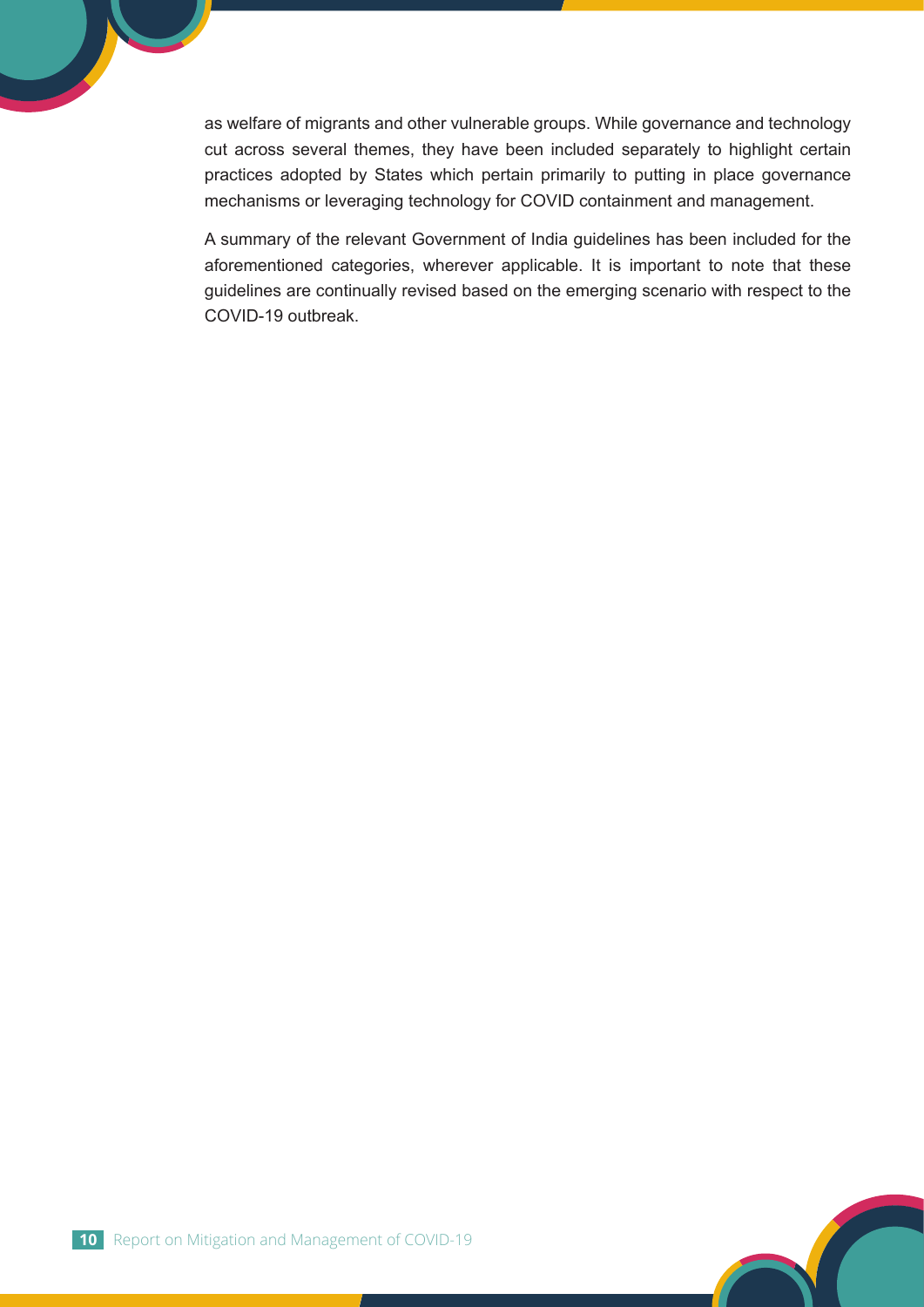## **– PUBLIC HEALTH AND CLINICAL RESPONSE –**

## **Surveillance**

#### **Government of India Guideline**

#### **Surveillancei**

For active surveillance, residential areas will be divided into sectors for ASHAs/Anganwadi Workers/ANMs each covering 100 households (50 households in difficult areas). Additional workforce may be mobilized from neighbouring Districts (except buffer zones) to cover all households in the containment zone. Field workers will perform active house-to-house surveillance daily in the containment zone. They will line list the family members and those with symptoms. The patient will be isolated at home till such time he/ she is examined by the supervisory officer. Field workers will also follow up with contacts identified by the Rapid Response Teams (RRTs) within the sector allocated to them. All Influenza Like Illness/Severe Acute Respiratory Illness (ILI/SARI) cases reported in the previous 14 days by the Integrated Disease Surveillance Programme (IDSP) in the containment zone will be tracked and reviewed to identify any missed cases of COVID in the community. Any case falling within the contours of the case definition will be conveyed to the supervisory officer who in turn will conduct a house visit, confirm that the diagnosis made is as per the case definition and also make arrangements to shift the suspect case to the designated treatment facility. The supervisory officer will collect data from health workers under him/her, and provide daily updates to the control room.

For passive surveillance, all health facilities in the containment zone will be listed during the mapping exercise. All such facilities, both in the Government and private sector, (including clinics) shall report clinically suspect cases of COVID on a real-time basis to the control room at the District level.

#### **Government of India Guideline**

#### **Integrated Disease Surveillance Programmeii**

IDSP aims to strengthen/maintain a decentralized laboratory-based, IT-enabled disease surveillance system for epidemic-prone diseases to monitor disease trends as well as to detect and respond to outbreaks during the early phases through trained RRTs. Integration and decentralization of surveillance activities is carried out through the establishment of surveillance units at the Centre, State and District levels.

Updated Containment Plan for Large Outbreaks Novel Coronavirus Disease 2019: Surveillance. Ministry of Health & Family Welfare, Government of India. Retrieved October 21, 2020 from https://www.mohfw.gov.in/pdf/UpdatedContainmentPlanforLargeOutbreaksofCOVID19Version3.0.pdf.

Integrated Disease Surveillance Programme. National Centre for Disease Control, Directorate General of Health Services. Retrieved October 21, 2020 from https://idsp.nic. in/index4.php?lang=1&level=0&linkid=313&lid=1592.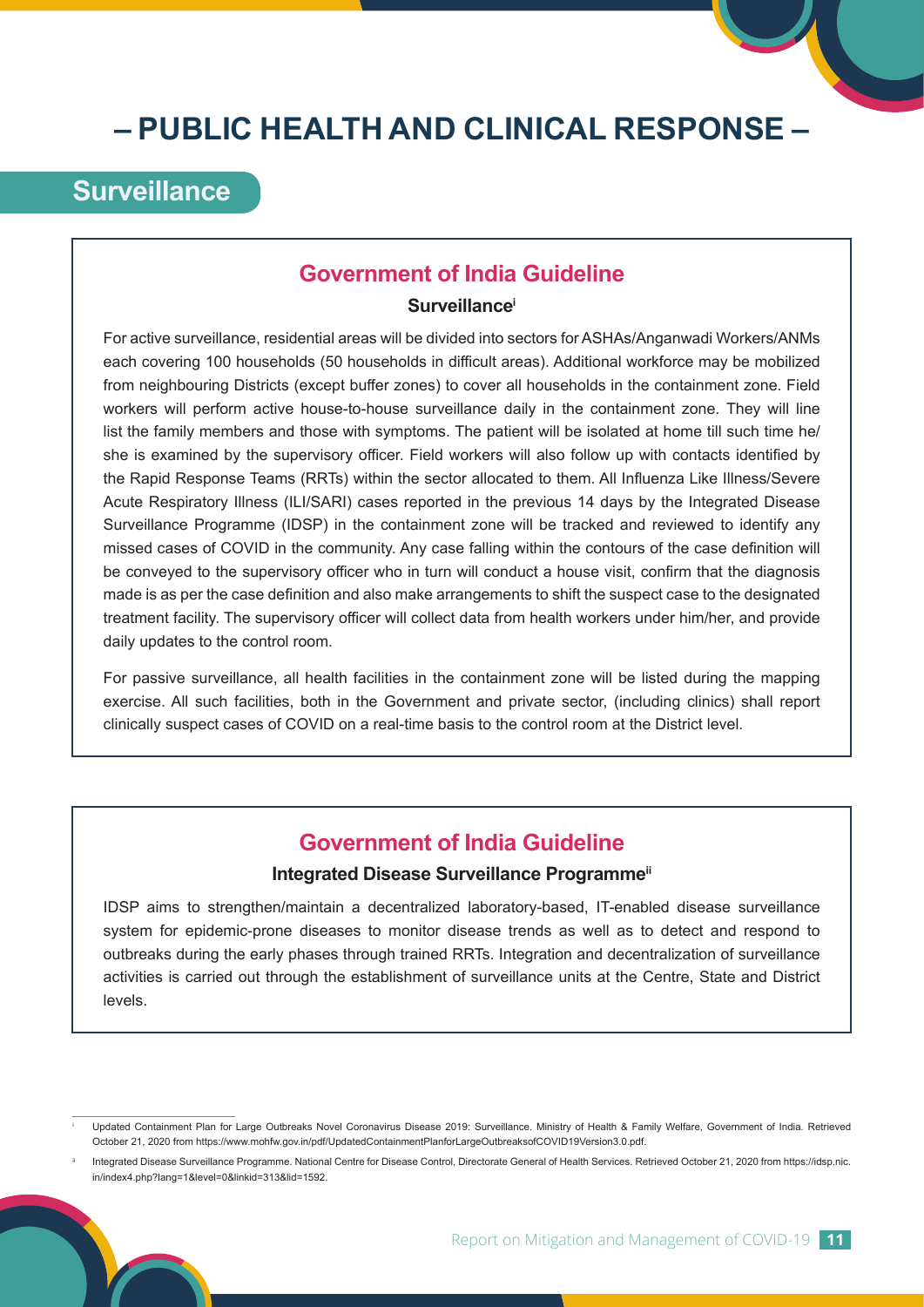State Surveillance Officers, District Surveillance Officers, RRTs and other Medical and Paramedical staff are trained on the principles of disease surveillance. The Training in IDSP is three-tiered - State and District Surveillance Officers and RRT members are trained at identified National Institutes; Medical Officers and District Lab Technicians are trained by Master Trainers at the State level; Health Workers and Lab Technician/Assistants at peripheral institutions are trained by District Surveillance Officers/Medical Officers at the District level.

Information Communication Technology is used for collection, collation, compilation, analysis and dissemination of data. Under IDSP, data is collected for epidemic-prone diseases on a weekly basis. The information is collected in three specified reporting formats, namely "S" (suspected cases), "P" (presumptive cases) and "L" (laboratory confirmed cases) filled by Health Workers, Clinicians and Laboratory Staff respectively. The weekly data gives information about disease trends and seasonality of diseases. Whenever there is a rising trend of illnesses in any area, it is investigated by the RRTs to diagnose and control the outbreak. Data analysis and actions are undertaken by the respective State/ District Surveillance Units.

#### **ASSAM1**

- The State carried out active surveillance under the "Assam Community Surveillance Plan (ACSP)" to look for SARI, ILI and fever cases covering all 28,000 villages/wards of Assam from 7 May, 2020. Through door-to-door visits, potential cases were listed for testing.
- The ACSP is implemented through the Health Sub Centres and the role of the ASHA is considered critical, as she is the one, who undertakes door-to-door visits for identification of potential cases. Once the ASHA completes the listing of all potential cases, the medical team, comprising of the Medical Officer (as the team leader), Auxiliary Nurse Midwife, Multi-Purpose Worker and lab technician visit the village for screening the listed potential cases. The team also informs the patient and his/her family members about COVID prevention and management.
- Suspected individuals are advised to be in strict home quarantine till the test report is made available. Help from community members is also sought in reaching out to every household so that no potential case is left untested.

#### **BIHAR**

 In April, 2020, door-to-door screening was organised in 4 districts of Bihar along the lines of the Pulse Polio Campaign for identification of individuals with COVID-like symptoms. Screening was conducted in a 3 km radius around locations where people had been found to be COVID positive. Special attention was paid to the health of senior citizens during the screening process. Workers who carried out the screening were provided requisite training and equipped with protective gear like gloves and masks.

#### **JHARKHAND2**

 An active household survey was undertaken for finding people with ILI/SARI as well as those above 40 years of age with comorbid health conditions. Pregnant women and children were also identified during this process for antenatal check-ups and immunization.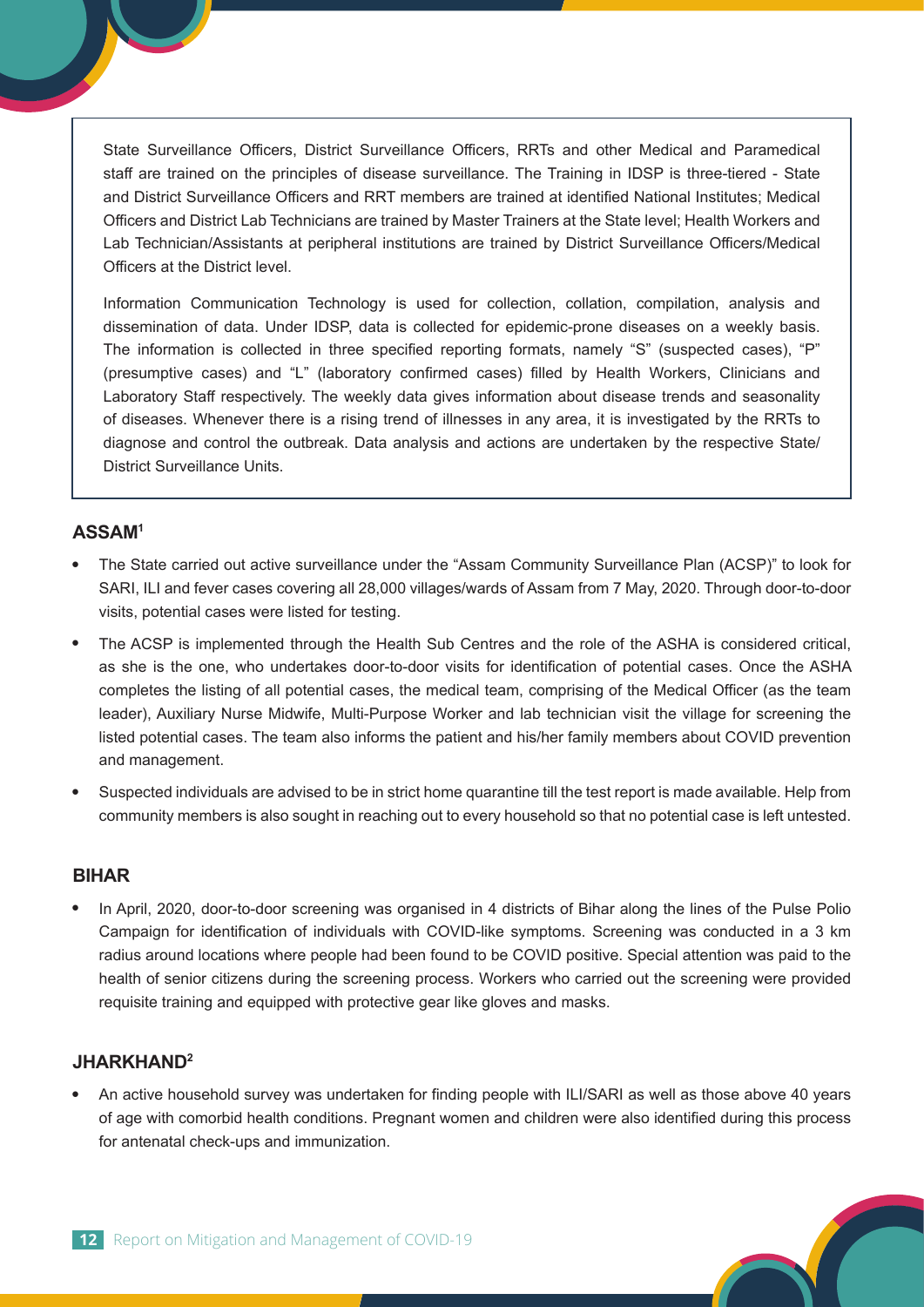- An Intensive Public Health Survey (IPHS) Week was organized. Prior to the IPHS Week, "miking & wall writing" was done extensively to make the public aware about the survey. Community meetings were held at the village level and in cities.
- The survey involved Sahiyas, Anganwadi Workers and Community-Based Organizations. Data compiled by Block Development Managers and District Development Managers was shared at the State-level for policy formulation and action.

#### **MAHARASHTRA**

 Washim established fever clinics for early detection of COVID, with a special focus for senior citizens, pregnant women and patients with co-morbidities. This early action was critical in limiting the spread of the infection and keeping mortality rates low.

#### **PUDUCHERRY3**

- COVID surveillance is conducted by health workers going door-to-door as well as by doctors from private colleges, through screening booths.
- In addition to COVID relevant data, details of potential co-morbidities as well as immunization and antenatal history are also recorded during the surveillance process.
- Data of vehicles travelling into Puducherry are forwarded to all concerned institutions.
- Circulars have been issued to all pharmacists and single practitioners for sharing data about customers who are buying medicines for ILI and fever. Lists of such cases are forwarded to the respective PHCs.
- In order to check community transmission, samples for COVID testing are taken with the help of ENT specialists in designated PHCs which function as collection centres, while adjoining PHCs are instructed to send 10 cases each.

#### **WEST BENGAL4**

- The State launched a sentinel surveillance plan with sample testing from low-risk, non-SARI/ILI patients visiting District Health Centres as well as high-risk health workers.
- This exercise was undertaken with the intention of better understanding the infection trends in all parts of the State and ensuring the readiness of medical facilities.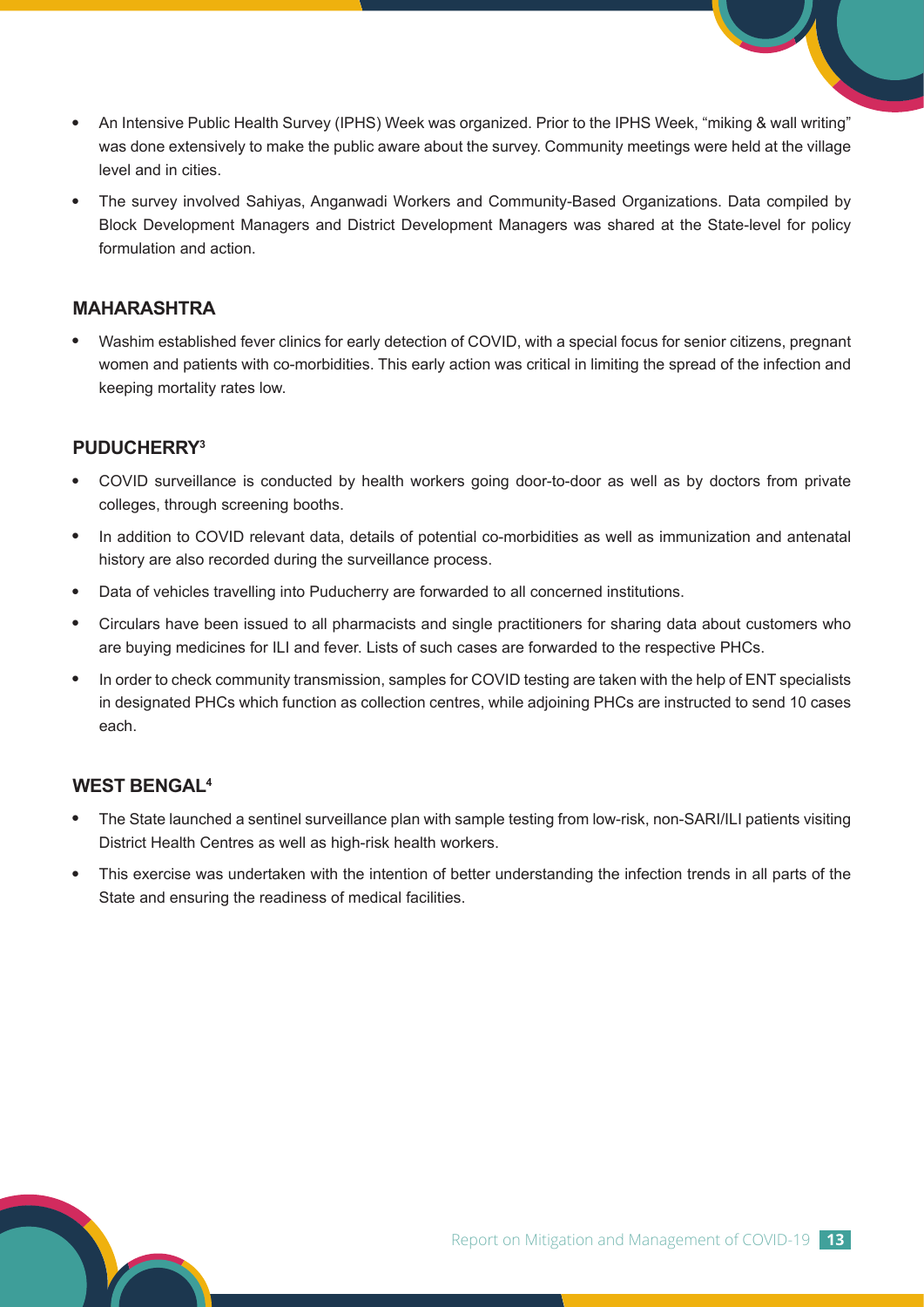## **Contact Tracing**

#### **Government of India Guideline**

#### **Contact Tracingiii**

The contacts of the laboratory confirmed case/suspect case of COVID-19 will be line listed, tracked and kept under surveillance at home for 28 days (by the designated field worker). The supervisory officer in whose jurisdiction, the laboratory confirmed case/suspect case falls shall inform the Control Room about all contacts and their residential addresses. The control room will in turn inform the supervisory officers of the concerned sectors for surveillance of the contacts. If the residential address of the contact is beyond the allotted sector, the district IDSP will inform the concerned supervisory officer/concerned District IDSP/ State IDSP.

Aarogya Setu enables early identification of potential risk of infection. District authorities may advise individuals to install the Aarogya Setu application on compatible mobile phones and regularly update their health status on the application.

#### **KERALA5**

- Kerala's contact tracing protocol is based on SARS-CoV and developed at the Government Medical College.
- Field teams, comprising of ASHA workers, junior public health nurses, medical officers and block-level officials are in place for finding primary and secondary contacts. These teams are responsible for assessing CCTV footage on the basis of approximate time frames as well as checking the records of various places an individual might have visited, including hotels, hospitals and homes of people.
- On the basis of details collected from patients as well as their primary contacts, route maps are prepared. Such graphic representations have proved to be especially effective as they help with the identification of primary or secondary contacts who might have been missed by field teams. Once information about location and timing is shared, several people come forward on their own to get their health status evaluated.
- In-depth interviews of patients are crucial for identifying the places a person visited and the people they interacted with. In case patients are under intensive care and unable to engage with authorities, contact tracing and preparation of route maps is done with the assistance of primary and secondary contacts.

#### **MADHYA PRADESH5**

- The RRT lists contacts of suspects/laboratory confirmed cases in the contact tracing form. A health worker follows-up with high-risk contacts for a period of 14 days. The District Surveillance Officer in collaboration with the RRT maps the contacts to determine the potential spread of the disease.
- If the residential address of the contact is outside the District, the District IDSP official informs the concerned District IDSP/State IDSP.

Updated Containment Plan for Large Outbreaks Novel Coronavirus Disease 2019: Contact Tracing. Ministry of Health & Family Welfare, Government of India. Retrieved October 21, 2020 from https://www.mohfw.gov.in/pdf/UpdatedContainmentPlanforLargeOutbreaksofCOVID19Version3.0.pdf.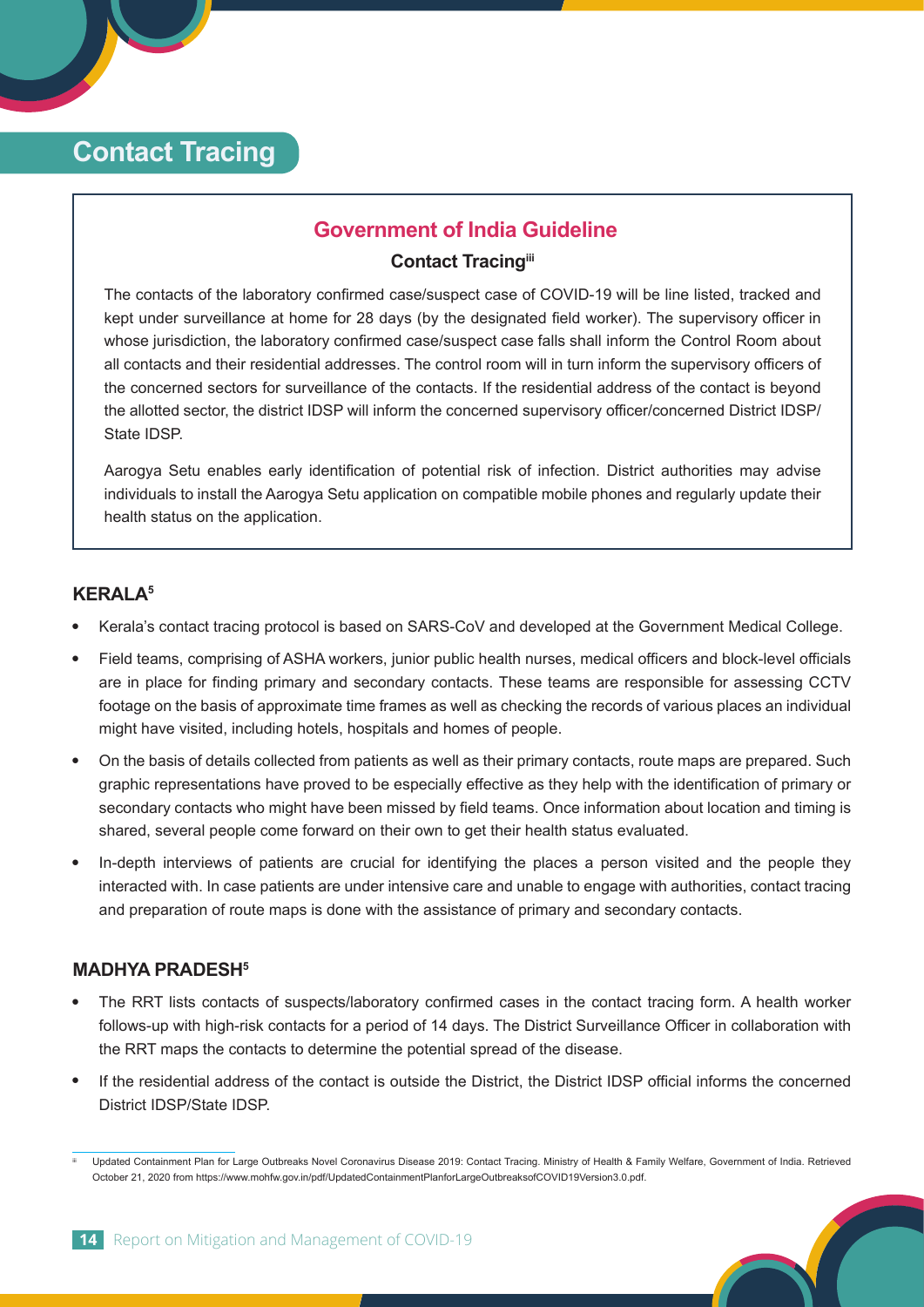The supervisory officer, within whose jurisdiction the laboratory confirmed case/suspect case falls, informs the Control Room about all the contacts and their residential addresses. The Control Room in turn informs the supervisory officers for carrying out surveillance of the contacts.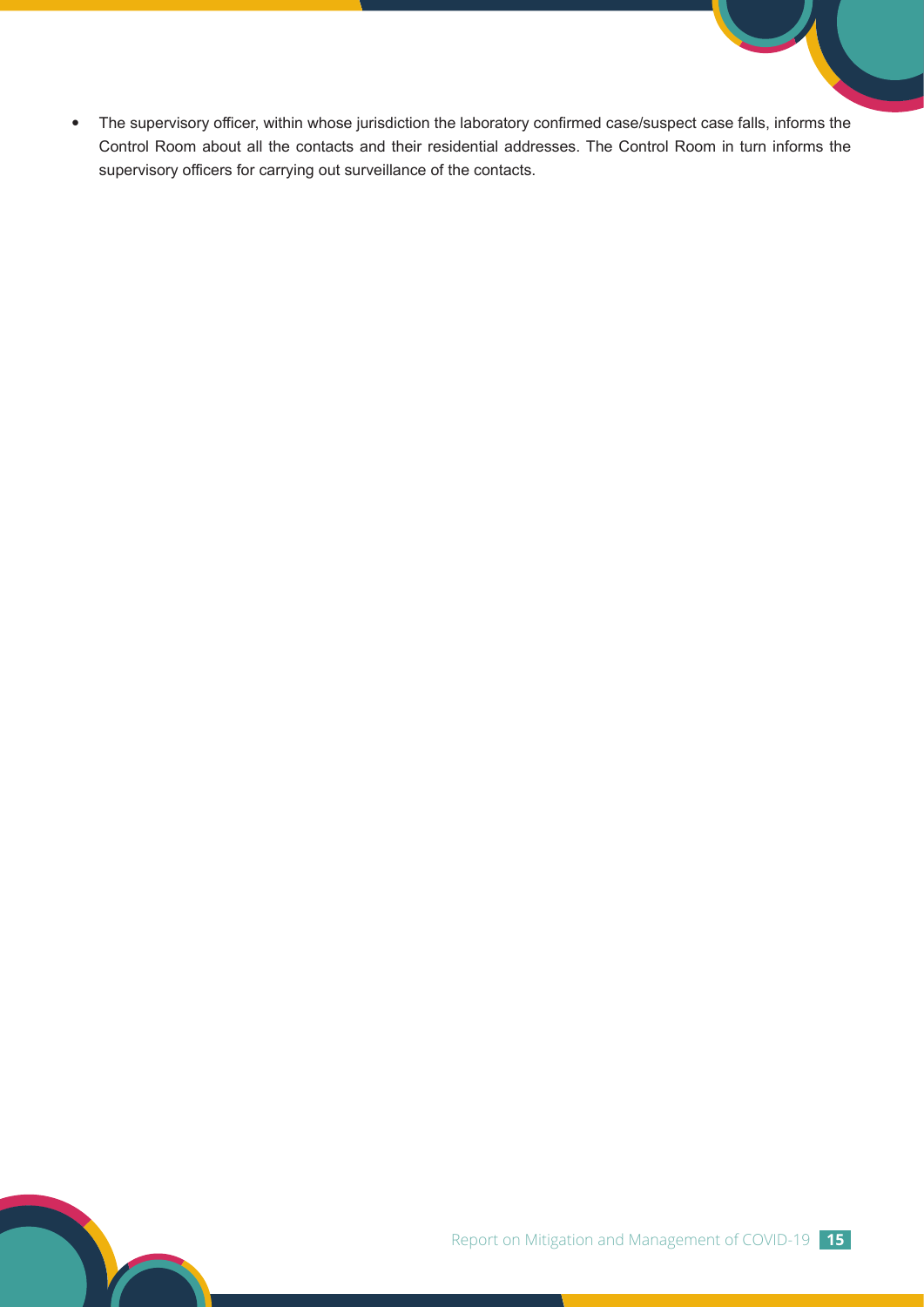## **Containment Zone/Cluster Management**

#### **Government of India Guideline**

#### **Cluster Managementiv**

When "only travel related cases were reported from India" the recommended strategic approach included the following elements (i) Inter-ministerial coordination (Group of Ministers, Committee of Secretaries) and Centre-State Coordination. (ii) Early detection through Point of Entry (PoE) screening of passengers coming from affected countries through 30 designated airports, 12 major ports, 65 minor ports and 8 land crossings. (iii) Surveillance and contact tracing through IDSP for tracking travellers in the community who have travelled from affected countries and to detect clustering, if any, of acute respiratory illness. (iv) Early diagnosis through a laboratory network of Indian Council of Medical Research (ICMR) for testing samples of suspect cases. (v) Maintain buffer stock of Personal Protective Equipment (PPE). (vi) Risk communication for creating awareness among the public to follow preventive public health measures.

For local transmission of COVID, in addition to the measures listed above, cluster containment strategy is recommended with active surveillance in containment zones; contact tracing within and outside the containment zone; expanding laboratory capacity for testing all suspect samples, close contacts; establishing surge capacities for isolating all suspect/confirmed cases for clinical management; implementing social distancing measures as well as undertaking intensive risk communication.

For large outbreaks amenable to containment, the recommended strategy remains the same as explained above but varies in extent depending upon the spread and response to be mounted. Geographic quarantine and containment strategy in such a scenario entails defining a large area of operation and applying strict perimeter control; active search of cases; early isolation; contact listing and tracking, quarantine and follow up of contacts; testing all suspect cases, symptomatic contacts, asymptomatic direct and high-risk contacts of a confirmed case and ILI/SARI cases as well as clinical management based on risk profile. It is recommended that States deploy RRTs at the State and District levels to undertake mapping of cases and contacts so as to delineate containment and buffer zones.

#### **MADHYA PRADESH5**

- The Government is leveraging the network of private practitioners in the State to increase the presence of fever clinics in densely populated areas for early identification of COVID symptoms, augmentation of sampling as well as streamlining the referral system for minimizing deaths. At least 1,000 such fever clinics have been planned in both rural and urban areas to act as the first point-of-care for potential COVID cases.
- Patients can directly approach these clinics, without waiting for a referral from a health worker monitoring the area. The model also leverages technology wherein private practitioners across cities can refer individuals with COVID-like symptoms to a fever clinic.

Updated Containment Plan for Large Outbreaks Novel Coronavirus Disease 2019. Ministry of Health & Family Welfare, Government of India. Retrieved October 21, 2020 from https://www.mohfw.gov.in/pdf/UpdatedContainmentPlanforLargeOutbreaksofCOVID19Version3.0.pdf.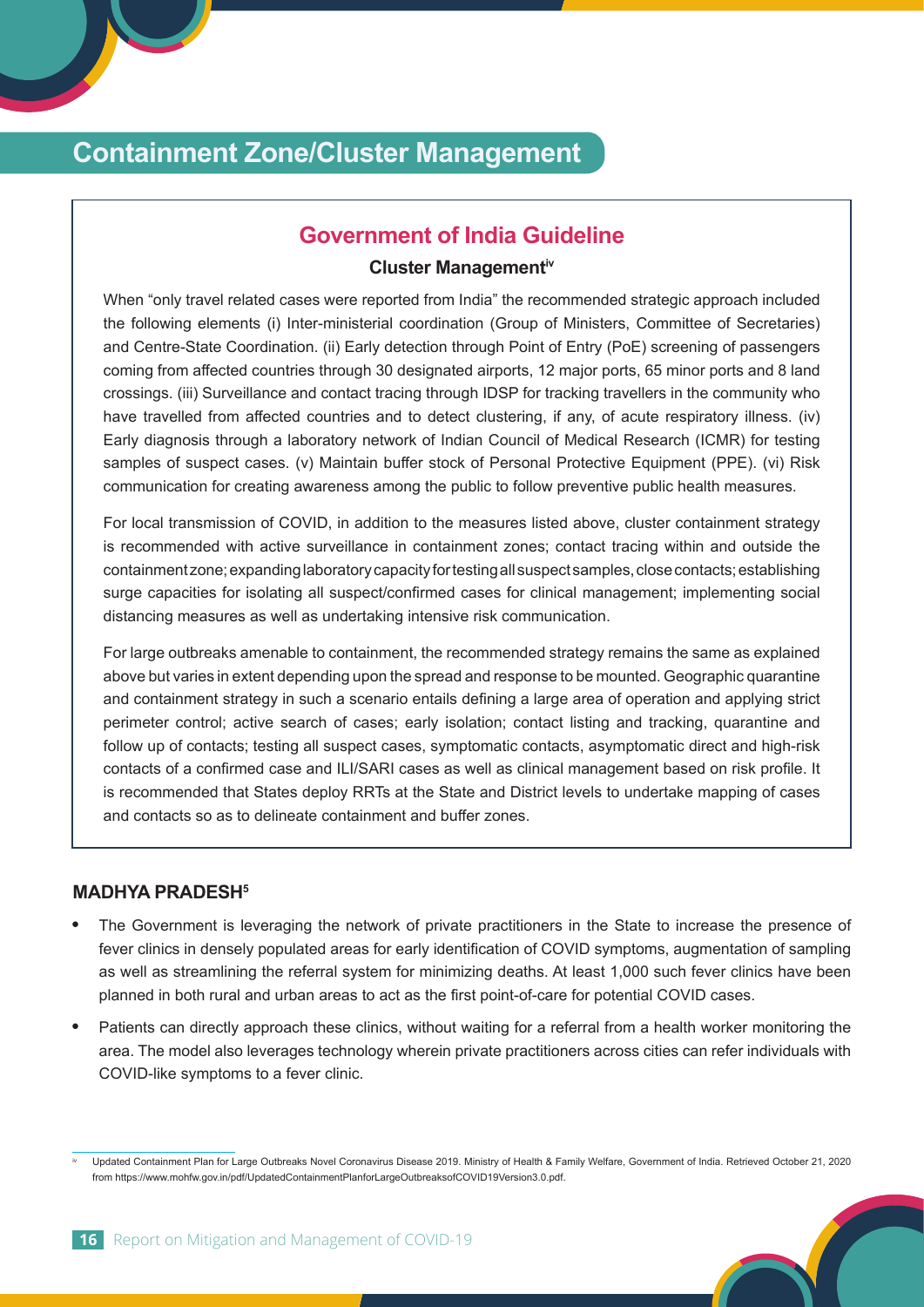- It has been envisaged that in a hotspot, at least one clinic will function out of a Government hospital, dispensary or Primary Health Centre (PHC) for 50,000 people in urban areas and one block in rural areas. In non-hotspot areas, one urban clinic will cater to 100,000 people, while a rural clinic will serve one block.
- Upon arrival in the clinic, patients will be prioritized based on illnesses needing urgent attention. Samples of individuals with COVID-like symptoms will be collected, followed by referral to a COVID Centre. Patients with other conditions will be prevented from getting exposed to those with COVID-like symptoms.
- This is a holistic approach as the fever clinic will not only serve as a treatment facility but also a sampling unit in some cases and a drug distribution centre. For non-COVID conditions, the outpatient department at hospitals which host these clinics will remain functional, as will PHCs.

#### **MAHARASHTRA (Brihanmumbai Municipal Corporation Action Plan)**

- The strategy that helped contain the COVID outbreak in Worli and Dharavi helped to shape the BMC's Rapid Action Plan as part of which 50 mobile fever clinics in ambulances were pressed into action.
- The mobile clinics carried out door-to-door screening of residents through a team of doctors who checked for fever and other symptoms, monitored co-morbidities, and collected swabs for suspected cases.
- Door-to-door surveys were conducted for a minimum of 10,000 houses per ward. As part of the Rapid Action Plan, while 47,500 people were assessed by doctors and private clinics through door-to-door screening, approximately 14,970 people were screened through mobile vans. Another 4,76,775 individuals were surveyed by BMC health workers. Community volunteers, each of whom screened around 100 houses, was equipped with a pulse oximeter and thermal scanner.
- For the purpose of screening high-risk individuals like senior citizens, fever clinics were established. As part of the policy of 'Timely Separation', senior citizens were separated from the rest of the community to minimize disease transmission. Suspected cases were shifted to COVID Care Centres and Quarantine Centres.
- Similar to Dharavi, public-private partnerships with civil society organizations have been established in the suburbs as well. BMC has tied up with local doctors, Bharatiya Jain Sanghatana and Desh Apnaye Foundation, among others who are providing support in the form of mobile vans, medicines etc. while isolation, testing and quarantine facilities are looked after by BMC.

#### **PUNJAB**

- Punjab has adopted the practice of clearly delineating containment zones (one street/two adjoining streets or entire village/mohalla/residential society depending on the distribution of COVID cases in the area).
- Line-listing is carried out for vulnerable population groups in containment zones such as the elderly and those with conditions like hypertension, diabetes, renal disease etc. Individuals identified through the line-listing process are offered an institutional quarantine facility (hotel, lodge etc.) outside the containment zone, till such time that their area is delisted. A caregiver can accompany them during their stay at the Quarantine Centre. People in quarantine facilities are also supervised by a medical officer twice a day.
- Door-to-door surveys are conducted by ASHA workers/community volunteers in containment zones for identifying people with COVID like symptoms or comorbidities and ensuring timely testing. The process is enabled by the "Ghar Ghar Nigrani" mobile-based application. Data generated through these surveys is utilized for risk-mapping and facilitating targeted interventions.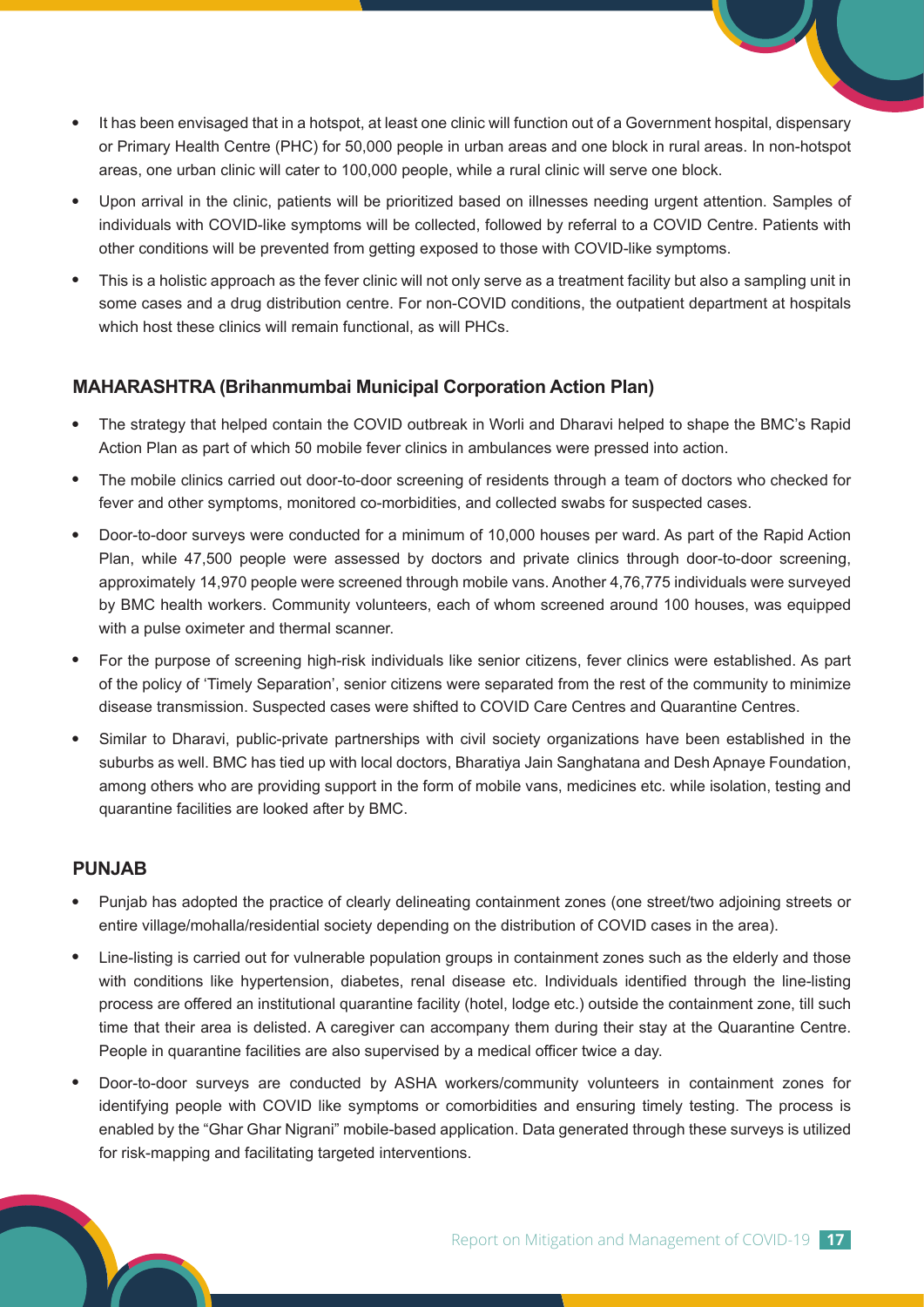#### **RAJASTHAN (Bhilwara Model)6**

- A curfew was imposed on 20 March, 2020 with sealing of entry points across the District. Containment zones were created around hotspots and movement was restricted within these zones. Daily disinfection and sanitization activities were carried out in containment zones.
- Mass screening of individuals for ILI/SARI symptoms was conducted and efforts were made to cover every person in the District.
- Hotels in the District were repurposed as Quarantine Centres for isolation of potential and asymptomatic COVID cases. "Corona fighters" were appointed in various neighbourhoods across the District to monitor the movements of people in home quarantine.
- Teams of Government personnel fanned out across the District to manage the supply and distribution of food and medicines to residents during the lockdown period.

#### **UTTAR PRADESH (Agra Model)7**

- A 'Containment and Rapid Emergency Response System' was devised, the initial step of which involved tracing the infection epicentre or hotspot. Health workers traced the first individual who tested positive for COVID in Agra and subsequently mapped out his entire travel history. Every individual who had come in contact with the first COVID positive case in the District was quarantined.
- The Integrated Control and Command Centre (ICCC) of Agra Smart City, established as part of the Smart City Mission was converted into a COVID war room.
- The Agra Police constituted teams of officials to prepare for the cluster lockdown. The local administration demarcated a 3 km area around the hotspot following which the population in the area was screened through door-to-door visits conducted by community health workers. The entire process was monitored by the District Magistrate and other senior officials who also worked on the identification of additional clusters.
- Treatment facilities for symptomatic COVID cases were designated and readied in collaboration with the private sector. A large number of paid institutional Quarantine Centres were developed in the public-private partnership mode, in addition to free-of-cost institutional Quarantine Centres.
- During the lockdown period, the District Administration put in place a doorstep distribution chain to ensure that people living in hotspot areas do not face any scarcity of essential items. Local food and medicine suppliers were identified and shopkeepers were issued an e-pass. E-commerce firms were tasked with ensuring regular food supply for homeless people living in shelter homes within containment zones.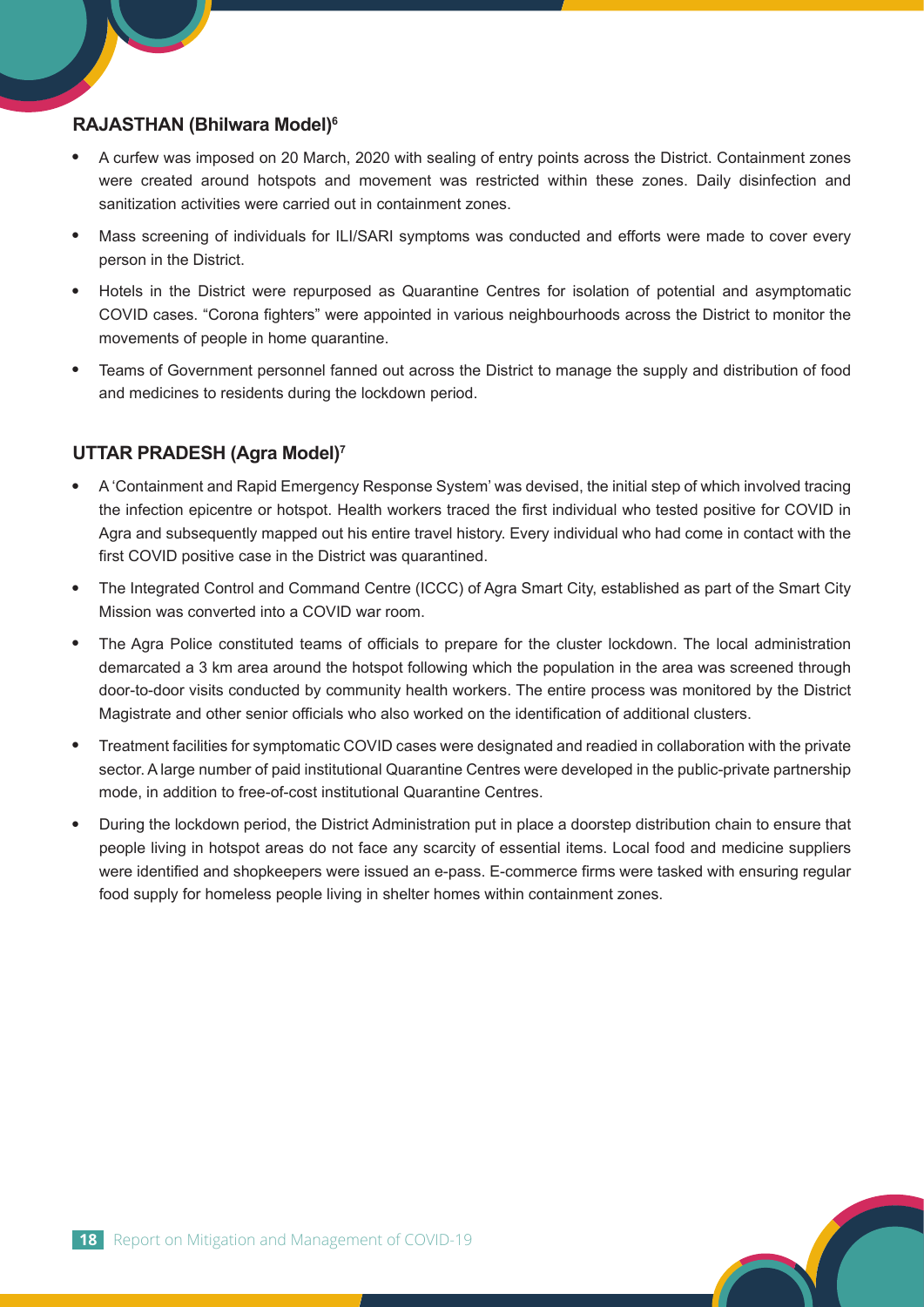## **Testing**

### **Government of India Guideline Testingv**

For routine surveillance in containment zones and screening at points of entry, a Rapid Antigen Test, RT-PCR, TruNat or CBNAAT test (in order of priority) may be conducted for all symptomatic cases including health care workers and frontline workers; all asymptomatic direct and high-risk contacts of a laboratory confirmed case as well as all asymptomatic high-risk individuals in containment zones.

For routine surveillance in non-containment areas, an RT-PCR, TruNat, CBNAAT or Rapid Antigen Test (in order of priority) may be conducted for all symptomatic individuals with a history of international travel in the last 14 days; all symptomatic contacts of a laboratory confirmed case; all symptomatic frontline workers involved in containment and mitigation activities as well as all symptomatic cases among returnees and migrants.

In hospital settings, an RT-PCR, TruNat, CBNAAT or Rapid Antigen Test (in order of priority) may be conducted for all symptomatic patients (ILI/SARI), asymptomatic high-risk patients who are hospitalized or seeking immediate hospitalization, all pregnant women in/near labor who are hospitalized for delivery and all symptomatic neonates presenting with acute respiratory/sepsis like illness. A provision for testing on demand has also been introduced with State Governments responsible for deciding simplified modalities.

#### **GOA5**

 Goa was one of the first States to put in place random testing protocols to check people entering the State for potential COVID related symptoms. Testing kiosks were set up in various places across the State, especially at the borders and on industrial estates.

#### **GUJARAT8**

- A specialist was deployed for training laboratory personnel on identification of the virus. An orientation programme was also launched for patients to gain a better understanding of the virus and its effects on the human body.
- Ahmedabad Municipal Corporation deployed mobile testing vans across all zones in the city.

#### **JHARKHAND9**

- TruNat machines have been installed in Community Health Centres.
- The confirmatory assay for the TruNat test has been provided to all Districts in the State, making them selfsufficient for detecting COVID positives. This has facilitated local testing and made it easier to deal with quick testing requirements such as for pregnant women and emergency cases.

Updated Containment Plan for Large Outbreaks Novel Coronavirus Disease 2019: Laboratory Support. Ministry of Health & Family Welfare, Government of India. Retrieved October 21, 2020 from https://www.mohfw.gov.in/pdf/UpdatedContainmentPlanforLargeOutbreaksofCOVID19Version3.0.pdf.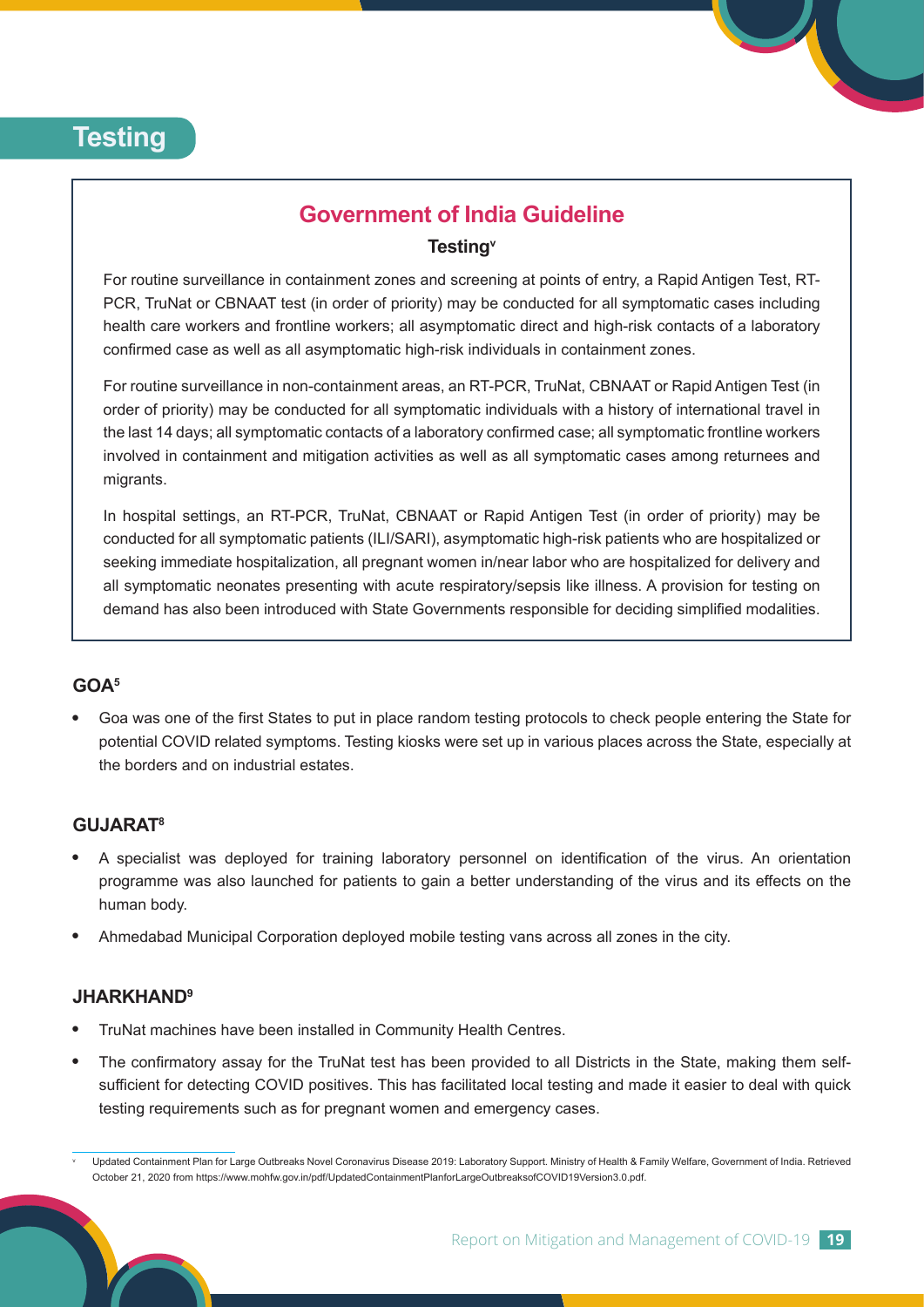#### **SIKKIM10**

 Sikkim established a State-of-the-Art Viral Research and Diagnostic Laboratory at the State Tertiary Care Hospital in record time. At this facility, tests can be conducted rapidly and reports are made available in a short timeframe.

#### **UTTAR PRADESH<sup>11</sup>**

- TruNat and antigen detection assay were adapted for use as point-of-care tests at every District and medical college hospital.
- King George's Medical University, Lucknow applied the principle of pooled sampling which has helped to reduce costs by one-third and increase laboratory testing capacity by three times.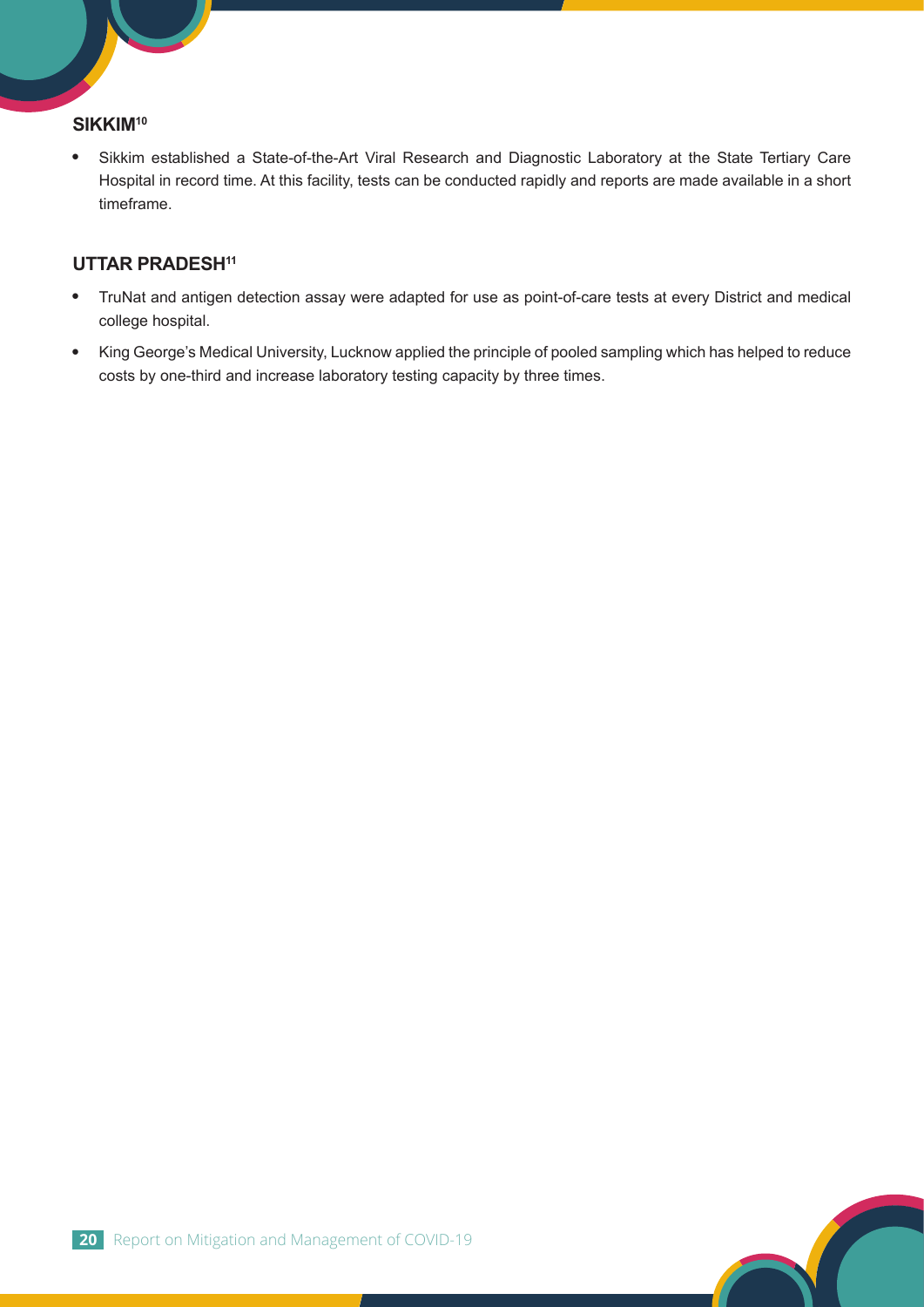### **Homecare**

#### **Government of India Guideline**

#### **Homecarevi**

In the containment phase, patients with suspected or confirmed mild COVID-19 are being isolated to break the chain of transmission. Patients with mild disease may present to primary care/outpatient department, or may be detected during community outreach activities, such as home visits or through telemedicine. Mild cases can be managed at COVID Care Centres, First Referral Units (FRUs), Community Health Centres (CHC), Sub-District and District Hospitals or at home subject to conditions stipulated in the home isolation quidelines.

#### **HARYANA12**

- Once an individual tests positive for COVID-19, a dedicated team conducts a home visit to assess if he or she is eligible for home quarantine.
- If the individual is allowed to stay at home, a yellow notice is pinned or displayed on the wall of the house mentioning the COVID positive status as well as the dates of initiation and completion of the home quarantine period.
- An ASHA worker visits the house of the patient daily and enquires about his or her condition. In case the patient is experiencing any symptoms or distress, a team of doctors is informed immediately for further action. Primary Health Centre/Community Health Centre doctors also call patients who are in home quarantine daily or once in two days to review their condition. If the condition of a patient deteriorates, he or she is shifted to a Dedicated COVID Health Centre or Dedicated COVID Hospital.
- Pulse oximeters are provided to patients who are in home quarantine for regular monitoring of oxygen levels.

Updated Containment Plan for Large Outbreaks Novel Coronavirus Disease 2019: Isolation. Ministry of Health & Family Welfare, Government of India. Retrieved October 21, 2020 from https://www.mohfw.gov.in/pdf/UpdatedContainmentPlanforLargeOutbreaksofCOVID19Version3.0.pdf.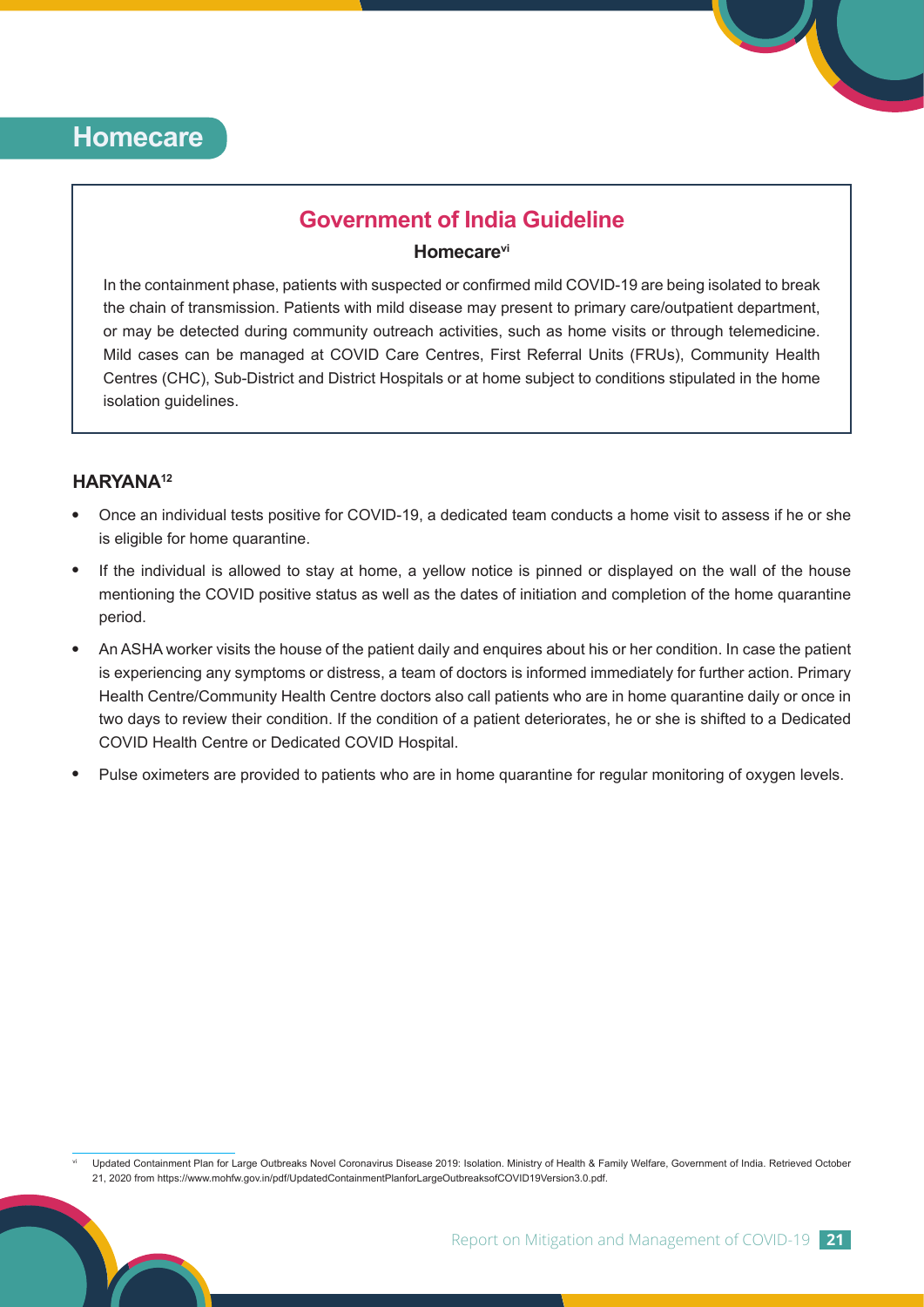## **Quarantine/Isolation Management**

#### **Government of India Guideline**

#### **Isolation Management**<sup>vii</sup>

Isolation refers to separation of individuals who are ill and suspected or confirmed of COVID. There are various modalities of isolating a patient. Ideally, patients can be isolated in individual isolation rooms or negative pressure rooms with 12 or more air-changes per hour. In resource constrained settings, all positive COVID-19 cases can be cohorted in a ward with good ventilation (COVID Care Centre, Dedicated COVID Health Centre). Similarly, all suspect cases should also be cohorted in a separate ward.

#### **CHHATTISGARH**

 The State converted at least 100 bogies provided by the Railways into COVID isolation and care wards for accommodating up to 1,800 patients. The biggest facility was prepared at the indoor stadium in Raipur, with the capacity of admitting at least 3,000 patients. This facility provides everything from beds, plyboard partitions to slippers and clean toilets for patients.

Updated Containment Plan for Large Outbreaks Novel Coronavirus Disease 2019: Quarantine and Isolation. Ministry of Health & Family Welfare, Government of India. Retrieved October 21, 2020 from https://www.mohfw.gov.in/pdf/UpdatedContainmentPlanforLargeOutbreaksofCOVID19Version3.0.pdf.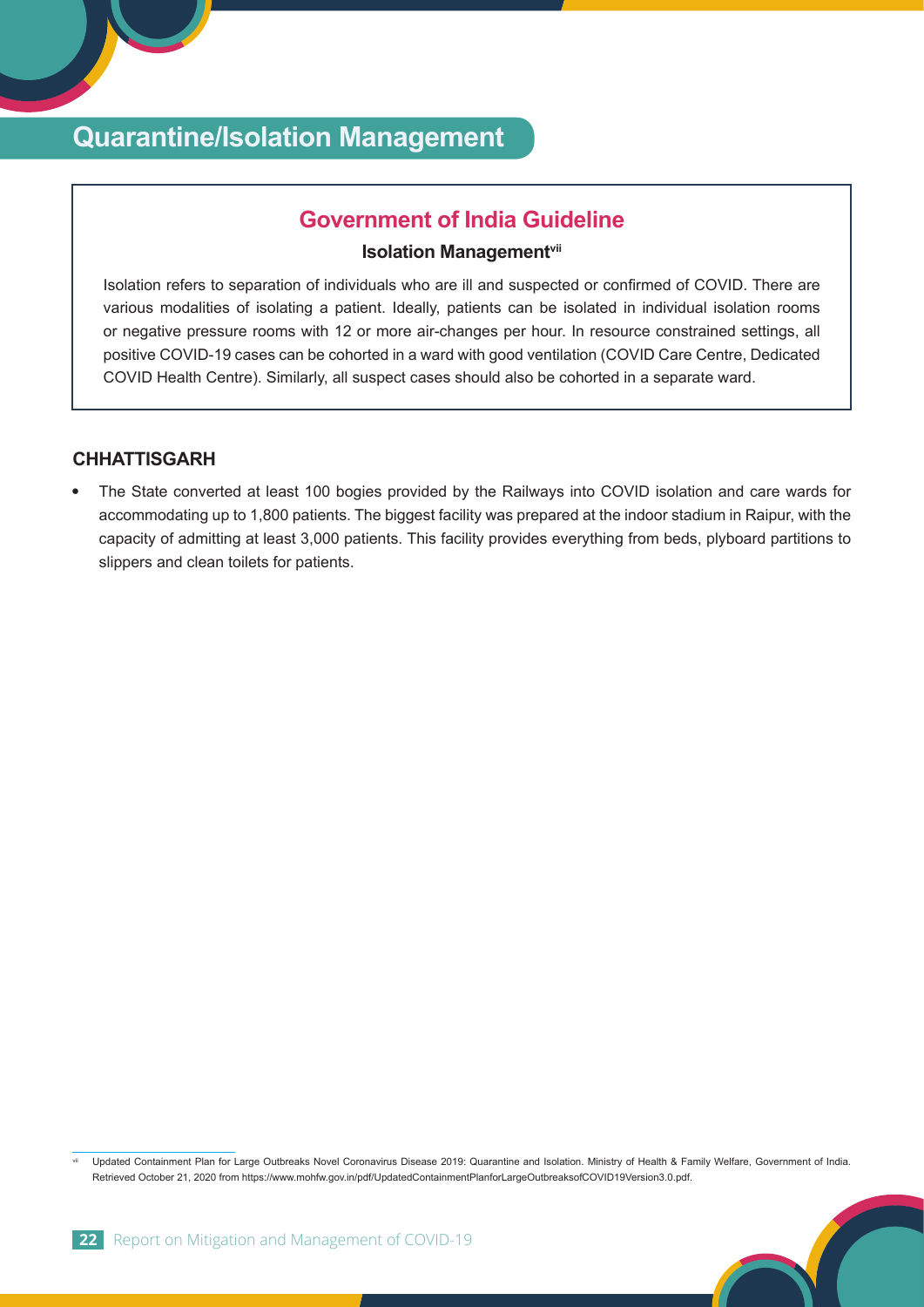## **Boosting Health Infrastructure**

#### **Government of India Guideline**

#### **Health Infrastructureviii**

A three-tier arrangement for managing suspect/confirmed cases will be implemented. The mild and very mild cases will be kept in COVID Care Centres which essentially are temporary makeshift hospital facilities made by repurposing hotels/hostels/guest houses/stadiums near a COVID Hospital. Dedicated COVID Health Centres would be identified in existing hospitals. These Centres will have isolation beds with oxygen support for managing moderate cases, which require monitoring of their clinical status. Severe cases requiring critical care/intensive care will be managed in Dedicated COVID Hospitals. If such facilities are not available in the containment zone, the nearest tertiary care facility in the Government/ private sector will have to be identified.

#### **GUJARAT8**

- At least one hospital was designated in every District for the treatment of COVID patients. A team of senior officials was tasked with the responsibility of ensuring bed availability in the Designated COVID Civil Hospitals.
- A two-part pricing arrangement was adopted in Ahmedabad in collaboration with private hospitals for augmenting health infrastructure availability. Half the beds in these private hospitals were blocked by the Government for providing treatment to patients referred by them. The cost of treating these patients was borne by the Government at previously negotiated rates. In case the beds were unoccupied at any stage, the Government paid a fixed sum to the hospital. The remaining 50% of beds in private hospitals were available to patients on a payment basis, chargeable up to a ceiling rate specified by the Government. Daily patient feedback was solicited in order to ensure quality of health service delivery. The availability of private quota beds was shared publicly.
- Private hospital employees were designated as COVID employees under the Epidemic Act. Therefore, they could not leave their job during this period and their service conditions also could not be changed adversely.

#### **MAHARASHTRA5**

- On 21 May, 2020, a directive was issued by Maharashtra to all charitable hospitals for enhancing their bed capacity to accommodate as many patients as possible. Around 80% of the operational bed capacity of such hospitals was regulated by rates determined by the State till 31 August, 2020.
- In addition, private clinics, dialysis centres and nursing homes were also asked to offer necessary services.
- For increasing the number of isolation beds, the State Government reached out to the Central and Western Railways for converting train wagons into isolation facilities.
- Patients facing issues of overcharging in hospitals were encouraged to lodge a complaint through the official email addresses of District Collectors.

Updated Containment Plan for Large Outbreaks Novel Coronavirus Disease 2019: Hospital Care. Ministry of Health & Family Welfare, Government of India. Retrieved October 21, 2020 from https://www.mohfw.gov.in/pdf/UpdatedContainmentPlanforLargeOutbreaksofCOVID19Version3.0.pdf.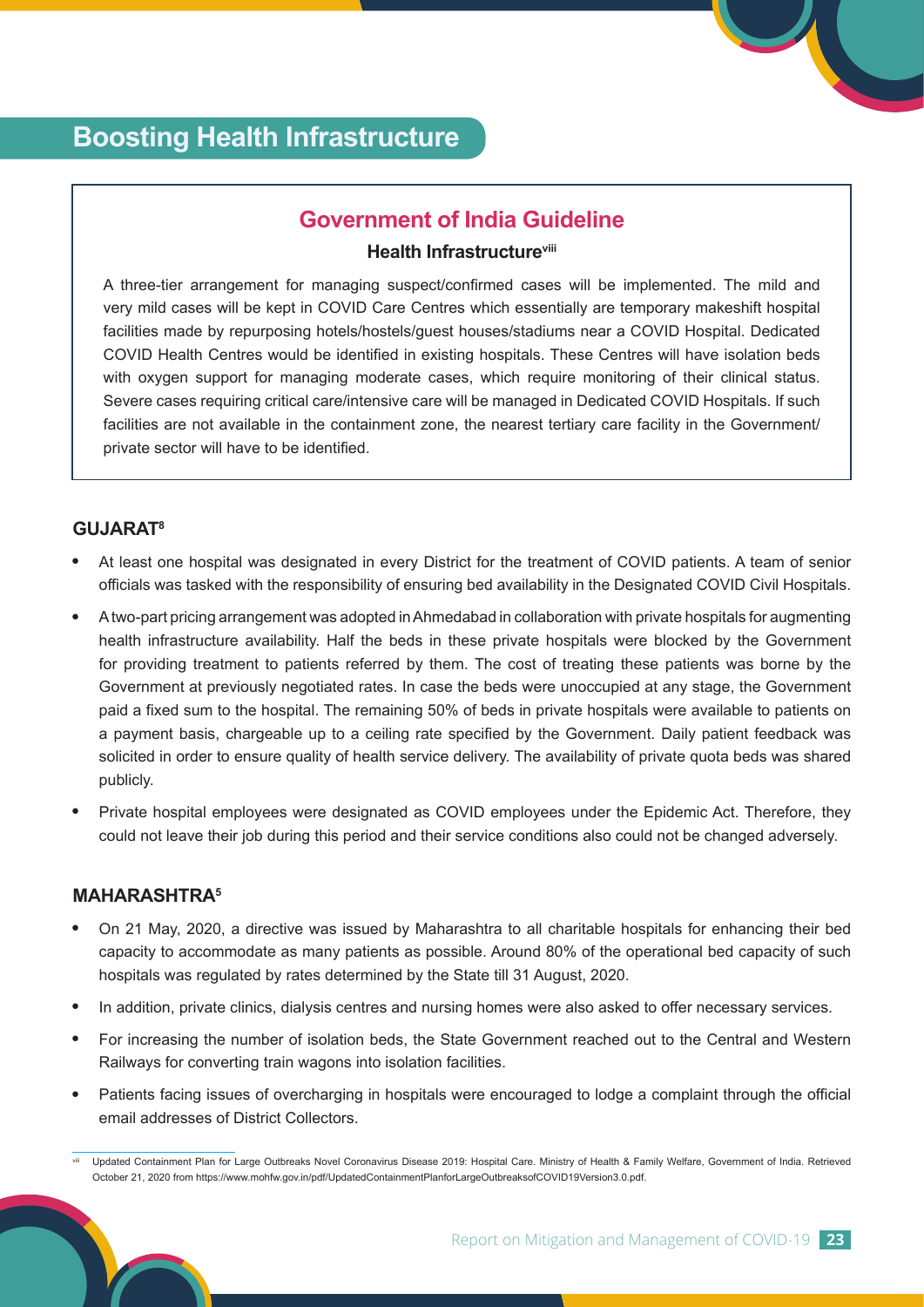#### **ODISHA5**

 Odisha Government entered into a Memorandum of Understanding with two private hospitals for establishing Dedicated COVID Hospitals. The facilities were set up using Corporate Social Responsibility funds of the Odisha Mining Corporation, in collaboration with private hospitals. A collaborative approach with the private sector enabled Odisha to become one of the first States in the country to have a Dedicated COVID Hospital in each of its Districts before end-April, 2020.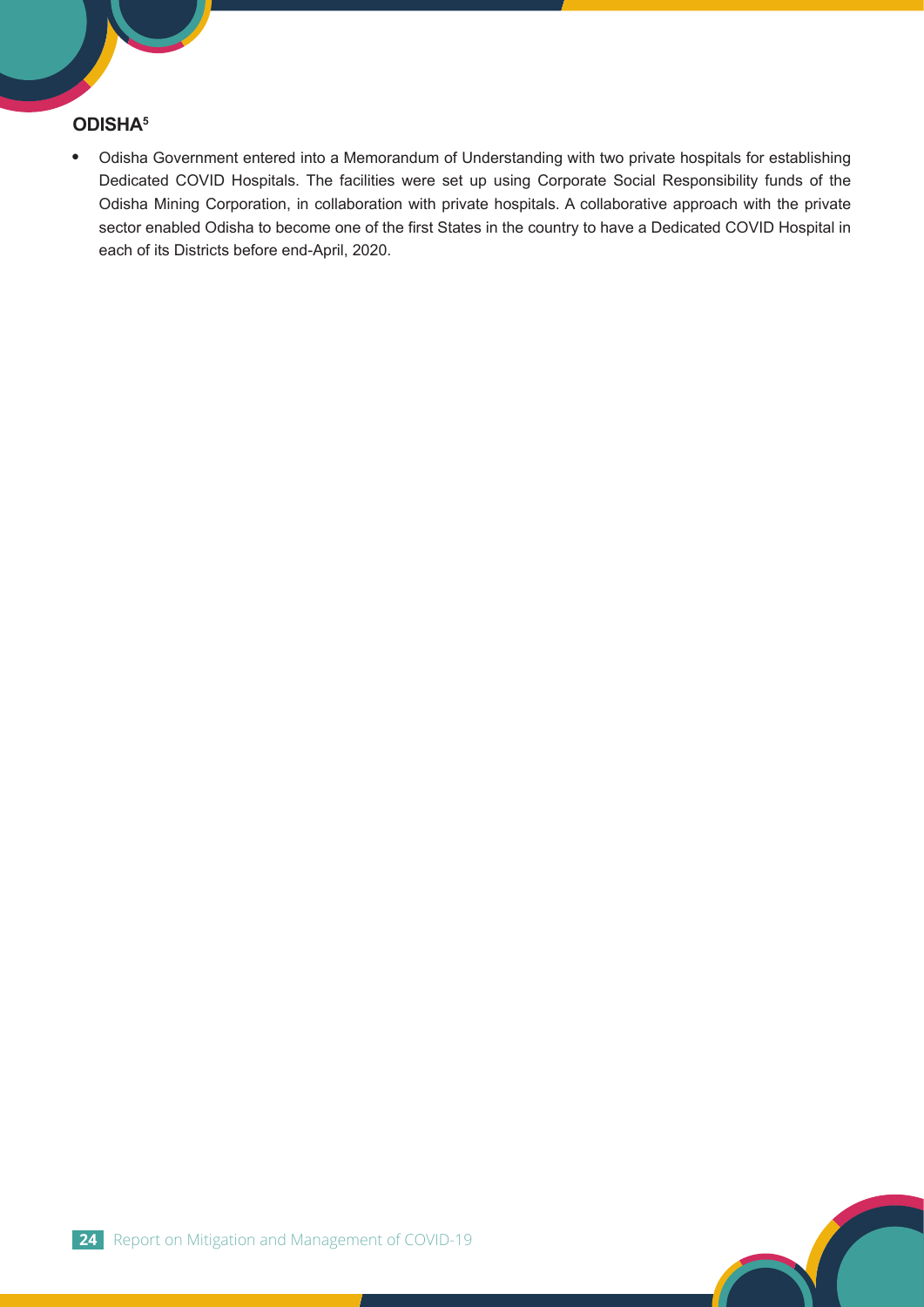#### **Government of India Guideline**

#### **Case Managementix**

Mild cases can be managed at a COVID Care Centre, First Referral Unit, Community Health Centre, Sub-District and District Hospital or at home subject to conditions stipulated in the home isolation guidelines.

Patients with suspected or confirmed moderate COVID are to be isolated to contain virus transmission. Patients with moderate disease may present to an emergency unit or primary care/outpatient department, or be encountered during community surveillance activities, such as active house-to-house search or through telemedicine. Such patients will be isolated in a Dedicated COVID Health Centre (DCHC) or District hospital or Medical College hospitals. They may be provided oxygen and anti-coagulant therapy.

Patients with SARI experiencing respiratory distress may require pulse oximetry, oxygen therapy, non-invasive and invasive ventilator therapy. Supplemental oxygen therapy needs to be administered immediately to patients with Severe COVID and respiratory distress, hypoxemia, or shock: initiate oxygen therapy at 5 L/min and titrate flow rates to reach target SpO2 ≥ 90% in non-pregnant adults and SpO2 ≥ 92-96% in pregnant patients.

#### **UTTAR PRADESH**

- Early infusion of oxygen in patients with moderate or severe COVID symptoms can prove to be a lifesaving intervention as evidenced by the experience in several Districts. In Noida, even when COVID cases were surging, the District was able to maintain a very low fatality rate because of measures like equipping surveillance teams with pulse oximeters, checking the oxygen levels of patients visiting fever clinics and keeping individuals with oxygen saturation levels below 96% in high-dependency units where infusion can be initiated immediately if required.
- Health facilities in Noida used four types of masks for regulating the level of oxygen concentration while the normal mask supplies 30% oxygen, three other types were kept in reserve. The venturi mask provides up to 65% oxygen, a high flow nasal canula increases oxygen concentration to 80% and the non-rebreathing mask with reservoir releases up to 90% oxygen. Use of steroids, anti-inflammatory medicines and anti-coagulants also helped to reduce mortality among patients.

Guidance Document on Appropriate Management of Suspect/Confirmed Cases of COVID-19. Ministry of Health & Family Welfare, Directorate General of Health Services, EMR Division. Retrieved October 21, 2020 from https://www.mohfw.gov.in/pdf/FinalGuidanceonMangaementofCovidcasesversion2.pdf.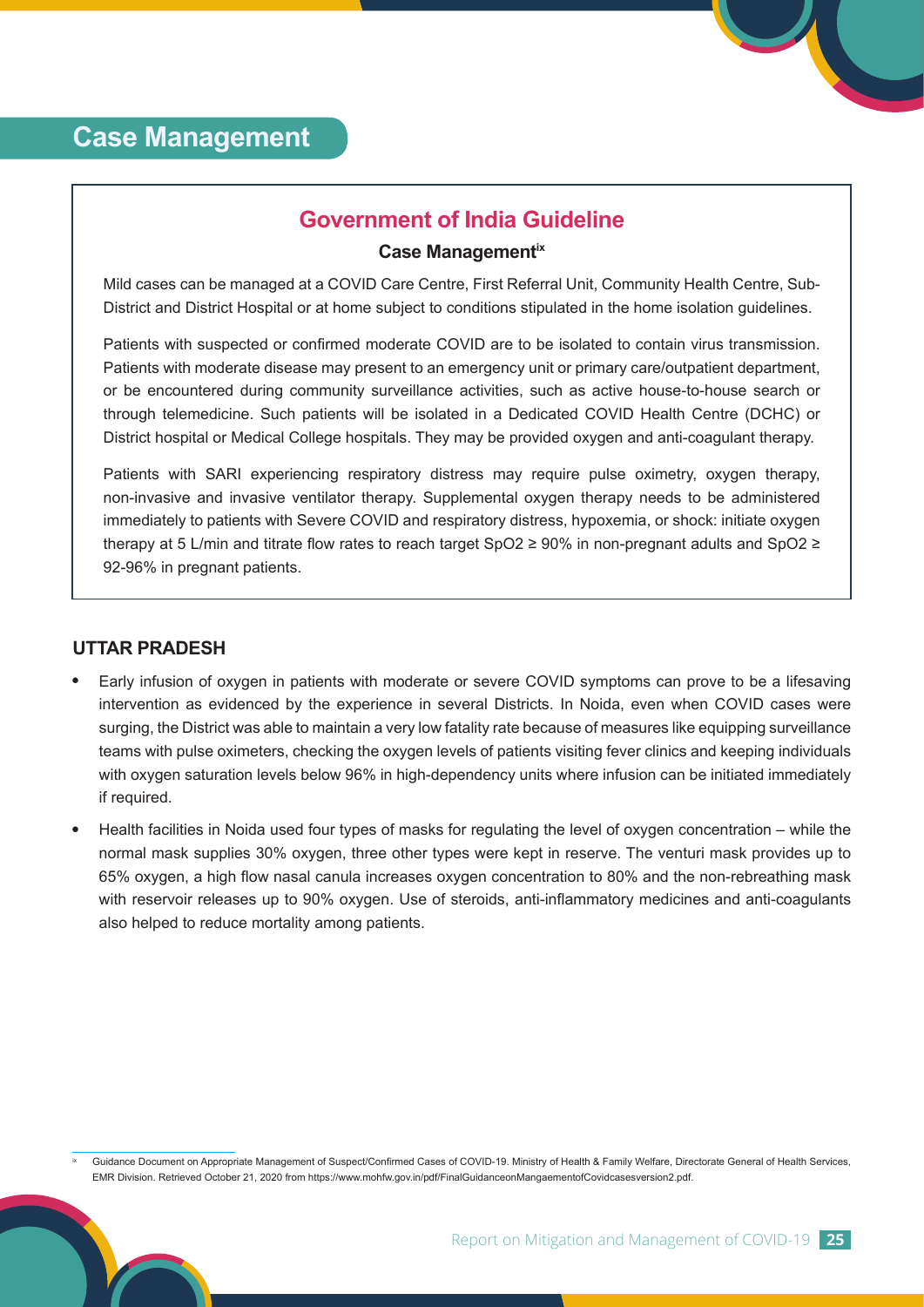### **Awareness Creation and Behaviour Change**

#### **Government of India Guideline**

#### **Awareness Creationx**

There is an urgent need for health literacy with respect to COVID-19. Citizens should be advised to understand that although COVID is a highly contagious disease which spreads fast and can infect any one of us, we can protect ourselves through physical distancing, washing our hands regularly and following sneezing/coughing etiquettes. Despite all precautions, if anybody catches the infection, it is not their fault. In situations of distress, the patient and the family need support and cooperation. It must be noted that the condition is curable and most people recover from it.

Citizens should be encouraged to appreciate the efforts of people providing essential services and be supportive towards them and their families; share only authentic information available on the website of MoHFW, Government of India or the World Health Organization; cross check any information related to COVID-19 from reliable sources before forwarding any messages on social media as well as share positive stories of those who have recovered from COVID.

Citizens should also be informed about and encouraged not to spread names or reveal the identity of those affected/under quarantine or their locality on social media; avoid spreading fear and panic; not target healthcare and sanitary workers or police as well as not hold any community or area responsible for spread of COVID.

Risk communication materials will be prepared and kept ready for targeted roll out in the entire geographic quarantine zone. During house-to-house surveillance, ASHAs/other community health workers will provide information on preventive public health measures. Awareness will also be created among the community through miking, distribution of pamphlets, mass SMS and social media. Also, use of radio and television (using local channels) will ensure penetration of health messages in the target community. A dedicated helpline number will be operated by the Control Room (District Headquarter). The number will be widely circulated for providing the general population with information about the risks of COVID-19 transmission, the preventive measures required, need for prompt reporting to health facilities, availability of essential services and administrative orders on perimeter control. There will be regular press briefings/press releases to keep the media updated on developments and avoid stigmatization of affected communities. Every effort shall be made to address and dispel any misinformation circulating in the media, including social media.

#### **ARUNACHAL PRADESH13**

 To address the challenge of chalk circles getting washed away by frequent rain, a concept of a 'social distancing shed' was developed in Arunachal Pradesh using bamboo poles and colourful umbrellas to demarcate spots for citizens one-and-a-half metres apart.

Updated Containment Plan for Large Outbreaks Novel Coronavirus Disease 2019; Addressing Social Stigma Associated with COVID-19. Ministry of Health & Family Welfare, Government of India. Retrieved October 21, 2020 from https://www.mohfw.gov.in/pdf/UpdatedContainmentPlanforLargeOutbreaksofCOVID19Version3.0.pdf; https://www.mohfw.gov.in/pdf/AddressingSocialStigmaAssociatedwithCOVID19.pdf.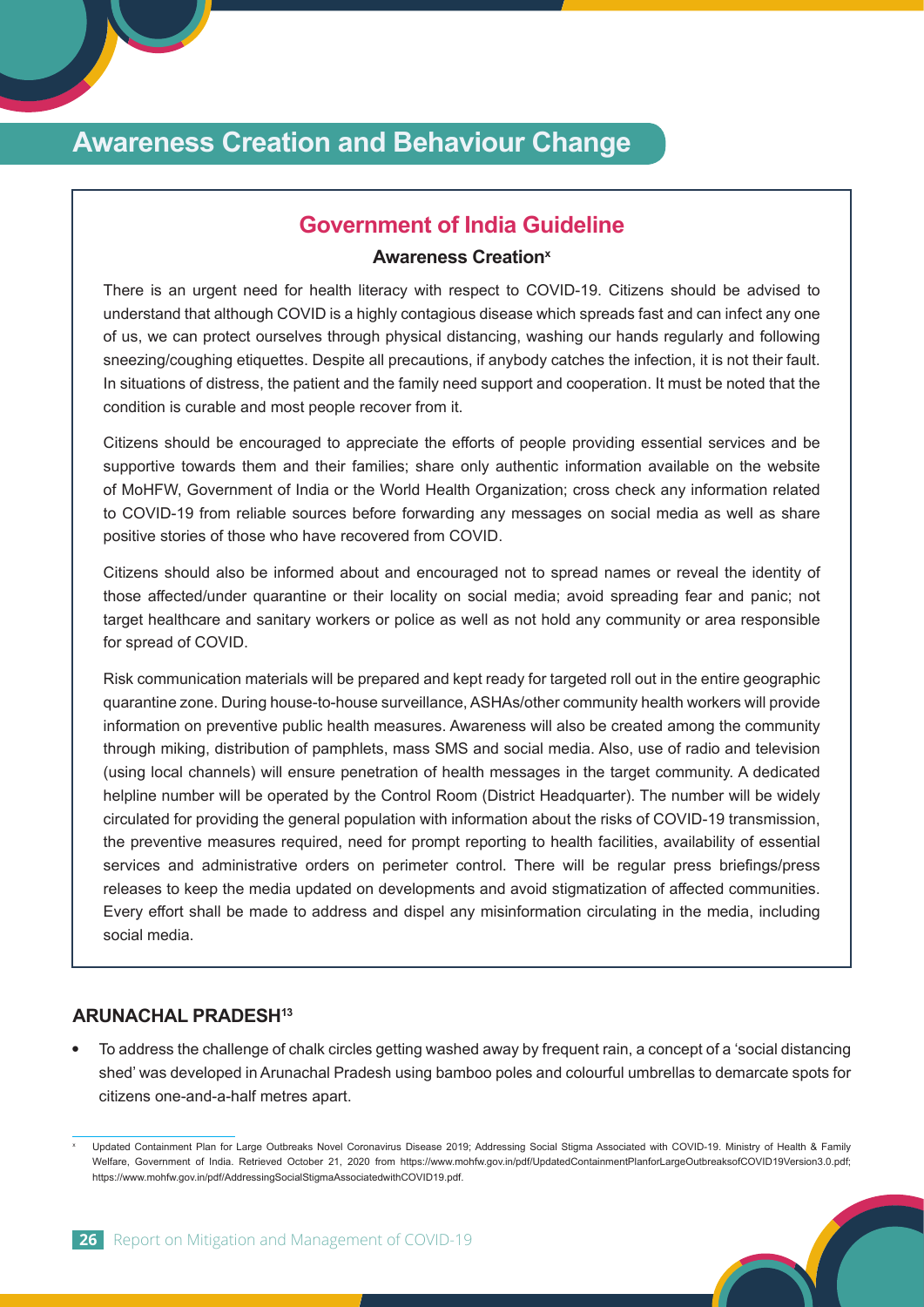#### **GUJARAT8**

- Several approaches were used including video conferencing with leaders of Nagar Palikas, engaging citizens through social media campaigns as well as painting, essay, and poem competitions on the theme of "Corona warriors" for school and college students.
- A public campaign called 'Hu pan Corona Warrior,' ('I am also a Corona Warrior') was launched for engaging religious leaders, resident welfare associations and citizens in the fight against COVID. People were reminded about the importance of physical distancing and masks and encouraged to use the Arogya Setu application through this campaign.
- Live music was used by the Ahmedabad police for creating awareness about preventive measures for COVID.

#### **JHARKHAND5**

- A Driver and Transport Safety Campaign was announced by the State Government in May, 2020 for providing COVID prevention related information to drivers, vehicle owners and the public in general. The campaign was run by the Jharkhand State Transport Department.
- The State Transport Department issued a guide emphasizing the need for using face covers, maintaining physical distance, washing hands regularly as well as sanitizing vehicles.

#### **KARNATAKA5**

 The State created a special task cell for promoting awareness through various channels, including social media like Whatsapp, Facebook, Twitter. The State also engaged celebrities to create videos and implemented a "mask day" for awareness.

#### **KERALA<sup>6</sup>**

- Kerala has disseminated health-related information in languages such as Hindi and Bengali through news channels, print and digital platforms, as well as direct announcements. These communications have helped to reach out to large numbers of people in migrant-dominated areas.
- Transmedia storytelling has also been used. This concept involves developing content that engages large numbers of people by permeating their daily lives. For example, a video was produced by Kerala Police's Media Centre which showed a group of policemen dancing to a popular song while demonstrating the correct handwashing technique.
- Further, Kerala has launched a mass handwashing campaign called ''Break the Chain'' which aims to educate people about the importance of public and personal hygiene.

#### **NAGALAND13**

- The special action group constituted under the chairmanship of the principal secretary engaged with faithbased organizations for creating awareness about physical distancing and personal hygiene measures.
- It also sought their support for popularizing the COVID-19 helpline among people who require assistance or screening.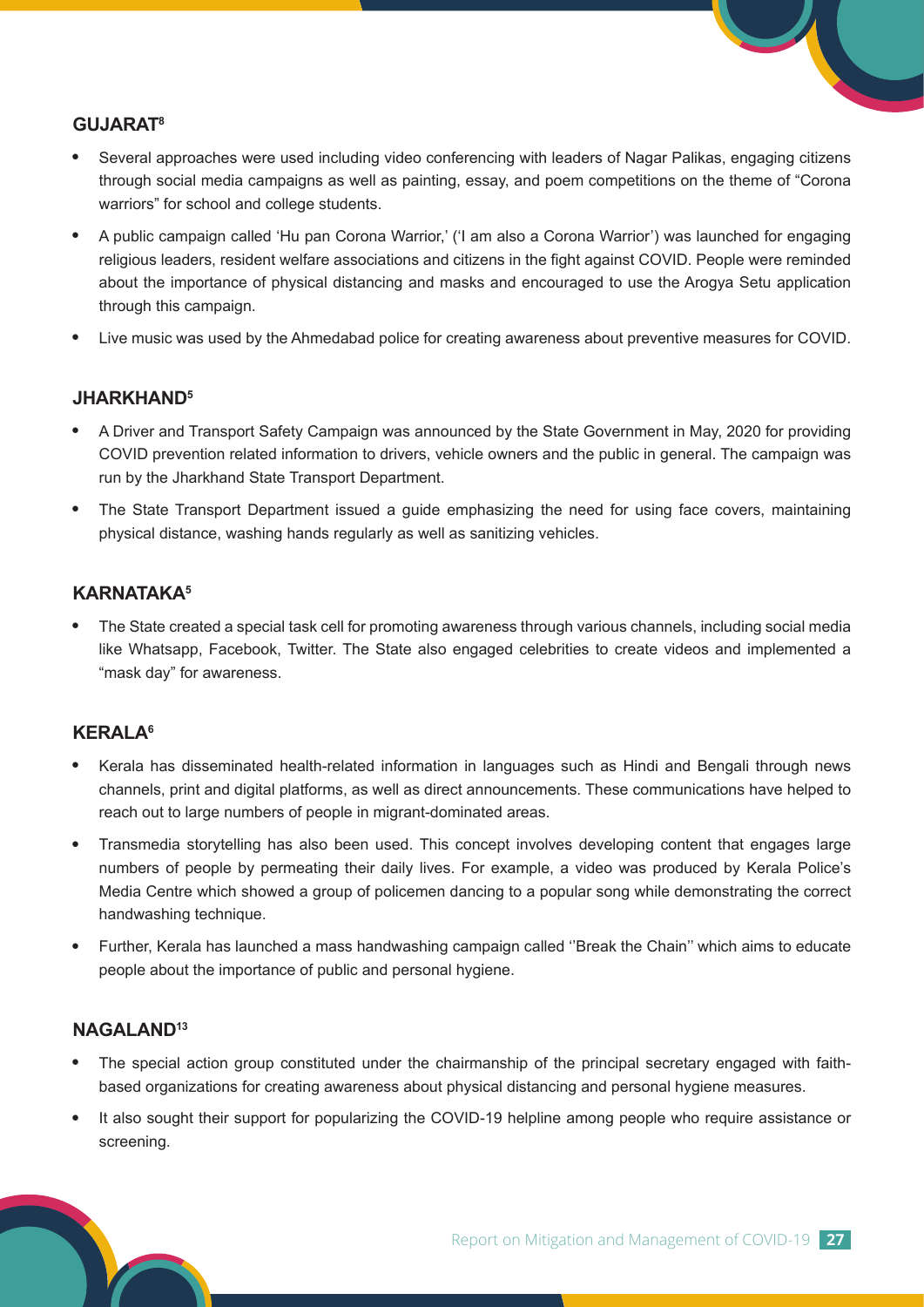#### **ODISHA5**

 The Odisha government organized an online competition 'Mo Pratibha', with different categories such as art, painting, slogan writing, poster making, short stories and poetry for keeping children engaged during the COVID period as well as for creating awareness.

#### **UTTARAKHAND**

- A pilot project was rolled out in the Doon Medical College Hospital providing disposable 'easy spit' glasses to patients in the isolation ward to check the practice of spitting in public places.
- The glasses were conceptualized by a group of youth from Nagpur and made out of biodegradable materials like polymer, paper and pulp.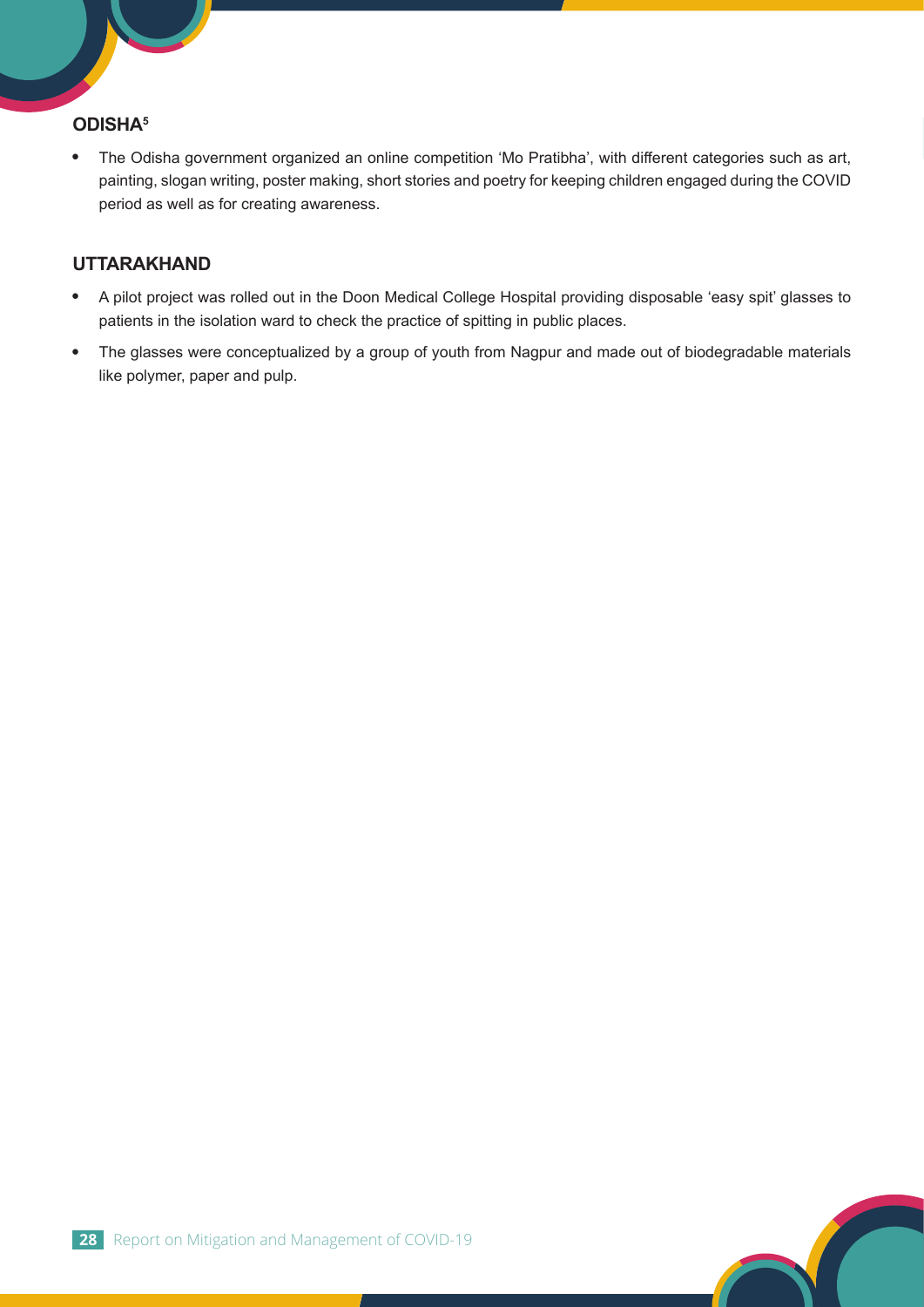## **Production and Distribution of Medical Supplies**

#### **GOA5**

 During the national lockdown period, the State administration issued permissions to liquor manufacturing units for producing hand sanitizers, including for Government departments such as health, police and disaster management. After meeting the local demand, sanitizers were exported out of the State.

#### **UTTAR PRADESH6**

- In order to ensure the safety of ASHAs, ASHA Sanginis and ANMs working on COVID management, it is necessary to provide them with basic protective gear like masks and sanitizers.
- Demand estimation for provision of two reusable masks and a bottle of hand sanitizer for every field worker in the State was developed. This was shared with all Chief Medical Officers in the State vide a letter through Mission Director, National Health Mission instructing them to ensure the provision of protective supplies.
- Also, guidelines were issued to use Village Health Sanitation Nutrition Committee funds for the procurement of sanitizer, mask etc. A protocol for appropriate use and cleaning of masks was also developed and shared with field workers. Moreover, ASHA Sanginis and ASHAs were encouraged to source homemade masks locally for self-use and distribution in the community.
- Uttar Pradesh State Rural Livelihood Mission (UPSRLM) SHGs played an instrumental role in manufacturing and distribution of masks and sanitizer in the community.

#### **WEST BENGAL4**

- The State Government procured 3 Crore masks for distribution free-of-cost to frontline health workers, police personnel, fire services staff, students and the 100-day scheme beneficiaries.
- To address the heightened demand for Personal Protective Equipment (PPE), the State Government established a partnership with a leading textile manufacturer under the West Bengal State Handloom Weavers Cooperative for reconfiguring their existing machinery to manufacture PPE at the requisite scale.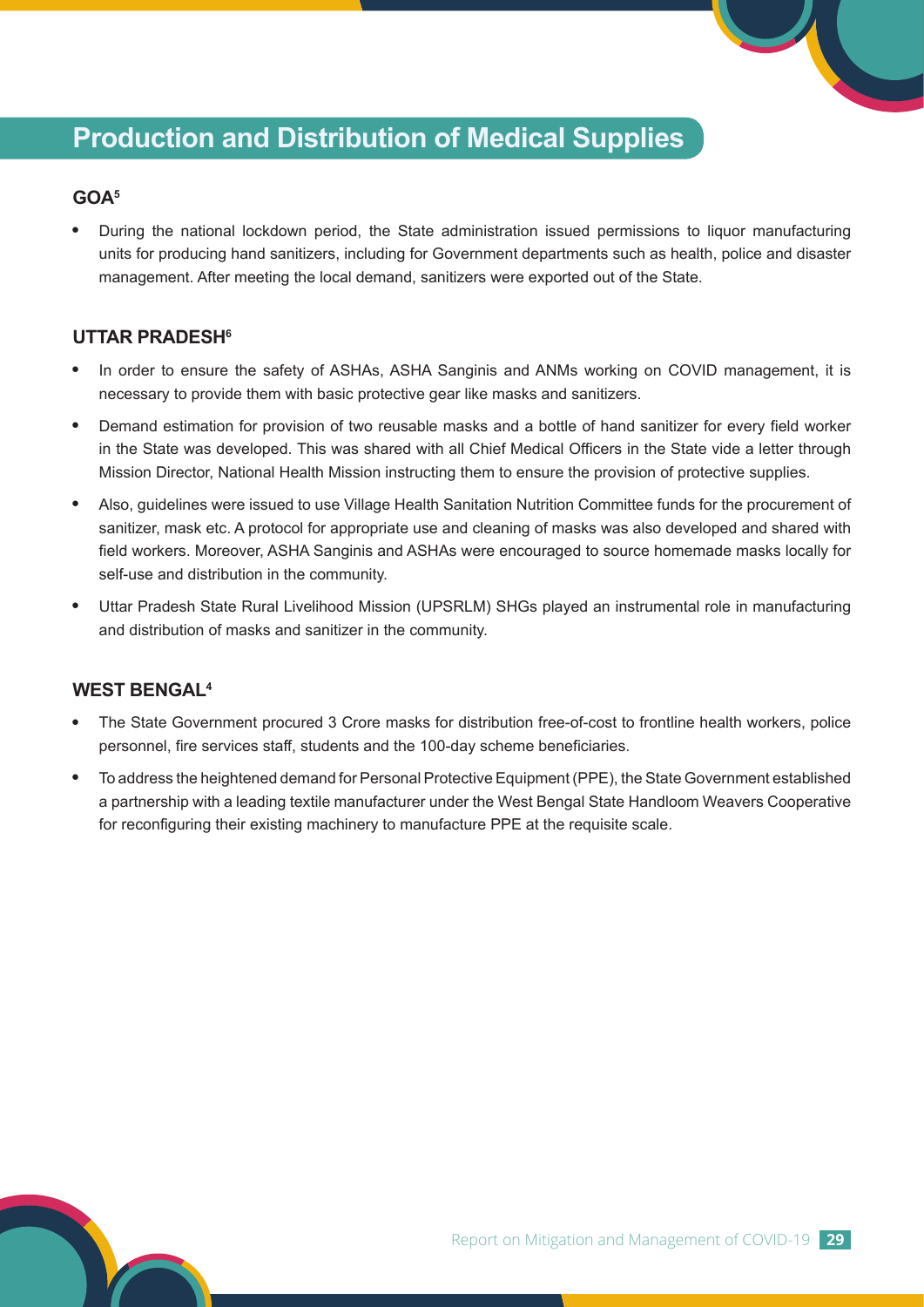## **Medical Waste Management<sup>14</sup>**

#### **Government of India Guideline**

#### **Medical Waste Managementxi**

The biomedical waste during the COVID-19 outbreak is to be managed in accordance with Biomedical Waste Management Rules.

#### **MAHARASHTRA**

- To deal with the rising COVID waste in the city, Panchgani has taken to decentralized segregation.
- Separating dry and wet waste before handing over to waste collectors has been mandated for every household, shop and institution. Following the outbreak of COVID, a third component in the form of a waste bin for hazardous items like medical waste and batteries, was added.
- Directions have been issued to every household for storing medical waste like syringes, masks, gloves, medicines, tissues as well as other items which could be contaminated with the virus, in a separate bin. Waste collection is carried out on a daily basis by the civic body and sent to a Common Bio-Medical Waste Treatment (CBMWT) facility in the nearby town of Satara.
- A fine of Rs. 500 has been imposed by the Municipal Council for failing to segregate the waste before handing it over to the waste collector.
- The civic body in Panchgani has also established a group of waste collectors called 'swachhagrahis' who are playing an important role in raising awareness about the hazards of biomedical waste and the need for segregating it from other waste.

#### **MULTIPLE CITIES**

- In Bhopal, five dedicated DTDC vehicles have been allocated in every cluster for waste collection by the biomedical incinerator service provider. They collect waste in sealed dechlorinate bags and transfer them to incineration plants for processing.
- In Delhi, biomedical waste is being collected from the doorstep of quarantined households in yellow bags by trained workers equipped with protective gear. One vehicle in every zone has been deployed to collect waste from quarantined homes. It is then transported to the waste-to-energy plant in Okhla for proper disposal.

#### **TELANGANA**

 The Telangana State Pollution Control Board has requested urban local bodies, health establishments, common bio-medical waste management facilities and citizens to follow the specified guidelines for handling, collection, transportation, treatment and disposal of bio-medical waste generated from potential or confirmed COVID

Guidelines for Handling, Treatment and Disposal of Waste Generated During Treatment/Diagnosis/ Quarantine of COVID-19 Patients. Central Pollution Control Board, Ministry of Environment, Forest & Climate Change, Government of India. Retrieved October 21, 2020 from https://www.mohfw.gov.in/pdf/63948609501585568987wastesguidelines. pdf.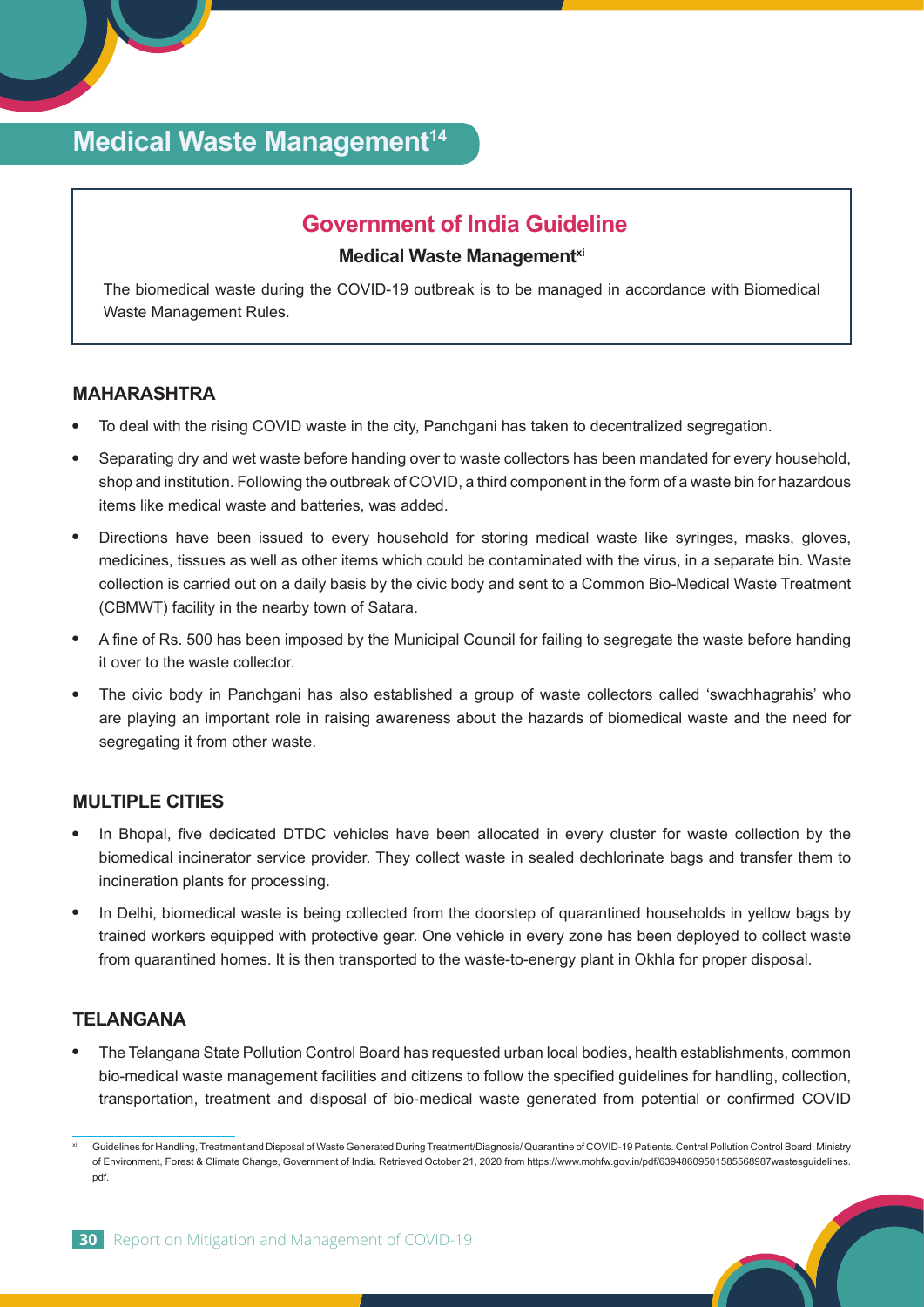cases.

 As per the guidelines, separate color-coded bins/bags/containers are to be installed and maintained in wards for enabling proper segregation of waste as per the Biomedical Waste Management Rules, 2016 as well as the Central Pollution Control Board guidelines. Double-layered bags are used for collection of waste from COVID isolation wards to prevent any leakages.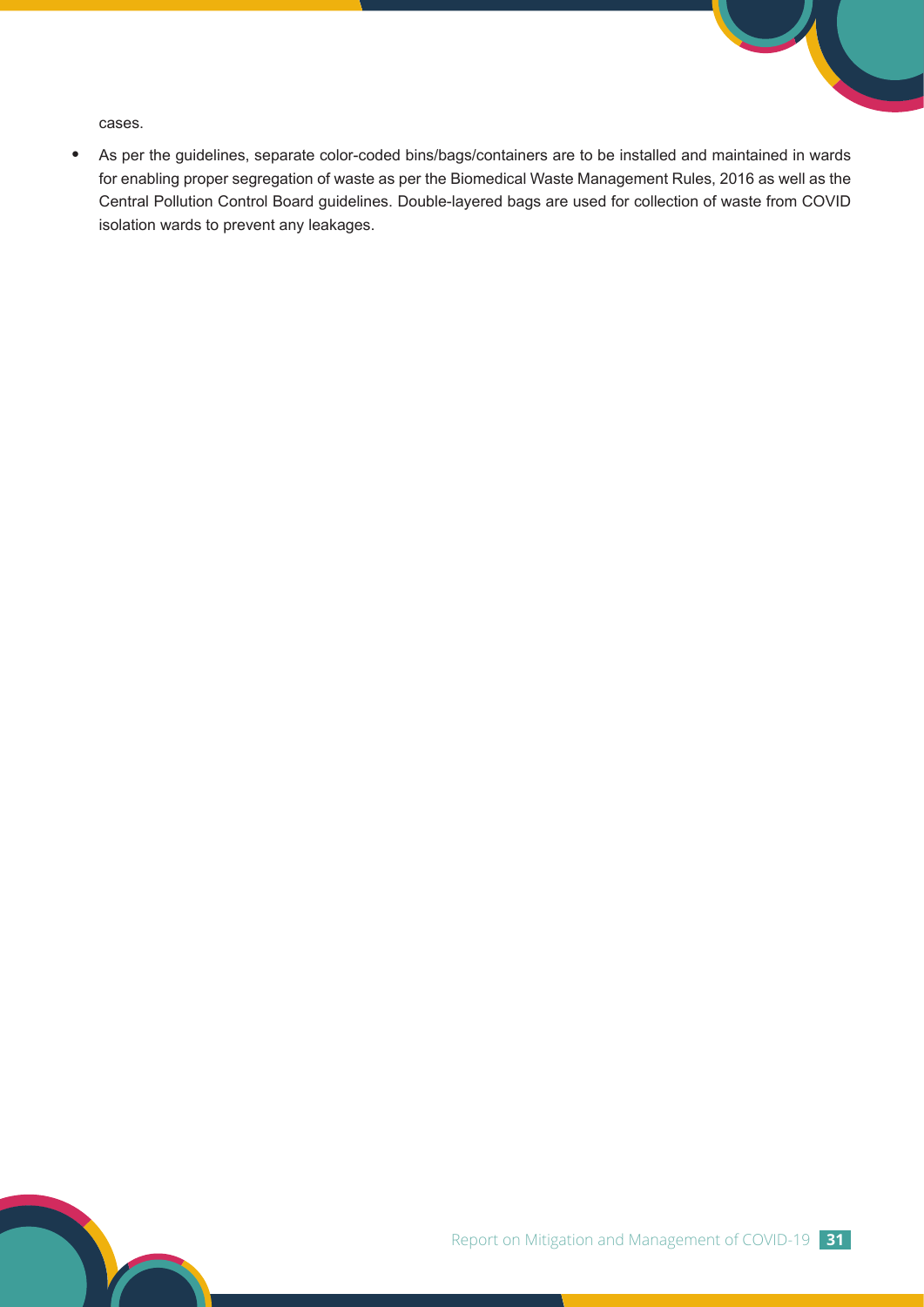## **Delivery of Essential Services**

#### **Government of India Guideline**

#### **Delivery of Essential Services<sup>xii</sup>**

Mapping all existing heath facilities in the public, not-for-profit and private sectors should be undertaken. States should identify and designate facilities or separate blocks within existing facilities to provide COVID related services. Remaining facilities/blocks of facilities can continue to provide essential non-COVID services. States can also involve not-for profit/private sector in the provision of non-COVID essential services, particularly for secondary and tertiary care, where public sector capacity needs to be supplemented. Dedicated first-level 24\*7 hospital emergency units, may be set up in suitable Community Health Centres/Sub-District Hospitals to provide non-COVID acute care, including provision of emergency obstetric services. Mobile Medical Units can be utilized for delivery of services, especially follow-up care for reproductive, maternal, new born & child health services, chronic communicable and non-communicable diseases.

Patients requiring ambulatory care, should be encouraged to utilize tele-platforms to determine the need to visit a health facility/ hospital/fever clinic. Those due for immunization, antenatal care, non-communicable disease screening etc. could be asked to come to peripheral facilities (SHCs/PHCs/UPHCs/HWCs/Urban Health Posts) on particular dates/times, decided at local levels and informed telephonically or through ASHAs. Home visits by ASHAs should be optimized to provide follow-up care to all beneficiaries in a particular household/hamlet/mohalla during one visit and avoid making repetitive visits to the same house/ mohalla. Guidance issued by MoHFW provides several strategies to augment health workforce availability including expediting filling up existing vacancies, redeploying staff from non-affected areas and facilities, utilizing fit retirees for non-COVID services roles and augmenting human resources from the non-profit sector, among others.

The State should establish dedicated teams within each State and each District to ensure the continuity of essential services and COVID preparedness and response. States should ensure that facilities have sufficient funding to continue the provision of essential services.

#### **GUJARAT15**

- The Ahmedabad Municipal Corporation (AMC) has developed an innovative concept, the "Dhanwantari Rath", which is a mobile van providing non-COVID essential health services to the doorsteps of people in the city. Many large hospitals in the city have been dedicated for COVID treatment, hence such measures are important for ensuring that non-COVID essential services, for instance, those related to diabetes, blood pressure and cardiac ailments, are delivered to people who cannot visit hospitals at this time.
- These mobile medical vans are staffed with an AYUSH doctor, paramedic and nursing staff along with the local Medical Officer from the Urban Health Centre (UHC) of the AMC. They are also equipped with all essential medicines including ayurvedic and homeopathic, vitamin supplements, basic testing equipment and pulse

Enabling Delivery of Essential Health Services during the COVID 19 Outbreak. Ministry of Health & Family Welfare, Government of India. Retrieved October 21, 2020 from https://www.mohfw.gov.in/pdf/EssentialservicesduringCOVID19updated0411201.pdf.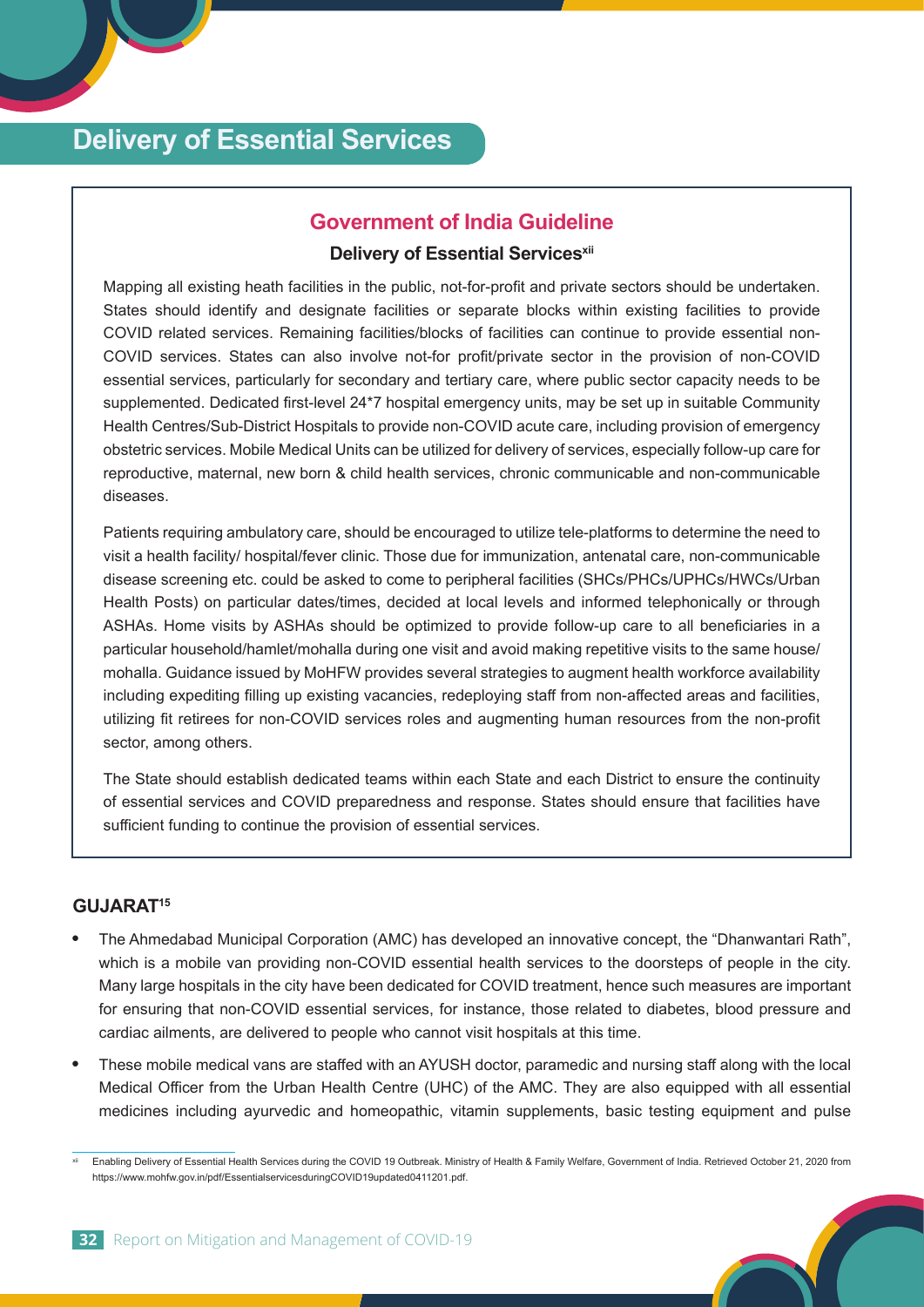oximeters. The scope of health services provided by the mobile medical vans has now been extended to include malaria and dengue tests.

- The vans have treated individuals for fever and respiratory infections as well as referred patients with hypertension, diabetes and other comorbidities for clinical treatment at nearby UHCs, CHCs and hospitals.
- A team was formed for going door-to-door and identifying people with non-communicable diseases in containment and non-containment areas. The team also advised people to postpone any surgeries that were not critical in order to minimize their exposure to possible infections.
- ASHA workers were given the responsibility of ensuring safe deliveries and creating awareness about the need for keeping mosquito breeding in check and taking precautions against dengue and malaria during the rainy season.

#### **PUNJAB**

- Separate labour rooms were set up in all District hospitals for assisting the deliveries of pregnant women who test positive for COVID.
- Civil surgeons were also instructed to establish a dedicated operation theatre for COVID positive patients in District hospitals, according to the specified standard operating procedures.

#### **SIKKIM**

 Doorstep delivery of drugs and services under various non-COVID national health programmes (NTEP, NACP) was continued and efforts were made to ensure that the delivery of essential health services is not disrupted.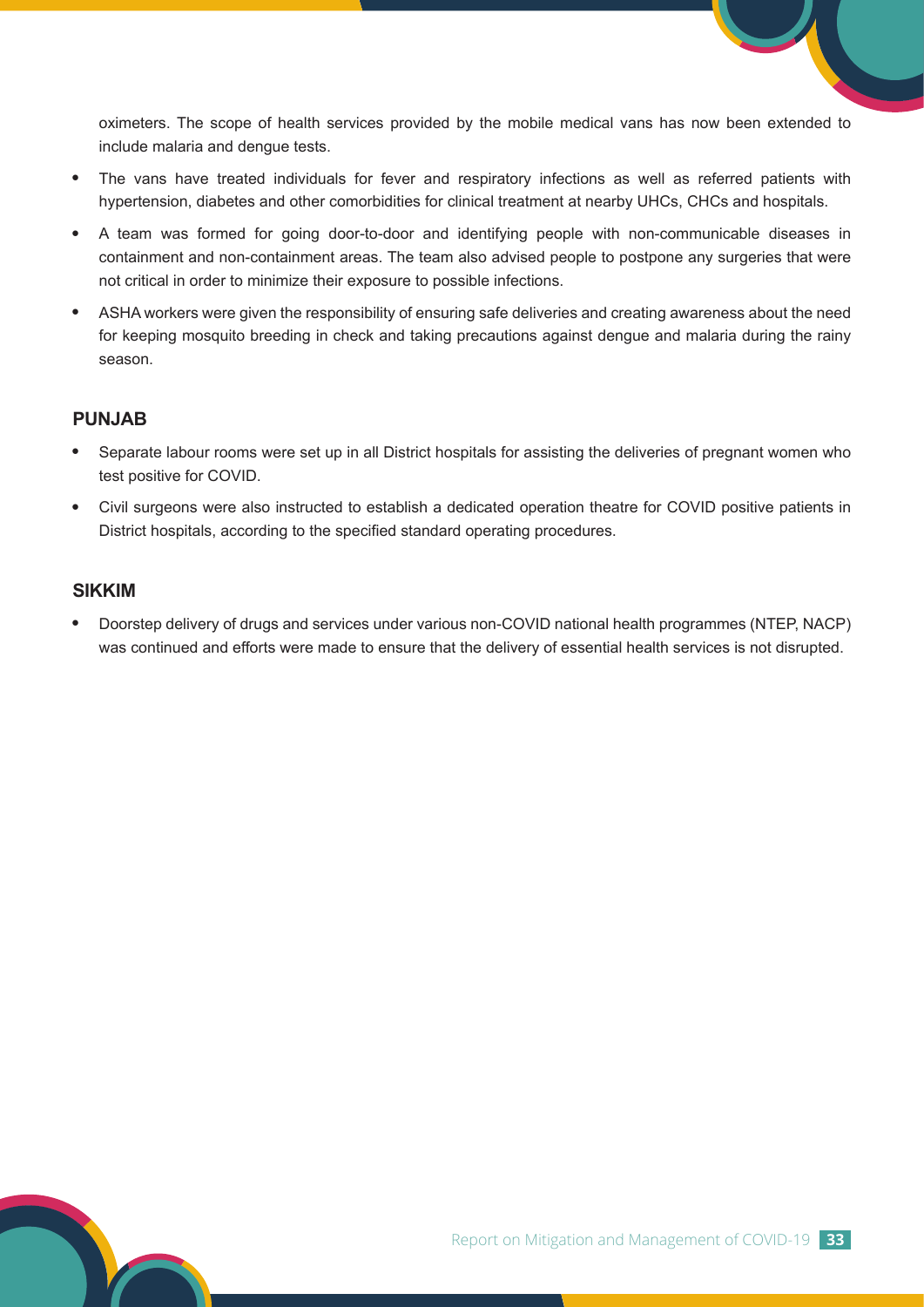## **Capacity Building and Welfare of Health Workforce**

#### **Government of India Guideline**

#### **Capacity Building**xiii

Training will be designed to suit the requirements of every category of healthcare workers involved in the containment operations. These trainings for different target groups shall cover field surveillance, contact tracing, data management and reporting; surveillance at designated exit points from the containment zone; sampling, packaging and shipment of specimens; hospital infection prevention and control including use of appropriate PPEs and biomedical waste management; clinical care of suspect and confirmed cases including ventilator management, critical care management as well as risk communication to the general community and health service providers. District-wise trained manpower will be made available on the dashboard of MoHFW as will training material on the IGOT platform. Training should be accompanied by functional exercises like mock drills.

#### **BIHAR**

 Bihar Government has organised virtual sensitization and training programmes on safety protocols, infection control and clinical management for various categories of health professionals and sanitary workers through collaboration with institutions like AIIMS, Delhi. Meetings have been held on a regular basis with superintendents and principals of medical colleges as well as hospitals for sharing good practices highlighted by experts.

#### **CHHATTISGARH**

 The service period of over 400 contract-based Ayurveda physicians was extended by three months and a special allowance provision for staff engaged in COVID treatment was made within the first two weeks of the outbreak in the State.

#### **GUJARAT8**

 To ensure and oversee availability of health professionals during the COVID crisis a specific human resource management policy was formulated and a District Task Force was constituted. The policy included various aspects of deployment of health professionals for COVID management and care including nursing students and residents in medical and paramedical colleges. The Task Force was responsible for reviewing deployment of health personnel, identifying gaps and preparing a plan for deployment of human resources from Government and private hospitals.

#### **JHARKHAND16**

 ASHAs and frontline health workers are trained on different aspects of COVID management including awareness creation, formulation of field-level strategies and reporting mechanisms. Training takes place over the course

Updated Containment Plan for Large Outbreaks Novel Coronavirus Disease 2019: Capacity Building. Ministry of Health & Family Welfare, Government of India. Retrieved October 21, 2020 from https://www.mohfw.gov.in/pdf/UpdatedContainmentPlanforLargeOutbreaksofCOVID19Version3.0.pdf.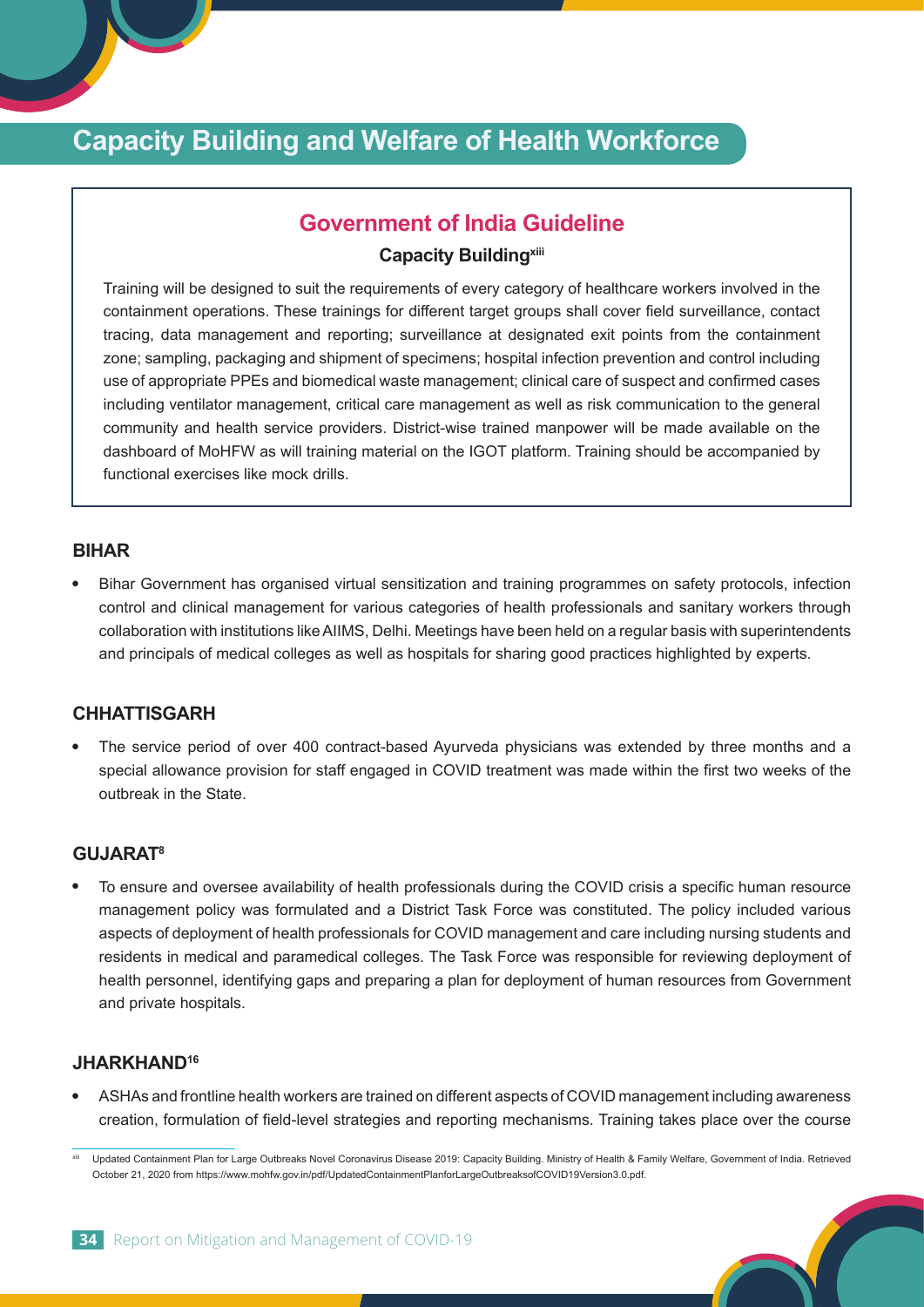of a week and is organized either over a virtual platform or in-person with small groups so that the norms of physical distancing are met.

 Linkages with the ASHA database and demarcation of catchment areas of ASHAs as clusters makes it possible to create a visualization of the surveillance planning. Regular sharing of field data by ASHAs using their codes with geospatial attributes helps identify target geographies and priority zones as well as develop a spatiotemporal database of individuals in home quarantine across the State.

#### **KERALA6**

- National Service Scheme (NSS) volunteers have taken turns to work at the District Medical Office on the Collectorate premises. One of their major functions has been to trace the primary and secondary contacts of people who came to the District from other States and countries.
- These volunteers also double up as helpline service staff for addressing various queries and concerns of callers. Upon completion of the day's work, the volunteers attend classes online so that their studies are not disrupted.

#### **KERALA (Wayanad)**

 Wayanad proactively trained its doctors, nurses and other frontline workers in COVID management using virtual platforms during the early phase of the pandemic itself. This enabled the District to boost its health system preparedness.

#### **ODISHA5**

- For boosting the morale of health personnel, Odisha announced that that payment of 4 months' salary for doctors, nurses and paramedical staff will be made in advance. The Chief Minister personally appealed to citizens to deal respectfully with health professionals and warned that any instances of misbehaviour would attract a penalty.
- Further, a sum of Rs. 50 Lakh, was announced as compensation for any health worker who unfortunately loses his or her life in the line of duty.
- Media personnel covering COVID were also provided with a similar risk cover of Rs. 15 Lakh in case of loss of life.

#### **PUNJAB**

- Punjab has released a Clinical Management Manual for COVID-19 as a single reference point for health providers in the State. Developed by an Expert Committee, the manual includes audio-visual aids, color coded assessment tools, experience-based referral criteria and best practices in clinical management for various categories of symptomatic COVID patients.
- Self-assessment questionnaires and home-based tests have been incorporated in the manual for evaluating the progress of asymptomatic individuals in home isolation.
- An updated list of District-wise experts who can help the District Medical Teams, especially for minimizing fatality rates, has been included in the manual along with a platform of psychiatrists, psychologists and social workers who can help address any mental health issues faced by patients.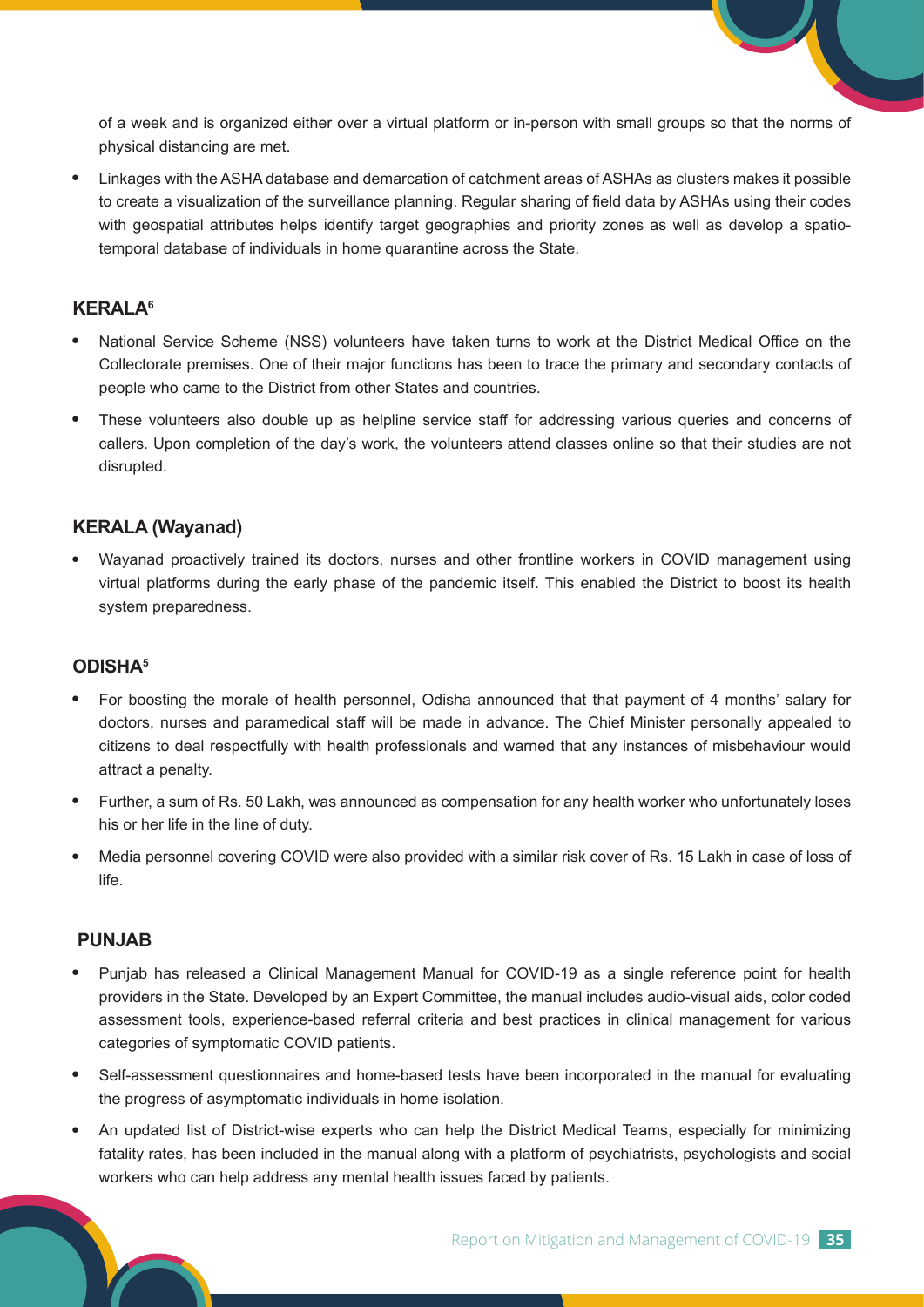#### **UTTARAKHAND**

- As one of its flagship programmes, Reckitt Benckiser (a British multinational company), in collaboration with Wipro GE Healthcare India and Dettol Banega Swasth India launched a training Programme for frontline health workers in Uttarakhand (as well as Maharashtra and Uttar Pradesh), with on-ground support from Jagran Pehel and Plan India.
- Participants are trained on best practices in hygiene and infection control, do-it-yourself tools (for making masks and hand sanitizers), recommendations for home isolation and quarantine, busting myths and misconceptions related to COVID as well as promoting overall mental health.
- Insurance benefits were provided to personnel working on the frontline for tackling COVID. A sum of Rs. 1,000 each was transferred to the accounts of 1 Lakh laborers in the State.

#### **UTTAR PRADESH7**

- Training modules were developed for COVID prevention and management. Separate training modules, including audio and video voiceovers, were developed for ASHAs, ASHA Sanginis and ANMs in order to explain their roles and responsibilities to them.
- A decision was taken to train field workers in a cascade model starting from the State-level. A comprehensive training plan was formulated for the orientation of District- and block-level functionaries centrally through virtual platforms.
- As a first step District-level officials including Chief Medical Officers and District Surveillance Officers were oriented centrally. Subsequently, block-level officials were also oriented centrally on the measures to be taken for containment of COVID at the community and outreach levels via a virtual training platform. These trained block-level officials, in turn, were tasked with training field-level workers in groups of 10-15 virtually or while ensuring that physical distance was maintained. It was decided to seek technical support and collaboration from the Uttar Pradesh Technical Support Unit, WHO and UNICEF in the field-level orientation.
- The State Government has developed flyers on important COVID-related topics like home quarantine and care for the elderly, approved by the Directorate of Medical Health and shared with all District Community Process Managers and Block Community Process Managers for further dissemination to field workers.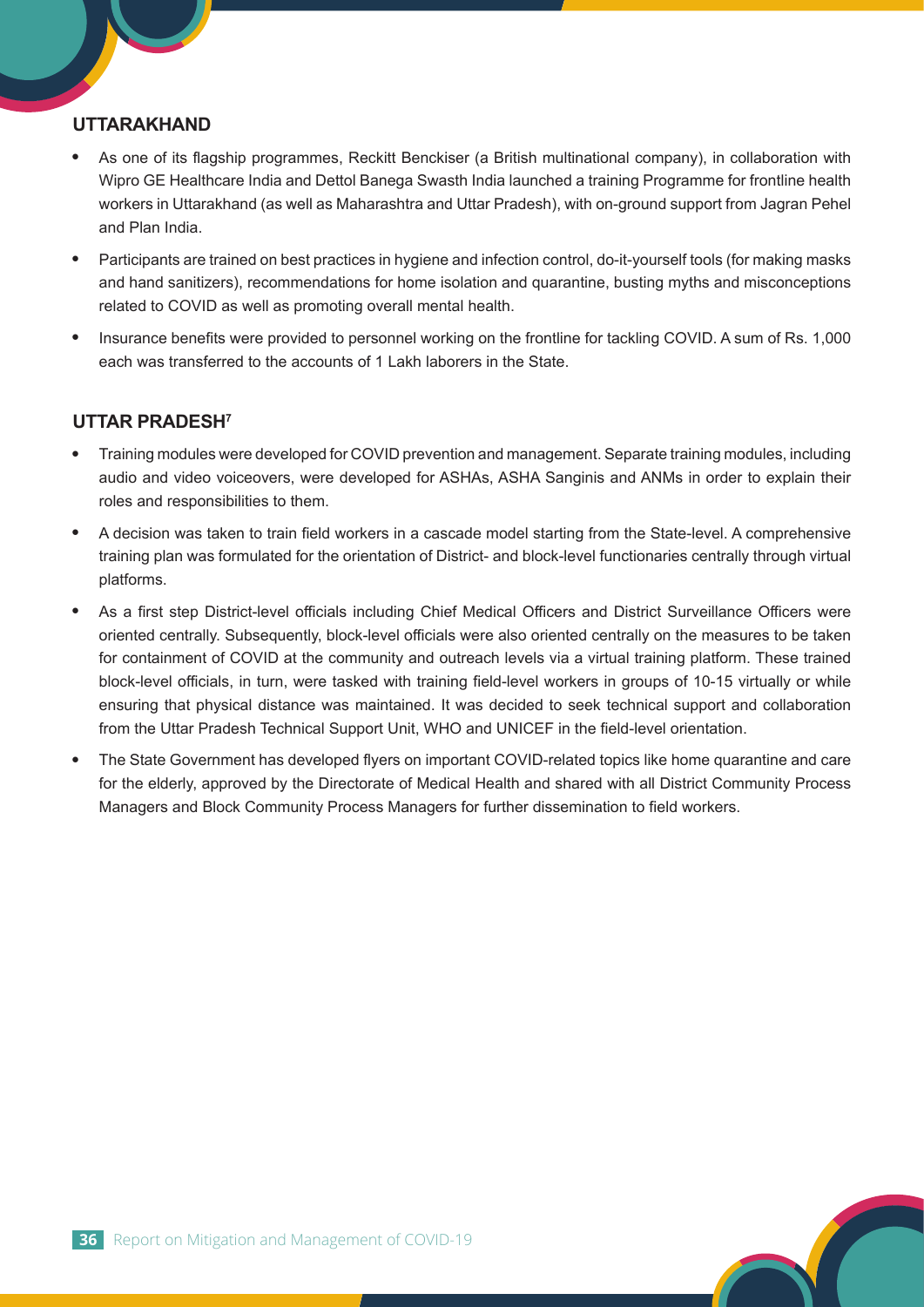## **– GOVERNANCE MECHANISMS –**

#### **CHHATTISGARH**

- A team of officials was formed as part of the Central Command Centre in the State. The team was responsible for collecting all relevant data for containing and managing the epidemic from District Collectors and Chief Medical Officers. The team was also tasked with issuing instructions and guidelines related to the prevention of COVID.
- Guidance was provided to District Collectors on setting up Isolation Centres, managing individuals in home quarantine as well as designating hospitals and wards for COVID-19 patients, in partnership with a team of doctors at AIIMS, Raipur.

#### **GUJARAT11**

- A dedicated control room was established for ensuring provision of essentials to citizens especially during the lockdown period and responding to any grievances in a swift manner. Citizens could register their complaints through specified emergency numbers at the State and District levels.
- A Core Crisis Management Committee comprising the Chief Minister, Deputy Chief Minister, Minister of State (Home), Chief Secretary, Principal Secretary (Health and Welfare), Principal Secretary (Social Justice & Empowerment Department) Secretary to Chief Minister, Additional Chief Secretary (Revenue), Secretary (Cooperatives) and Secretary (Food, Civil Supplies and Consumer Affairs Department) was also constituted.
- The State Government has established partnerships with leading pulmonologists, critical care specialists and intensivists who visit hospitals on a regular basis, examine patients and provide guidance on the best treatment possibilities.
- Tele-mentoring has also been initiated by a group of experts based in Ahmedabad who interact with Intensive Care Units dealing with COVID patients from across the State and share best practices.
- A State-level Task Force has also been constituted with nine eminent doctors, primarily from the private sector.

#### **HARYANA12**

- A key element of the governance mechanism put in place for large area and cluster management includes constitution of State RRTs. These RRTs are placed in high-priority areas and provide reports to the State Headquarters where daily monitoring of containment area activities is carried out.
- Public health manpower is mobilized to support civil surgeons in Districts and additional field staff is deployed for active surveillance in containment zones, wherever necessary.
- Strict regulation and maintenance of records about movements is ensured at the entry-exit points of the containment zone.
- Implementation of daily door-to-door active surveillance is carried out by field staff in containment zones, with the use of a thermal scanner.
- For data analysis, District health authorities coordinate with the Community Medicine Department of medical colleges.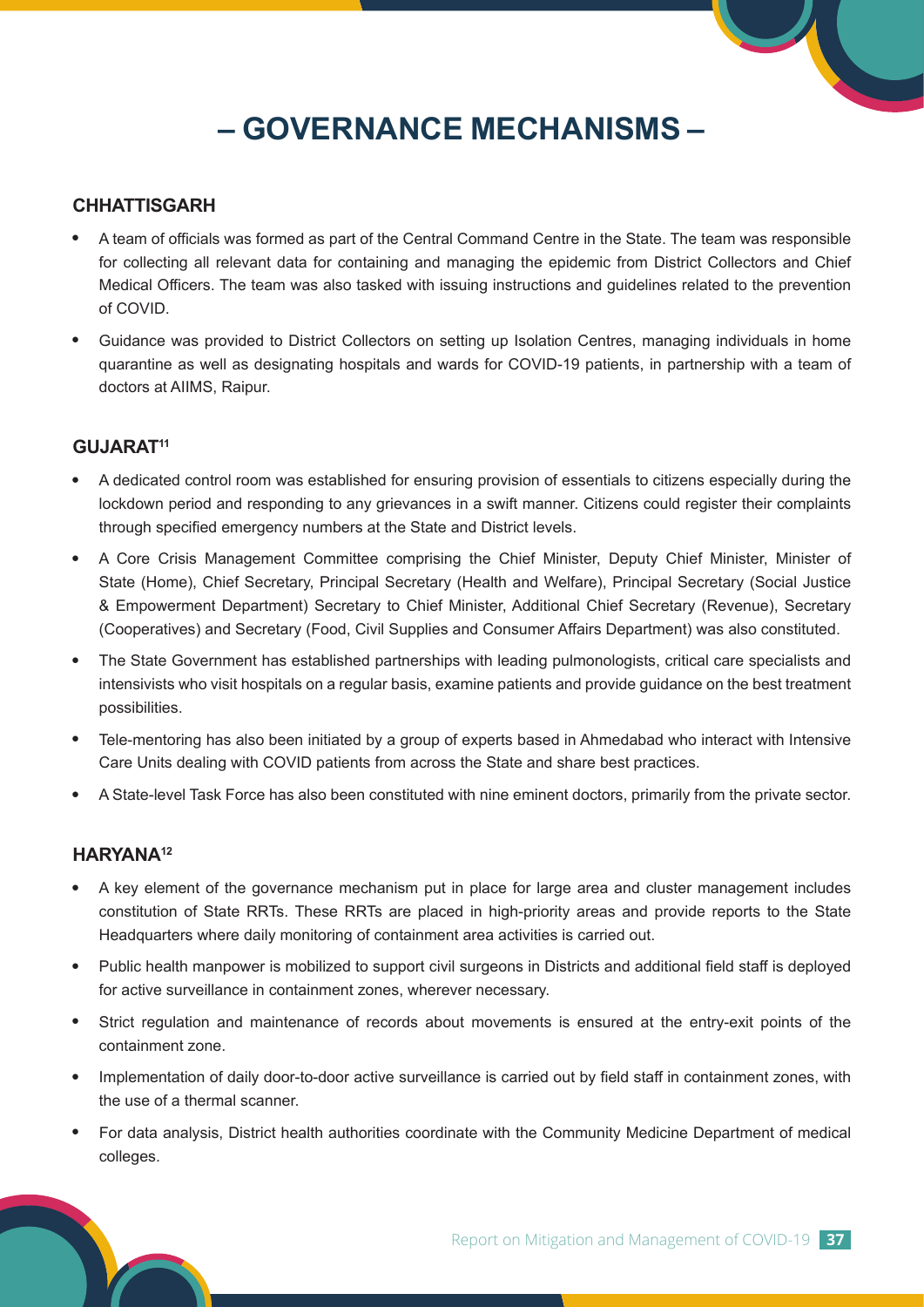- Communication with Resident Welfare Associations is carried out through WhatsApp groups. Sarpanch and other panchayat members are involved in contact tracing (done through a pre-designed format within 72 hours), awareness creation and preventive activities.
- Loudspeakers are utilized in temples, mosques and ambulances for Information Education Communication (IEC) activities.
- Dedicated helplines have been launched for establishing linkages with ambulance, mental health and telemedicine services.
- Expert Committees have been set up for providing clinical management advice to doctors.
- A death audit is conducted for every COVID positive case and corrective measures are taken to minimize fatalities in the future.

#### **JAMMU AND KASHMIR4**

 In the first week of March, 2020, a 24×7 control room was operationalized in Srinagar to oversee contact tracing and containment efforts.

#### **KERALA<sup>6</sup>**

- To assess the needs of individuals in home quarantine and to ascertain whether or not they are adhering to the requisite guidelines, a call centre was established and tool developed at the Government Medical College in Thiruvananthapuram.
- To keep quarantine violators in check, a WhatsApp number has been made public for people to register their complaints and concerns.
- Additionally, a dedicated team in District-level control rooms scans print, television and social media on a regular basis for identifying any challenges being faced by people who are under quarantine, debunking fake news as well as keeping a tab on pneumonia or related deaths.
- A control room was established at the State-level for combating COVID-19. Two key tasks undertaken by the control room include surveillance (thereby reducing the burden on individual Districts) and identification of primary contacts.

#### **MAHARASHTRA5**

- A special Task Force comprising of specialist doctors has been formed to minimize death rates and treat critically ill COVID-19 patients.
- The State has also appointed experts for dialysis, cardiac arrest and diabetes at COVID-19 hospitals.

#### **NAGALAND**

- A COVID-19 War Room was set up under the chairmanship of the Chief Secretary comprising of around 20 officials from various departments for monitoring the situation related to the outbreak in the State.
- The team has been responsible for overseeing health related activities at this time, facilitating the provision of essential commodities to citizens during the lockdown period, ensuring the welfare of daily wage earners and stranded people as well as identifying good practices for containing and managing the epidemic.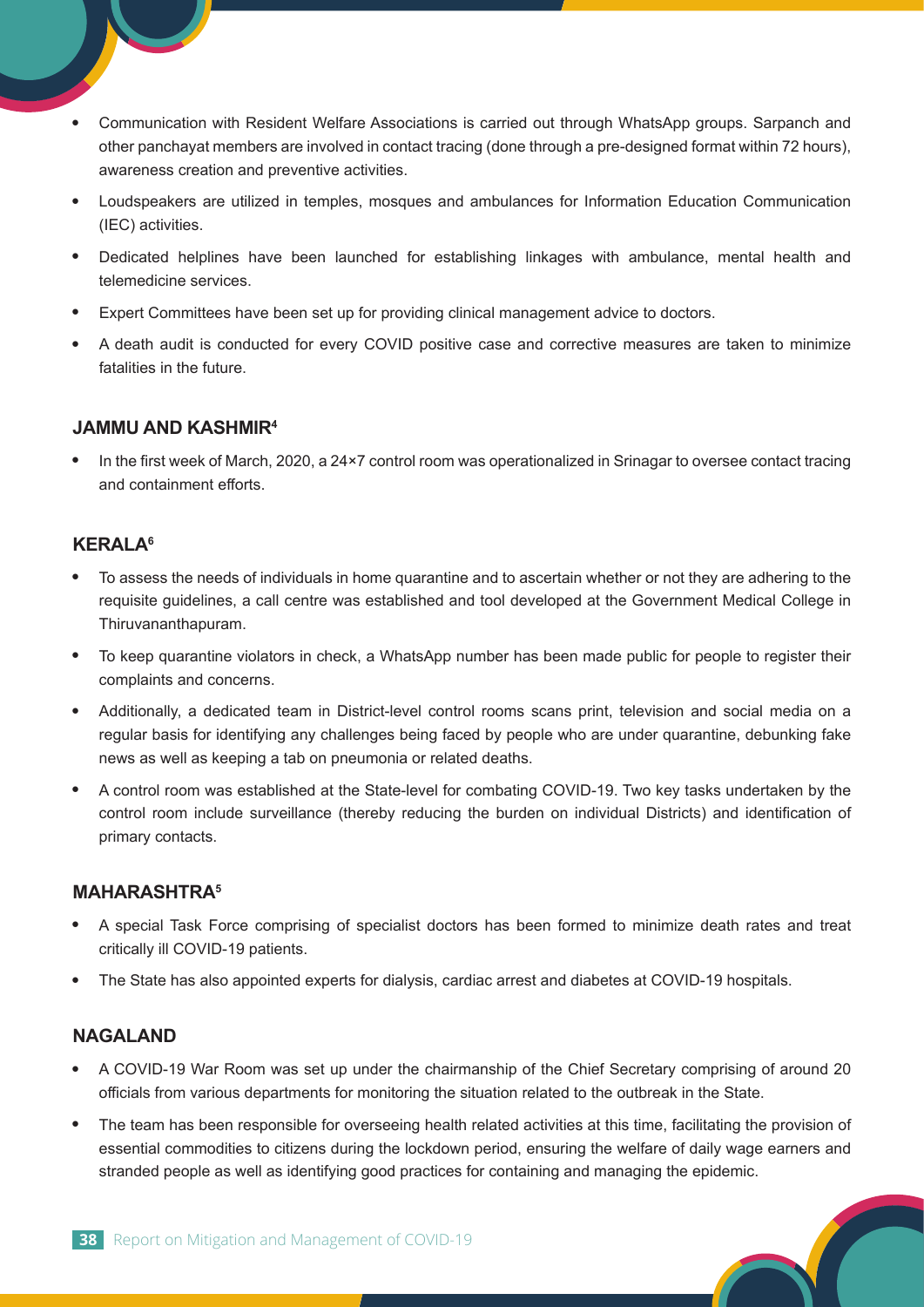#### **PUDUCHERRY3**

- Teams, led by a medical officer, were constituted early on during the COVID outbreak by identifying officials from various Government Departments including revenue and police as well as volunteers.
- A medical team visited any new arrivals in Puducherry and officials from the Revenue Department pasted stickers on their place of residence for ease of identification. Monitoring individuals in home quarantine was the responsibility of the Police Department whilst data was collected and tracked by the Social Welfare Department alongside the IDSP team. A daily list of individuals in home quarantine was provided to the District Collector's office and municipality for the purposes of ensuring safe management of medical and household waste.
- A Core Committee was constituted and nodal officers were appointed to handle different aspects of managing a COVID positive case. Medical Officers were provided training on coordinating with other stakeholders for managing different aspects of the outbreak.
- A daily review meeting was held with the Lieutenant Governor and Health Minister for deciding the future course of action with respect to tackling the epidemic in the Union Territory.

#### **SIKKIM10**

 As one of the first steps post the COVID outbreak in the State, the Government mobilized its State and District Surveillance Units to carry out community surveillance. Decision-making was decentralized to the level of Districts and District Task Forces were constituted to monitor the situation on a regular basis. The Chief Minister also constituted a State-Level Task Force.

#### **UTTAR PRADESH (AGRA)6**

 The Integrated Control and Command Centre (ICCC) of Agra Smart City, established as part of the Smart City Mission was converted into a COVID war room.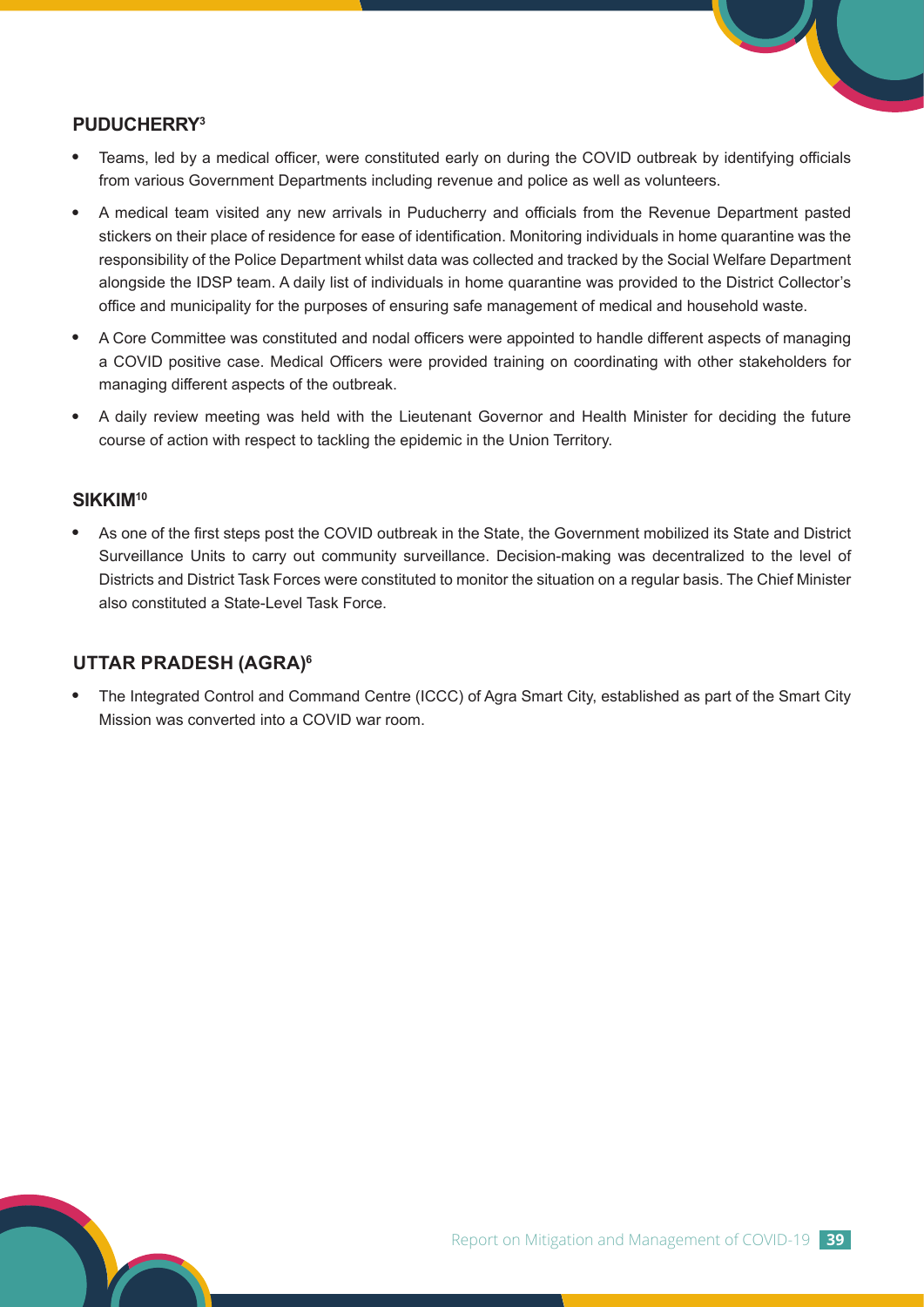## **– DIGITAL HEALTH –**

#### **Government of India Guideline**

#### **Information Managementxiv**

A control room (if not already in place) shall be set up at State and District Headquarters, managed by designated officers. This shall be manned by State and District Surveillance Officers (respectively) with data managers responsible for collecting, collating and analysing data from the field and health facilities. Daily situation reports will be put up. A control room shall be set up inside the containment zone to facilitate collection, collation and dissemination of data from various field units to District and State Control Rooms. This shall be manned by an epidemiologist under which data managers (deployed from IDSP/ National Health Mission) will be responsible for collecting, collating and analysing data from field and health facilities. This control room will provide daily input to the District Control Room for preparation of the daily situation report.

#### **Government of India Guideline**

#### **Management of Travelxv**

All passengers shall be advised to download Arogya Setu app on their mobile devices. A suitable announcement about COVID-19, including precautionary measures to be followed, shall be made at airports/railway stations/bus terminals and in flights/trains/buses. States/UTs shall ensure that all passengers undergo thermal screening at the point of departure and only asymptomatic passengers are allowed to board the flight/train/bus. During boarding and travel, all passengers shall use a face cover/mask. They will also follow hand hygiene, respiratory hygiene and maintain environmental hygiene. Asymptomatic passengers will be permitted to go with the advice that they shall self-monitor their health for 14 days. In case, they develop any symptoms, they shall inform the District Surveillance Officer or the State/National call centre. Those found to be symptomatic will be isolated and taken to the nearest health facility. Those having moderate or severe symptoms will be admitted to dedicated COVID health facilities and managed accordingly. Those having mild symptoms will be given the option of home isolation or isolated in a COVID Care Centre (public and private facilities) as appropriate and tested as per ICMR protocol. States can also develop their own protocol with regards to quarantine and isolation.

Updated Containment Plan for Large Outbreaks Novel Coronavirus Disease 2019: Information Management. Ministry of Health & Family Welfare, Government of India. Retrieved October 21, 2020 from https://www.mohfw.gov.in/pdf/UpdatedContainmentPlanforLargeOutbreaksofCOVID19Version3.0.pdf.

xv Guidelines for domestic travel (air/train/inter-state bus travel). Ministry of Health & Family Welfare, Government of India. Retrieved October 21, 2020 from https://www. mohfw.gov.in/pdf/Guidelinesfordomestictravel(airortrainorinter-statebustravel).pdf.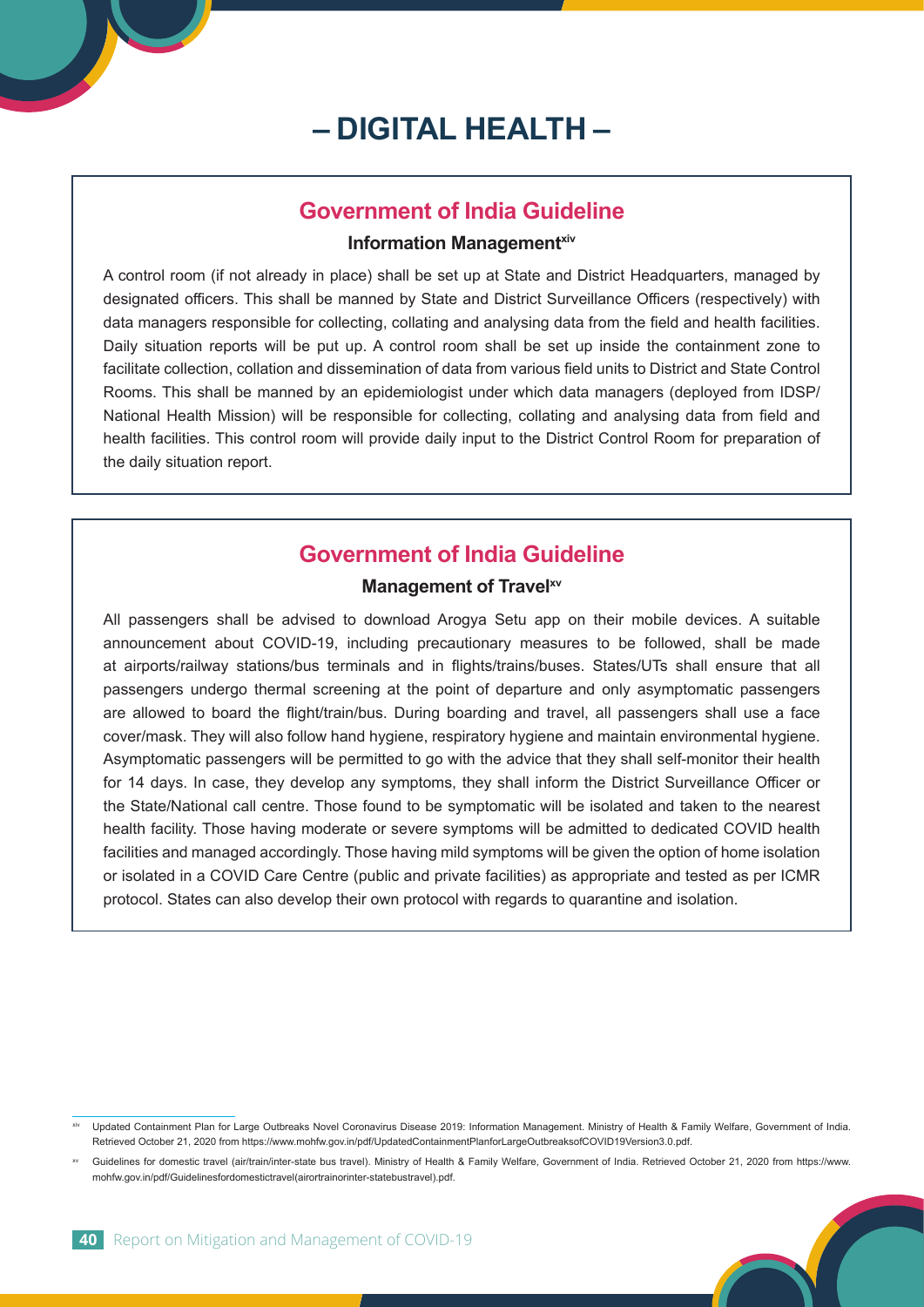### **Government of India Guideline**

#### **Telemedicinexvi**

The purpose of the telemedicine guidelines is to give practical advice to doctors so that all services and models of care used by doctors and health workers are encouraged to consider the use of telemedicine as a part of normal practice. These guidelines will assist the medical practitioner in pursuing a sound course of action to provide effective and safe medical care founded on current information, available resources, and patient needs to ensure patient and provider safety. These telemedicine guidelines will help realize the full potential of these advancements in technology for health care delivery. It provides norms and protocols relating to physician-patient relationship; issues of liability and negligence; evaluation, management and treatment; informed consent; continuity of care; referrals for emergency services; medical records; privacy and security of the patient records and exchange of information; prescribing; and reimbursement; health education and counselling.

These guidelines will provide information on various aspects of telemedicine including information on technology platforms and tools available to medical practitioners and how to integrate these technologies to provide health care delivery. It also spells out how technology and transmission of voice, data, images and information should be used in conjunction with other clinical standards, protocols, policies and procedures for the provision of care. Where clinically appropriate, telemedicine is a safe, effective and a valuable modality to support patient care. Like any other technology, the technology used for telemedicine services can be abused. It has some risks, drawbacks and limitations, which can be mitigated through appropriate training, enforcement of standards, protocols and guidelines. These guidelines should be used in conjunction with the other national clinical standards, protocols, policies and procedures.

#### **ANDHRA PRADESH6**

- Two tools have been developed by the State Disaster Management Authority (SDMA) one for tracking every individual in home quarantine on a real-time basis and another for tracking the travel history of COVID positive people.
- A database of people in home quarantine, along with their mobile numbers and location of residence, is maintained. The tool developed by the SDMA alerts the District authorities if any person in home quarantine goes beyond a 100-metre radius from his or her location of residence.
- The other tool which helps track the travel history of COVID positive cases uses mobile tower signals to determine all the places a person has travelled to. Upon receiving the location details of patients, authorities identify the places where he or she might have spent at least 15 minutes and could potentially have spread the infection to others.

#### **DELHI**

- A dedicated WhatsApp helpline number was announced following the COVID outbreak.
- Director EMR was made in charge of providing the updated status, protocols, guidelines and a list of essential contacts for COVID containment.
- Full guidelines: Telemedicine Practice Guidelines. Board of Governors. Retrieved October 21, 2020 from https://www.mohfw.gov.in/pdf/Telemedicine.pdf.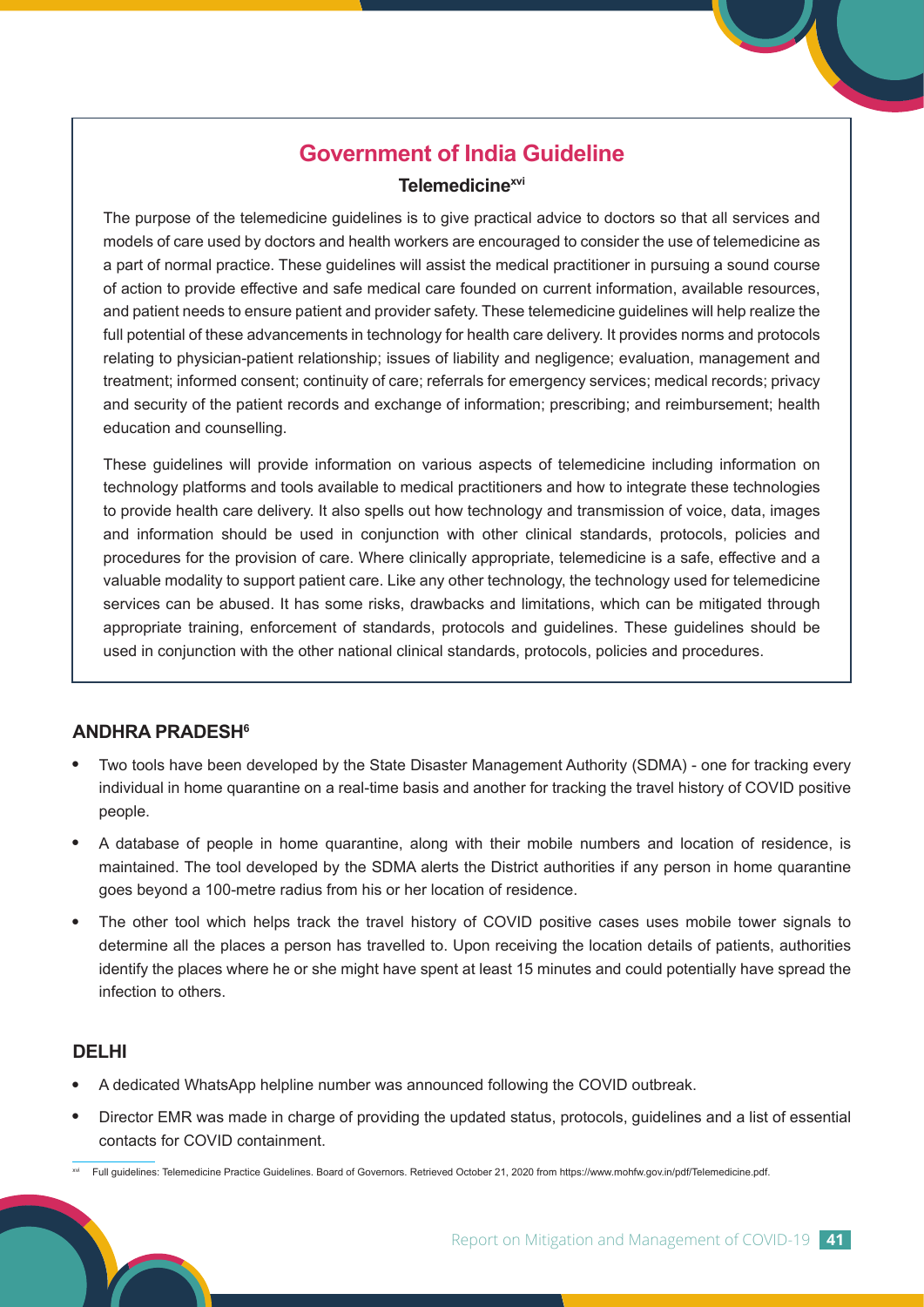An application was created wherein all Government/private COVID testing labs and hospitals were required to complete the requisite data for ensuring proper follow-up of COVID cases.

#### **GOA5**

 The State made efforts to facilitate easy communication between citizens and doctors by leveraging technological innovations such as CallDoc and tele-consultations.

#### **GUJARAT8**

#### *Surveillance*

- Surveillance by police in containment zones was supplemented by technology solutions including CCTV cameras, drones and hydrogen gas balloons fitted with Pan-Tilt-Zoom (PTZ) cameras each of which can keep a watch over an entire area.
- Through the images captured by PTZ cameras, the police could monitor movements in containment zone areas on their phone, make public addresses as well as conduct aerial surveys of gatherings and instances of violation.
- Using data generated from the application about COVID positive patients, the people they met and the areas in which they spent the maximum time prior to their diagnosis, AMC was able to identify areas which could potentially become hotspots in the future. In such areas, AMC conducted door-to-door surveillance and also took samples of residents exhibiting COVID-like symptoms with the assistance of staff operating mobile vans. Based on the incidence of COVID positive cases, areas which were most at risk of becoming hotspots, were colour coded as pink followed by amber, blue and light blue.

#### *Home Quarantine*

 An application was developed for monitoring people living in home quarantine in Ahmedabad. The application mandates online attendance thrice a day along with photographs. People can feed any symptoms they develop into the application which are immediately notified to the administration for necessary action. Once the application is installed, the location of the individual is captured and a geo-fence created around her or his latitudes and longitudes so that alerts can be generated should the person move outside their location.

#### *Health Worker Capacity Building*

 An online platform was developed for training doctors, nurses, and paramedical staff. Three rounds of virtual training were followed by hands-on training. In particular, MBBS doctors and AYUSH personnel were imparted training on management of ventilators. Training modules were delivered in the local language to enable ease of learning for trainees.

#### **Haryana12**

- Application-based screening of people in containment zones and those with SARI/ILI is conducted.
- GPS technology is utilized for monitoring the movement of mobile teams in containment zones through their live locations.
- Monitoring of home quarantined persons through video calling is also carried out.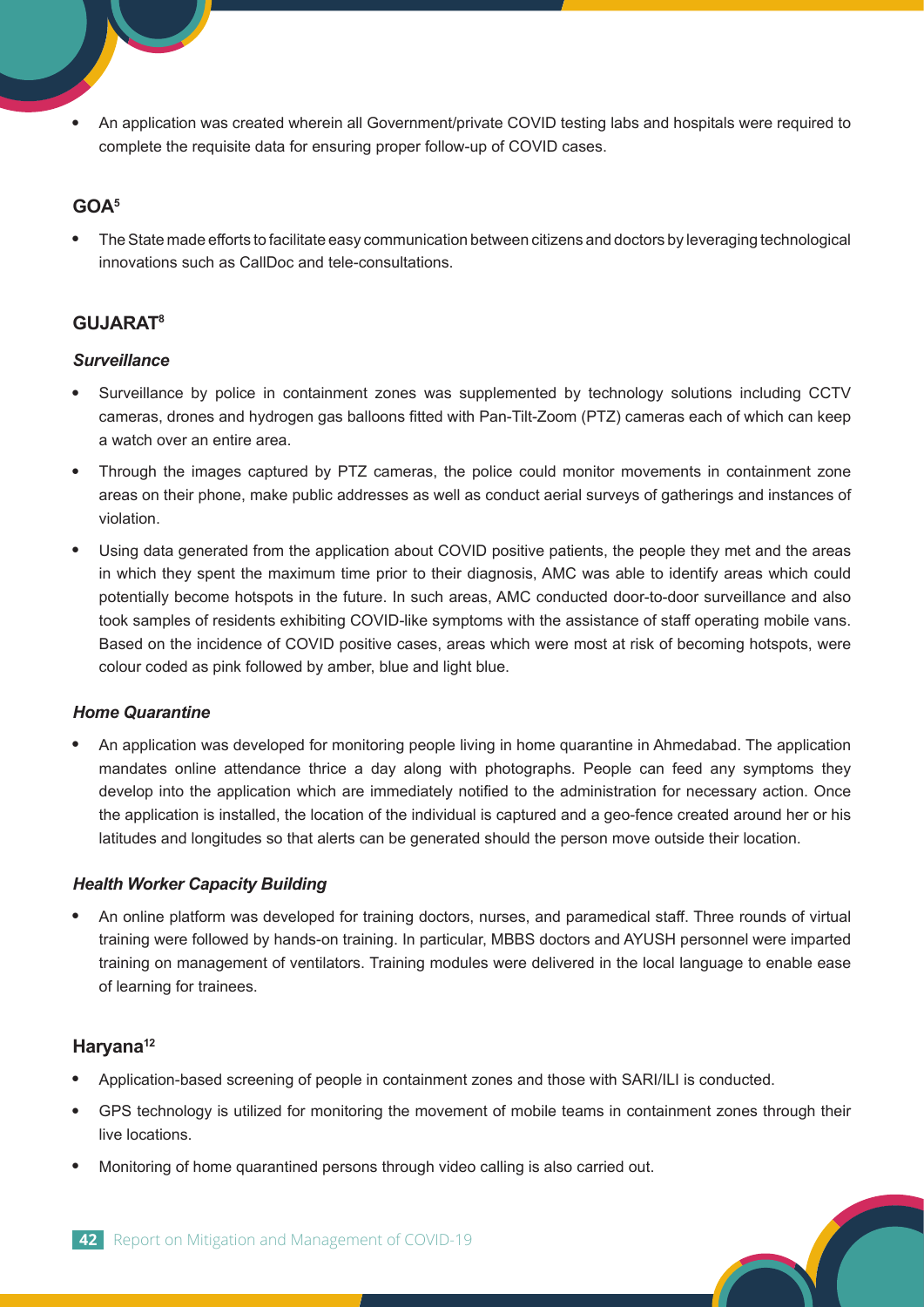#### **HIMACHAL PRADESH6**

- A portal has been designed for busting fake news related to COVID. Citizens can post relevant web links on the portal for determining the veracity of the content. They can do so while maintaining their privacy as the portal requires them to enter their mobile number and email address but does not reveal their identity to the fake news monitoring unit. The result of the content check is sent to the user by SMS.
- Himachal Pradesh also makes use of an inventory management system to organize information related to COVID hospitals, availability of beds, quarantine facilities, ventilators and masks These applications are hosted on covidportal.hp.gov.in.
- Inter-State movement is monitored through registration in the COVID e-pass software.

#### **JAMMU AND KASHMIR4**

- Four technology applications are being used by the State administration for the purposes of monitoring geofencing and door-to-door surveillance as well as quarantine management.
- By leveraging mobile-based applications, crowdsourced information, GPS tracking, bank account transaction details and other vigilance measures, control room officials in Srinagar are able to trace a large number of people who had previously not revealed their travel history.

#### **JHARKHAND**

#### *Co-Bots in Hospitals17*

- Co-Bots have been deployed to minimize interaction between ancillary health workers/paramedical staff and COVID patients. In COVID hospitals, Co-Bots deliver medicine, food and water to patients.
- They have been developed at Rs. 25,000 per Bot with a carrying capacity of 45 Kg. The machine can be operated with a remote within a 200 feet range. Co-Bots, which are fitted with a Wi-Fi camera and microphone, can move freely and operate remotely for two-way communication. They are also waterproof which makes it easy to sanitize them once they have been in contact with a patient. Further, they are fitted with an ultrasonic obstacle warning system.
- Through the use of Co-Bots, doctors can monitor patients remotely and pass on necessary instructions through a microphone. Cameras also keep a vigil on the interaction between patients in isolation wards.
- Another feature of the Co-bot is that it will serve food, water, medicines with a reduced risk of infection spread. A doctor or nursing staff can view through the camera installed in the robot if the patient picks up the correct medicines or not. The speaker enables staff to communicate with the patient who can air his/her grievance through the speaker and microphone.

#### *Application-Based Essential Health Services Reporting and Social Vulnerability Mapping18*

- Additional features were added to the existing application used for recording data from Participatory Learning Action (PLA) meetings to make it more comprehensive for reporting information about essential health services and mapping social vulnerability for over 25,000 villages during COVID times.
- This includes data about high-risk pregnancies, child and adolescent health as well as individuals in the 60+ age group. Once data pertaining to essential health services is fed into this application it becomes accessible to all officials of the National Health Mission through a digital platform and facilitates field-level planning.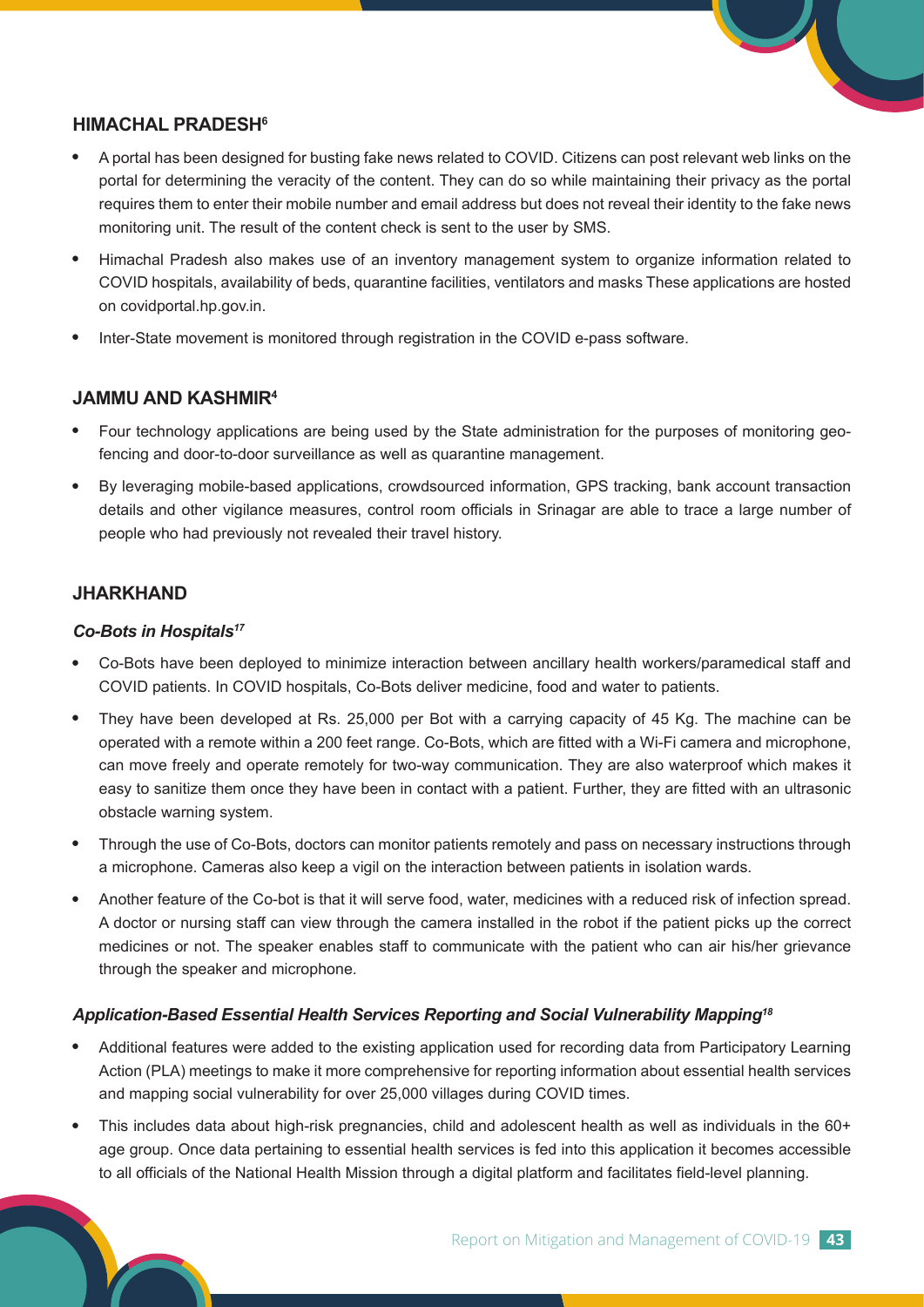#### **KARNATAKA5**

#### *Contact Tracing and Surveillance*

- Karnataka broadened the definition of 'contact' to include both high-risk and low-risk contacts as per the definition used by the Central Government. Primary and secondary contacts were traced diligently and placed under strict quarantine. More than 10,000 field staff were trained to assume specific responsibilities for contact tracing according to the Standard Operating Procedures developed by the State.
- The State developed a digital tracker for tracing COVID-19 infected persons at zero cost to the Government through a team of in-house technicians.
- While data was collected in a centralized manner, the State acted on it locally by transmitting it to the relevant people for action. The digital tracker also enabled District-level reports to be shared with the State team and all Districts were supervised every week through a video conference with the Chief Secretary.
- Karnataka surveyed over 1.5 Crore households across the State through physical visits or phone calls in order to identify people who were particularly vulnerable to COVID including senior citizens, people with comorbidities and pregnant women. Various State and Local Government agencies were involved in the survey as well as the follow-up process during which vulnerable households were contacted through the Apthamitra telemedicine helpline and household visits.

#### *Monitoring of Travellers And Individuals Under Quarantine*

- Anyone travelling to Karnataka from another State was required to register on the Seva Setu application. These registrations were ensured and monitored at every border checkpoint. For domestic and international flights, the State put together a list of travelers and their contact details in advance which were subsequently shared with the quarantine watch teams. The same process was followed for individuals entering the State by rail.
- People in home quarantine were required to share 14 selfies with the State Government between 7 am and 9 pm on a daily basis through the Quarantine Watch Application. Defaulters were liable to be shifted to an institutional Quarantine Centre.

#### *Apthamitra Teleconsultation Helpline*

- Karnataka launched a toll-free number and an application for identifying people with COVID-like symptoms. A campaign was undertaken during which outbound calls and an Interactive Voice Response System were used to connect with at-risk households and individuals with COVID-like symptoms were provided advice by doctors through telemedicine.
- The Karnataka Health Watch application was also used during this campaign and linked with the GIS portal for mapping State-wide information.

#### **KERALA6**

#### *Management of Isolation Wards*

 The State Department of Health, in partnership with Asimov Robotics, has designed cost-effective robots for performing various functions within isolation wards, thus reducing the requirement for healthcare staff to enter the wards on multiple occasions.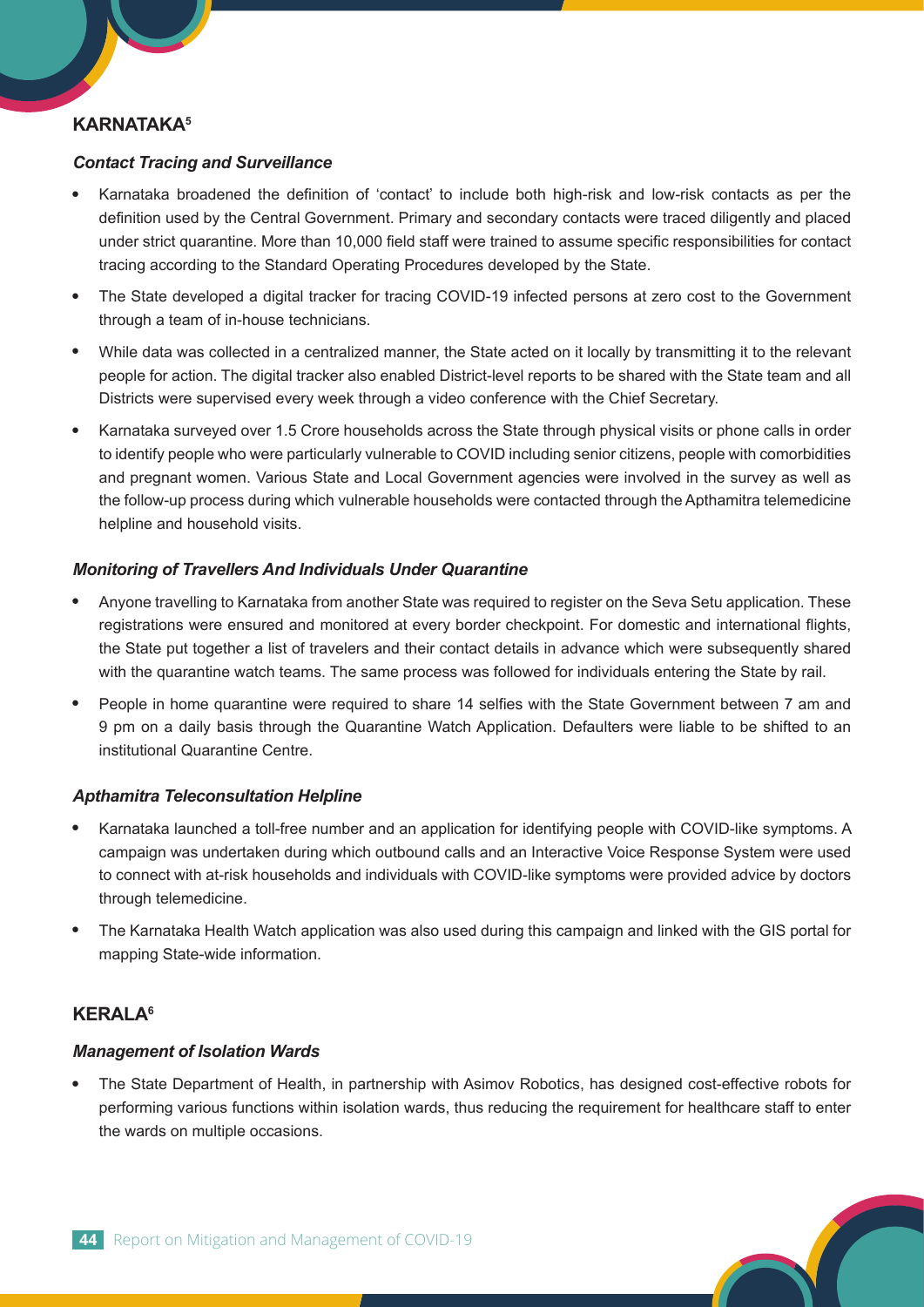These robots deliver medicine and food, collect waste items from patients, carry out disinfection as well as enable patients to communicate with physicians and relatives outside the hospital.

#### *Providing Real-Time Information to Citizens*

- An application called 'GoK Direct' has been developed by the social communication platform, Qkopy, for the Government of Kerala. It provides COVID-related information and alerts on a real-time basis as released by the Department of Information & Public Relations.
- It also sends COVID updates and travel information through phone notifications, and via SMS for people without smartphones. The messages are delivered in both English and Malayalam.

#### *Telemedicine*

 QuikDr Healthcare Private Limited has provided a comprehensive telemedicine solution to the Kerala Government which is being utilized by the Directorate of Health Services. This application enables virtual consultations for patients with top doctors across the State.

#### *Delivery of Essentials*

 iBoson, an organization incubated by the Kerala Start-up Mission has developed a software to help the State Government manage the delivery of essential services. Through the application, authorities are able to manage access of designated staff to the workplace and ensure continuity of essential services. This application has been used by the Kerala State Information Technology Mission.

#### **MADHYA PRADESH6**

- Between July 1-15, 2020, the State conducted a door-to-door survey covering 25 Lakh households for identifying people with SARI/ILI symptoms.
- Community-based surveillance tools including SARTHAK LITE and COVID Rakshak were developed.
- Through SARTHAK LITE, citizens can access real-time information about fever clinics, sample collection centres as well as COVID Care Centres, Health Centres and Dedicated Hospitals in their vicinity. Citizens can also report through this application any person in their family who may have been exposed to COVID.
- Further, a citizen can volunteer to be a COVID Rakshak through registration on SARTHAK LITE. COVID Rakshaks are equipped with pulse oximeters supplied by the local administration and can report any individual for medical examination whose oxygen saturation levels fall below 94%.
- Digital platforms have been utilized by the State for ensuring synchronization of efforts among health personnel, government medical college teams and the police.
- The Niramaya application was also developed to help manage the various needs of COVID patients. The application-based process also helped to reduce wastage by minimizing provision of food kits to the same patients more than once during a specific time period.

#### **MAHARASHTRA5**

 The State Government partnered with Medscape India-AMET to launch a tele-ICU for COVID patients. Such an arrangement enables doctors at a remote monitoring centre to assess the condition of patients through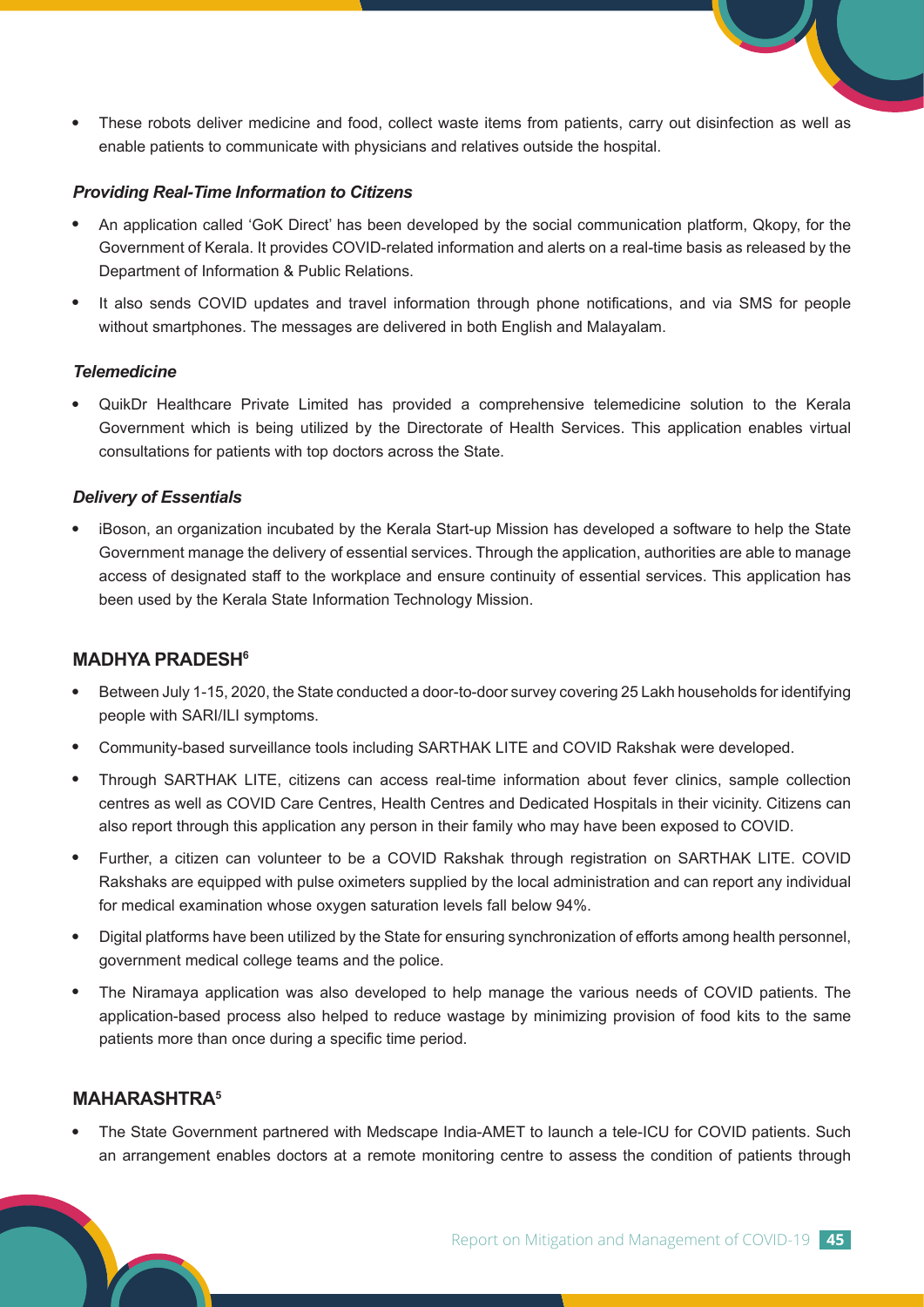a monitor attached to every bed in the ICU. By leveraging technology, a tele-ICU allows access to specialist advice for COVID patients.

#### **MULTIPLE CITIES14**

- Pimpri Chinchwad Municipal Corporation's SARATHI Public Grievance System connects citizens with medical officers. Standardized information about COVID is made available on a single platform, in simple language and with FAQs.
- The District Administration of Jalandhar has launched an application via Alluzo and a WhatsApp-based service for enabling people to order essential services
- Smart cities such as Chennai, Bengaluru, Raipur and Guwahati have prepared themselves to use technology solutions such as drones for disinfecting public spaces in situations where human access is difficult.

#### **PUNJAB**

#### *COVA Application*

- The State Government has developed an application called COVA for providing information about COVID to citizens in Hindi, Punjabi and English. During the lockdown period, citizens could use the application for booking essentials and obtaining curfew passes.
- Through COVA, citizens can also access details of hospitals and doctors in their neighbourhood, undertake a self-assessment of their health condition as well as get their queries resolved.
- The application allows citizens to mark their profile if they are in self-isolation as well as report any mass gatherings. COVA has been adopted in other States as well, including Haryana, Rajasthan and Chhattisgarh.

#### *Management of Travellers*

- All inbound people traveling to Punjab by road, rail or air had to be registered on the COVA application prior to commencing their journey to the State. Upon arrival in the State, medical screening was conducted, including through the use of rapid antigen test kits.
- With the exception of frequent travellers, all entrants to Punjab were required to self-quarantine for a period of 14 days, during which time they had to update their health status on the COVA application or call 112 on a daily basis. Further, they were required to call 104 for assistance, should they develop any COVID-related symptoms.
- Institutional quarantine was mandated for a 7-day period for international travellers, followed by an equal time period of home quarantine.
- Private players were also engaged in the State for monitoring individuals in home quarantine through regular phone calls and visits.

#### *Surveillance*

- The Punjab Government has partnered with IIT-Madras to deploy technology for identifying super-spreader events and tracking patients.
- Mobile tower location data is used for tracing the movements of COVID positive individuals over a 15-day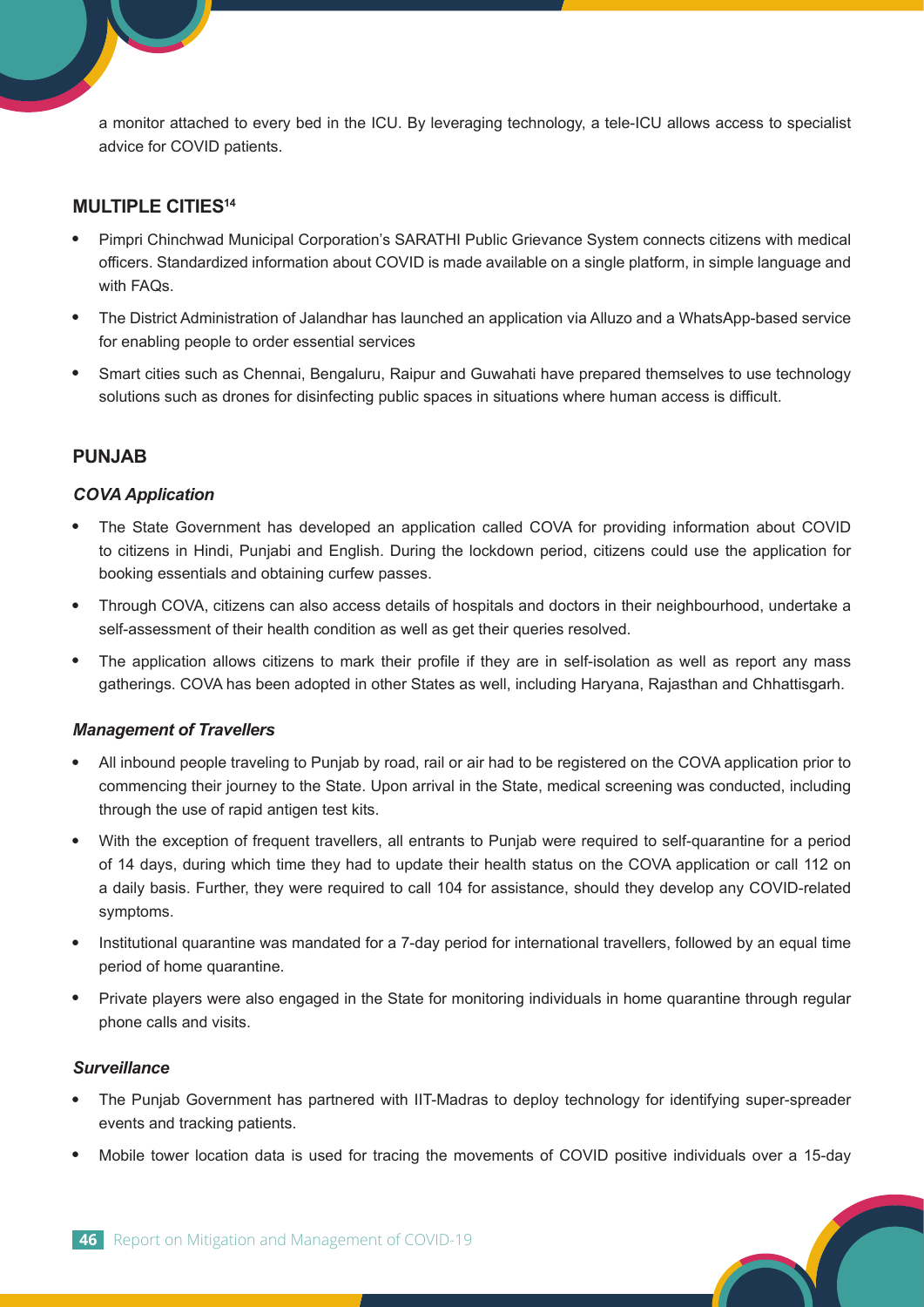period to identify others they might have come in contact with. Tower location data is obtained from telecom companies and provided by IIT-Madras to the State Government. Privacy is ensured by not revealing the names of phone users and using only a number ID. It is on the basis of this information that micro-containment zones are declared.

 Further, the data is collated with information obtained from the COVA application to monitor the movements of people who enter Punjab from other parts of the country.

#### **SIKKIM5**

 Government of Sikkim developed a centralized information system to provide credible information related to COVID-19 as well as dispel myths and fake news. The portal provides access to health updates, helpline numbers, a list of stores providing essential items as well as a link to the Chief Minister's Disaster Relief Fund.

#### **TAMIL NADU**

- Technology has been used extensively in the State for overseeing contact tracing, quarantine and hospital infrastructure management; facilitating the movement of people and industrial workers (ePASS system) as well as managing containment zones and hotspots (GIS mapping).
- An Interactive Voice Response System (IVRS) version of the Aarogya Setu application has been created by Tamil Nadu e-Governance Agency. The questions and algorithm have been designed to analyse an individual's health condition on the basis of his or her response in the IVRS system. The system is available in Tamil and can function without an internet connection.
- Technology driven initiatives for COVID-19 are rooted in the 4Cs model-Communication, Clarity (shared vision) as well as Champions of Change within every administrative and collaborative unit who are provided active support for overcoming any challenges. A WhatsApp group of key officials from different departments was formed to facilitate timely responses.
- Meenakshi Mission Hospital and Research Centre in Madurai deployed the 'Tanjore Air Barrier Technique' for delivering compressed medical grade air to health personnel in operation theatres through a hood and Bluetooth stethoscope. The hospital implemented a six-layered protection model which leverages Artificial Intelligence and Robotics for detecting symptoms in visitors (through smart infrared AI helmets for checking temperature, smart fever clinics and smart thermal surveillance cameras), sterilizing facilities as well as treating patients, without the need for contact.

#### **TELANGANA6**

- Telangana has developed the HITAM application for providing telemedicine services and monitoring the health status of patients in home isolation. It has been developed by Cisco, AWS and Quantella (Hyderabad-based start-up) and jointly promoted by the departments of health and information technology. The application is available in both android and iOS versions.
- The application connects COVID patients with doctors and enables them to clarify any doubts or misconceptions about their health condition. It also includes a self-assessment test for patients.
- HITAM serves as a single source of information on COVID and curbs the spread of fake news. Government bulletins on COVID status in the State are released on the application and can be accessed by the media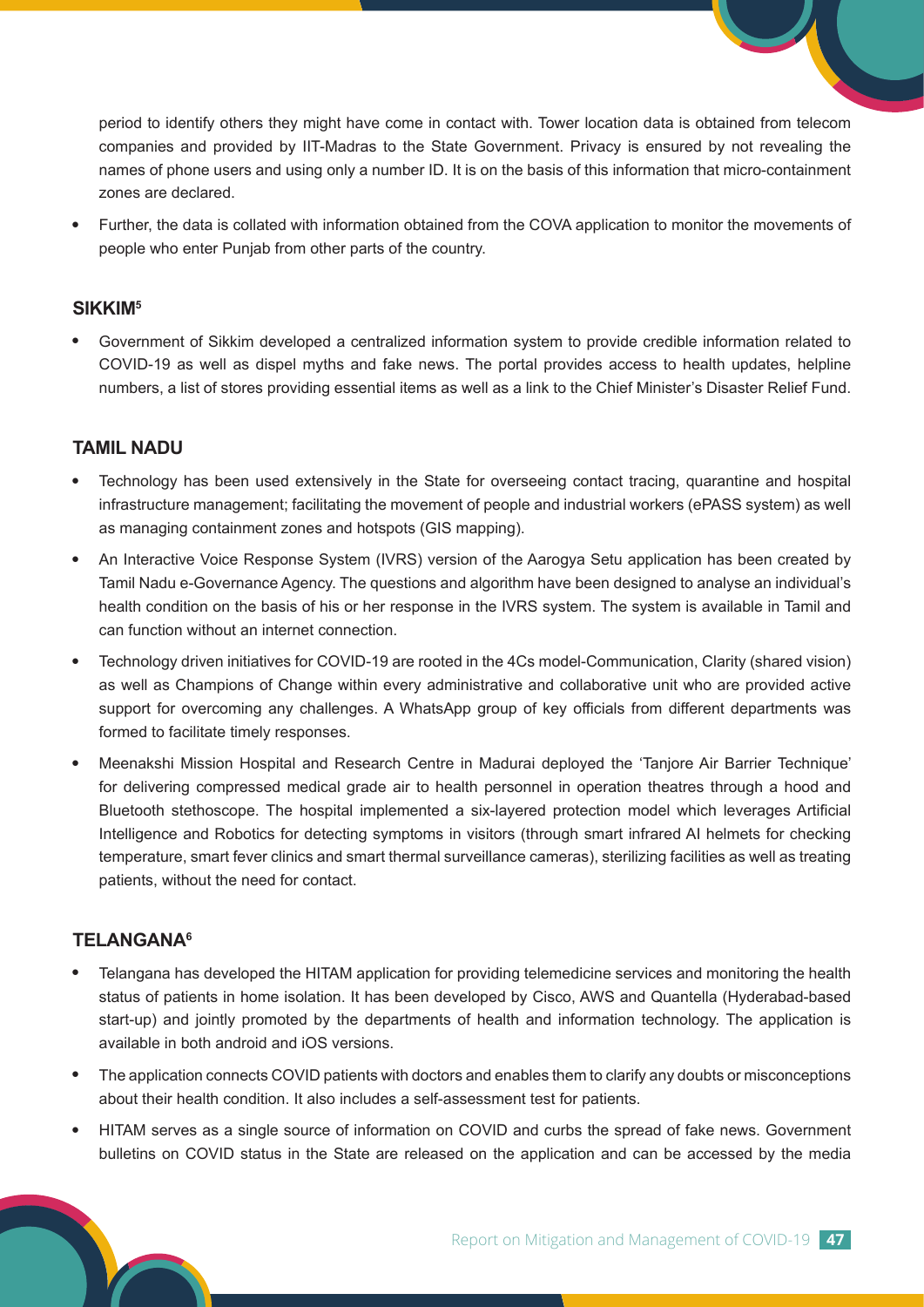instantaneously.

 It also provides live updates on the status of laboratories for COVID testing in the State as well as institutional Isolation and Quarantine Centres.

#### **UTTARAKHAND**

 Training is imparted through a digital Learning Management System including videos, quizzes and reading materials.

#### **UTTAR PRADESH**

#### *Unified Data Platform<sup>19</sup>*

- The unified data platform is built on a single point of case registration from the State-District Helpline, Government of India Database, Laboratories, Tracking Teams and Citizens' Self Quarantine Application. A unique Case ID is assigned for case management across the system.
- The platform can drive bulk allocation of cases to Tracking Teams followed by in-person verification of newly registered cases, daily follow-up and contact tracing.
- Post case allocation, the one-time medical record is updated by a nodal officer. Epidemiological data is updated on a daily basis.
- The system facilitates seamless inter-facility referral.

#### *Health Worker Capacity Building and Mobilisation6*

- The State Government prepared a WhatsApp compatible training video on the role of field workers which was uploaded on a weblink. An SMS with the link to the video which could be downloaded on tablets was circulated to ASHA Sanginis, ASHAs and ANMs. Voice messages developed for field workers on do's and don'ts, home care etc. were also circulated through WhatsApp groups.
- The State Government is also working in partnership with Productivise, an integrated communication, engagement and operations software, to build a local network of health workers who can assist with infection prevention and control. Infrastructure enabled by Artificial Intelligence helps the State/District Control Room by bringing all available resources (ASHA workers, NGOs, medical students, volunteers, experts) together on one secure channel for official communication. It creates location-based clusters to ensure rapid mobilization of health workers. The software also facilitates data collection and round the clock monitoring.

#### *Platform for Citizens*

 A 'Citizenship Self Registry Platform' was developed for enabling citizens to communicate with health officials in case they developed COVID related symptoms. A central helpline was also launched.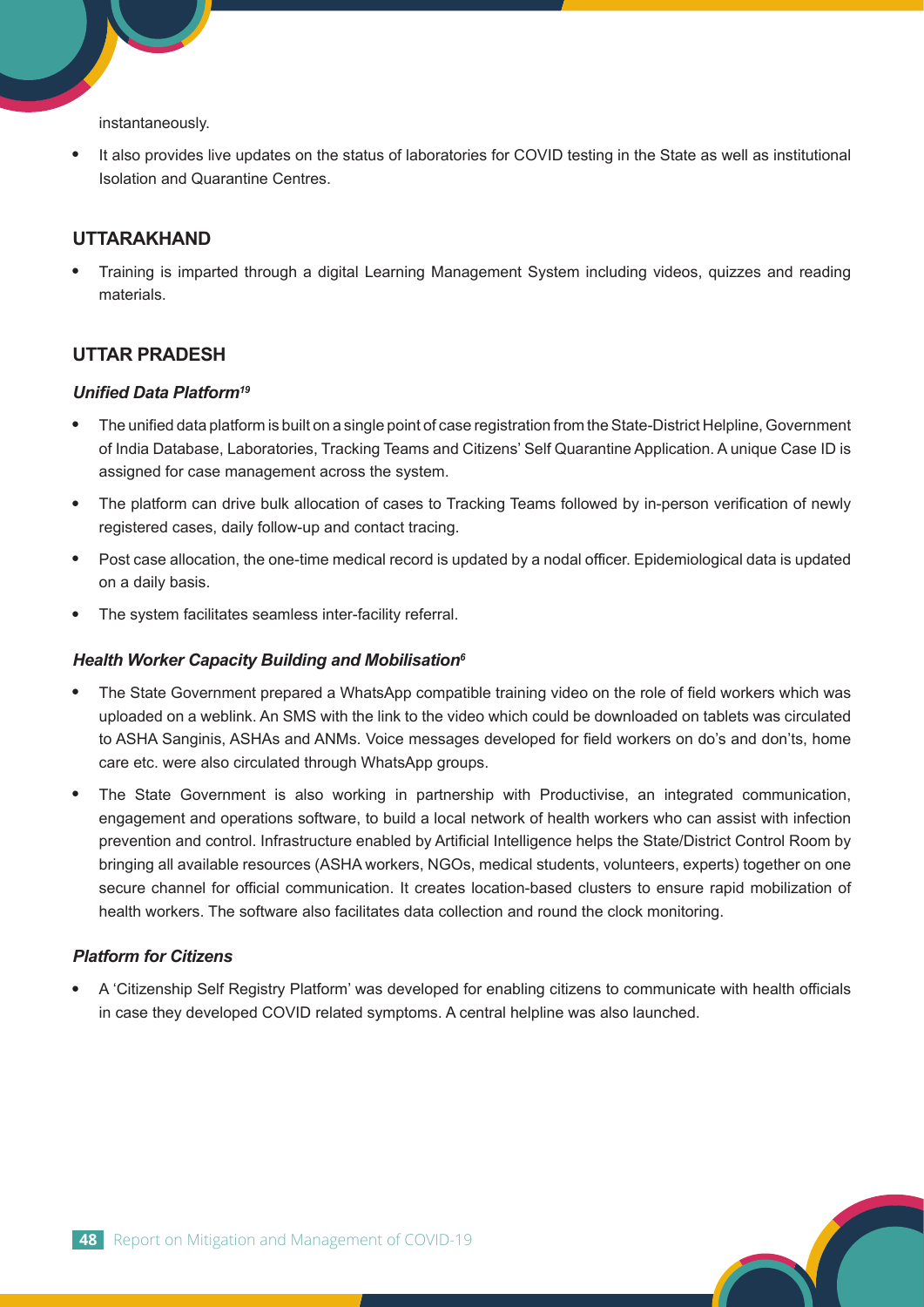## **– INTEGRATED MODEL –**

#### **ANDHRA PRADESH6**

- Andhra Pradesh started screening passengers arriving in the State from February, 2020, followed by quarantine. Through close coordination among the health department, District Administration and police, the State Government was able to track foreign returnees along with their primary and secondary contacts.
- After tracking and tracing, people were mandated to undergo home quarantine and were equipped with pulse oximeters for measuring their oxygen saturation levels on a regular basis. The health of patients in quarantine was monitored through telemedicine.
- Testing capacity was expanded considerably. TruNAT testing machines previously procured for detecting Tuberculosis were also used for COVID. Rapid antibody kits were procured from South Korea. In 11 Districts, Government medical college laboratories were utilized for COVID testing, while in the remaining 2 Districts, private medical colleges were identified for the same.
- The State Government also took over a large number of private hospital beds to expand the health infrastructure for COVID treatment. To expand the workforce engaged in COVID control, large numbers of village volunteers were engaged for conducting household surveys along with frontline health workers and ward-level officials.

#### **ASSAM1**

- Pillars of the Assam model for COVID management include scaling up testing infrastructure, building capacity, contact tracing, utilizing both public and private facilities for the treatment of symptomatic cases as well as ensuring transparency in data reporting.
- The Assam Government deployed at least 1,000 medical teams across the State to screen people for seasonal fever in more than 25,000 villages. ASHAs and Multi-Purpose Workers were also deployed for monitoring COVID positive individuals in home quarantine.
- Quarantine wards of 1,500 beds, staffed with 30 doctors and 200 nurses, were set up exclusively for treating COVID related issues among police personnel. The State Government had also arranged for a 14-day mandatory quarantine period for all health workers at the Taj Vivanta Hotel.
- In addition, Assam enforced strict criminal action against those who violate quarantine norms, in the form of non-bailable warrants.
- The mobile app "COVAAS" was launched to create awareness about COVID while the "COVID Suraksha" application helps to monitor the status of home quarantined individuals.

#### **ASSAM (GOALPARA)1**

 *Awareness creation and screening:* In Goalpara District, screening of all migrants who returned to the District post February, 2020, was ensured. A database with details of their points of origin and contact information was maintained. Community groups, student bodies and religious leaders were engaged for spreading positive behaviour change messages in the community and loudspeakers were used for making announcements throughout the District encouraging people to get themselves screened for COVID.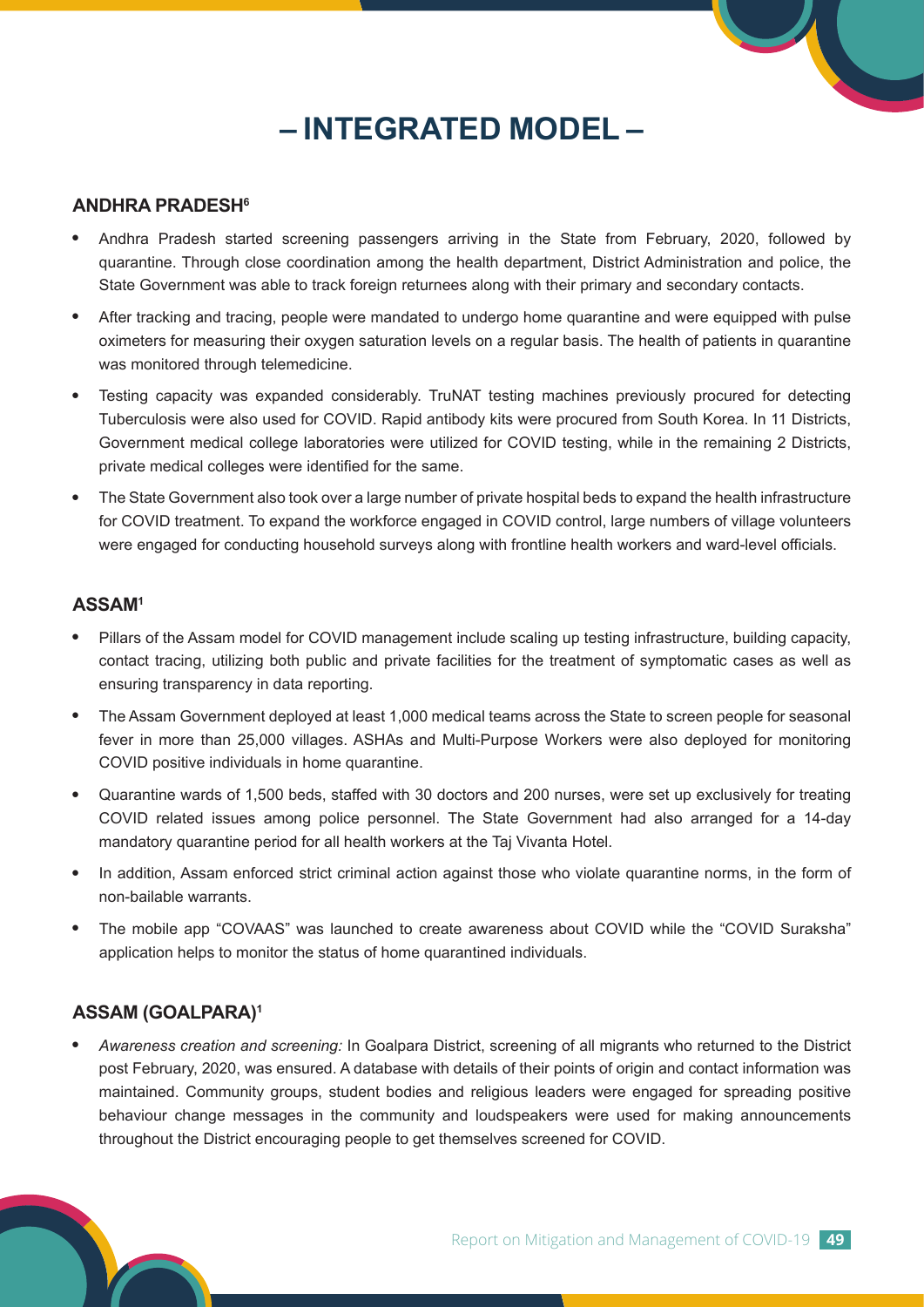- *Governance and staff motivation:* A multi-disciplinary COVID monitoring cell was constituted with officials from various departments. To boost the morale of officers and staff, a #CoronaWarrior #HeroesOfTheDay series was launched through the social media channels of the District Administration. The work of 1-2 officials involved in COVID control and management in the District was showcased as part of this series on a daily basis. Frontline COVID workers were provided with special 'care kits' and personalized mugs, along with a message from the District Commissioner, to keep them motivated. An additional life cover of Rs. 2 Lakh was provided for medical staff and Safai Karamcharis through Corporate Social Responsibility initiatives under the Pradhan Mantri Jeevan Jyoti Bima Yojana.
- *Volunteering and fundraising:* Under the #GoalparaCares initiative, several small donors contributed food and health kits for the needy. Students volunteered in large numbers to reach out to vulnerable groups such as the elderly to ensure that they have access to basic provisions during the lockdown period.
- *Expanding health infrastructure:* An area-wise database of educational institutions and hostels was developed and many of these were converted into institutional Quarantine Centres. Memorandums of Understanding (MoUs) were signed with private hospitals for providing hospital beds at pre-fixed rates. Separate Intensive Care Units were created for Japanese Encephalitis/Acute Encephalitis Syndrome and COVID cases.
- *Medical supplies:* Chemistry departments of regional science colleges were mobilized for production of hand sanitizers. Self-Help Groups, along with a group of persons with disability, collaborated to produce masks and hair nets using sewing machines provided under the State Rural Livelihood Mission.
- *Education:* A YouTube Channel called #GoalparaCares was launched with modular, structured videos developed by teachers and shared on parent-teacher WhatsApp groups. 'Mission Tarang' - a learning-from-home campaign, was also launched for connecting teachers with officials and providing students with psychosocial counselling.
- *Flood management during an epidemic:* A dedicated team was constituted for flood management at the District level, while another team focused on tackling COVID. With the support of the National and State Disaster Response Forces, people in flood affected areas were rescued and brought to relief camps. In order to ensure adherence to the COVID safety protocol, schools which were not flood prone were converted into relief camps while those with boundary walls in isolated areas were designated as Quarantine Centres. School principals were made ex-officio in-charges of the camps and were provided adequate capacity building. Once the maximum capacity of a relief camp was reached, people were transported through vehicles or boats to another available earmarked centre. Social and emotional learning classes were organized for children in the relief camps and child-friendly spaces were mandated in all camps, along with visits by Anganwadi workers, for ensuring the welfare of young children.

#### **DELHI**

- Delhi adopted a multi-pronged approach including increased testing (5,000 per day to ~20,000 per day), stringent management of containment zones, home isolation for patients with mild symptoms (including provision of pulse oximeters and remote monitoring of vitals by trained nurses) as well as serological surveys.
- Large-scale expansion of COVID specific health infrastructure was also carried out. The Sardar Patel COVID Care Centre, one of the largest facilities of its kind, was inaugurated in Delhi on 5 July, 2020. The 10,000-bedded facility includes two segments - a COVID Care Centre (90% of the beds) for isolation of asymptomatic individuals and a Dedicated COVID Health Centre (10% of the beds), equipped with oxygen support, where symptomatic cases are treated.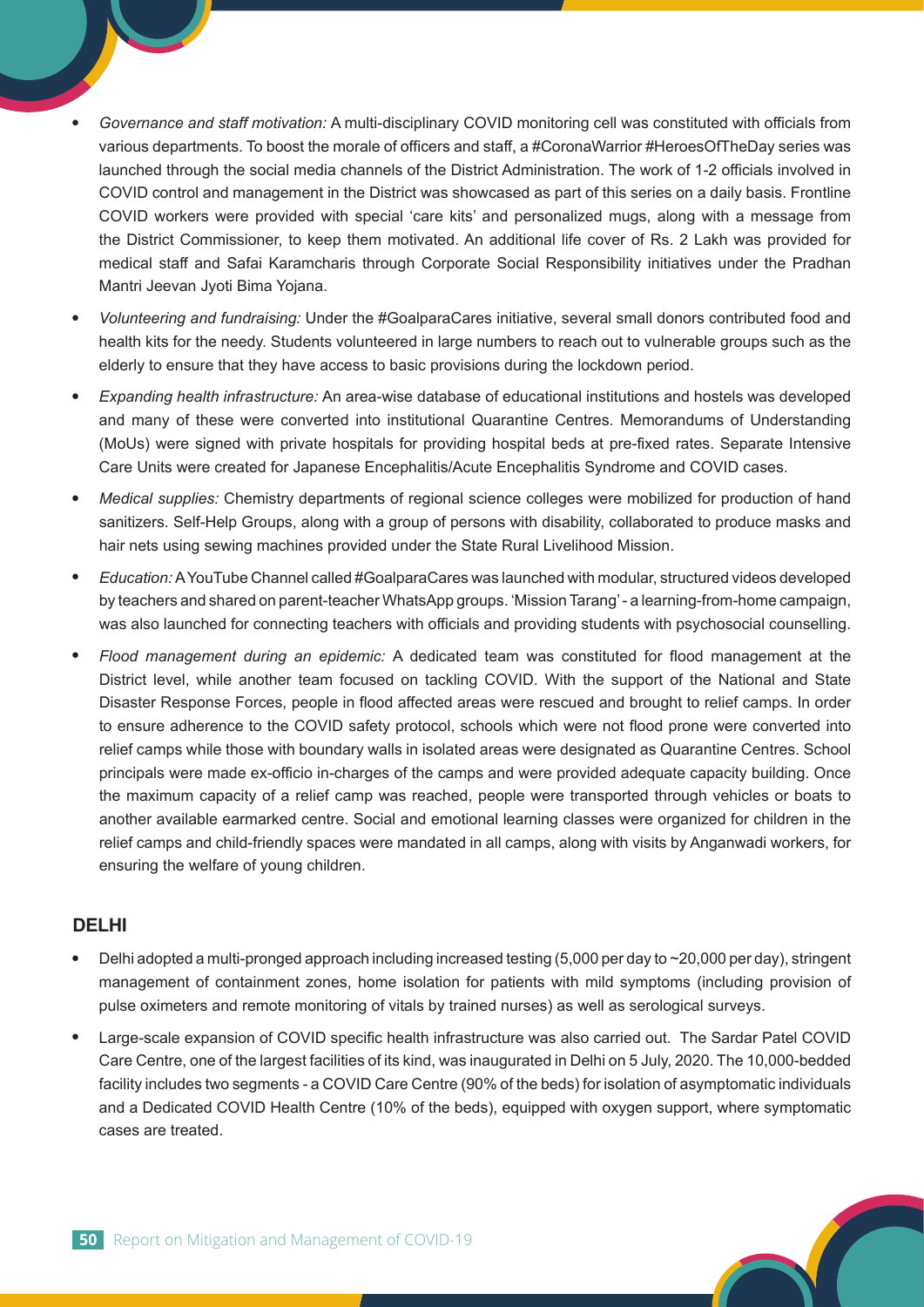- The Indo-Tibetan Border Police is the nodal agency for running the Centre, supported by other Central Armed Police Forces as well as paramedics, assistants and security staff (including a Quick Reaction Team). Ambulances and e-vehicles have been deployed for enabling patients to move inside the Centre.
- For the purposes of monitoring admissions and subsequent care provided to patients, an e-hospital system has been developed which captures the necessary details about patients including information about the ambulances that brought them to the centre, dates of admission, their symptoms etc.
- A 1,000-bedded COVID hospital, with 250 ICU beds, was also built in a record time of 12 days by the Defence Research and Development Organization (DRDO) in partnership with the Ministry of Home Affairs, Ministry of Health and Family Welfare, the Armed Forces, Tata Sons as well as other industry players. DRDO is responsible for the maintenance of the facility. The hospital is run by a team of doctors, nurses as well as support staff from the Armed Forces Medical Services. The hospital is also equipped with a dedicated DRDO-managed psychological counselling centre for ensuring the mental wellbeing of patients.

#### **JHARKHAND5**

- *Governance:* A District COVID-19 control room and helpline were set up in Ranchi for the management of the COVID outbreak. Task Forces were set up for addressing different aspects of the health emergency including perimeter surveillance; mobilization of teams for health screening at the panchayat, block and District levels; home delivery of food and other essential supplies; procurement of medical equipment as well as capacity building.
- *Medical supplies:* Ranchi was one of the first Districts to initiate local production of masks and sanitizers, at significantly lower prices compared to the national ceiling, through collaboration with Self-Help Groups and industry.
- *Public-private Partnerships:* Continuity of non-COVID health services was ensured with appropriate triage facilities. Additional infrastructure, medical equipment and human resources that could be utilized for COVID control and management were identified through consultations with private hospitals. Distribution of hygiene products to beneficiaries of the Integrated Child Development Services network was enabled by Corporate Social Responsibility donations.
- *Helplines:* To connect citizens with relevant Government departments, a variety of helplines were set up for addressing issues related to mental health, child abuse (in association with Bachpan Bachao Andolan) and domestic violence, among others. A dedicated 24×7 helpline was also set up for pregnant women to facilitate issuance of e-passes as well as ambulance and hospital linkages. Further, specific helplines were launched for containment zones so that concerns could be resolved locally.
- *Vulnerability mapping:* A detailed mapping of various categories of individuals with heightened vulnerability during the outbreak and subsequent lockdown period was carried out in collaboration with civil society organizations, frontline workers, local communities and District officials. Depending on their specific needs, social support interventions were provided to senior citizens, including those living in old age homes; transgender persons; people living with HIV/AIDS; persons with disability; prisoners and sex workers.
- *Contact tracing and screening:* Over a two-month period, a large-scale door-to-door screening exercise was conducted, followed by testing of symptomatic individuals and contacts of positive cases.
- *Management of high-risk patients:* A dedicated COVID-19 dialysis centre was established to cater to the requirements of high-risk patients on dialysis, in containment zones, in particular.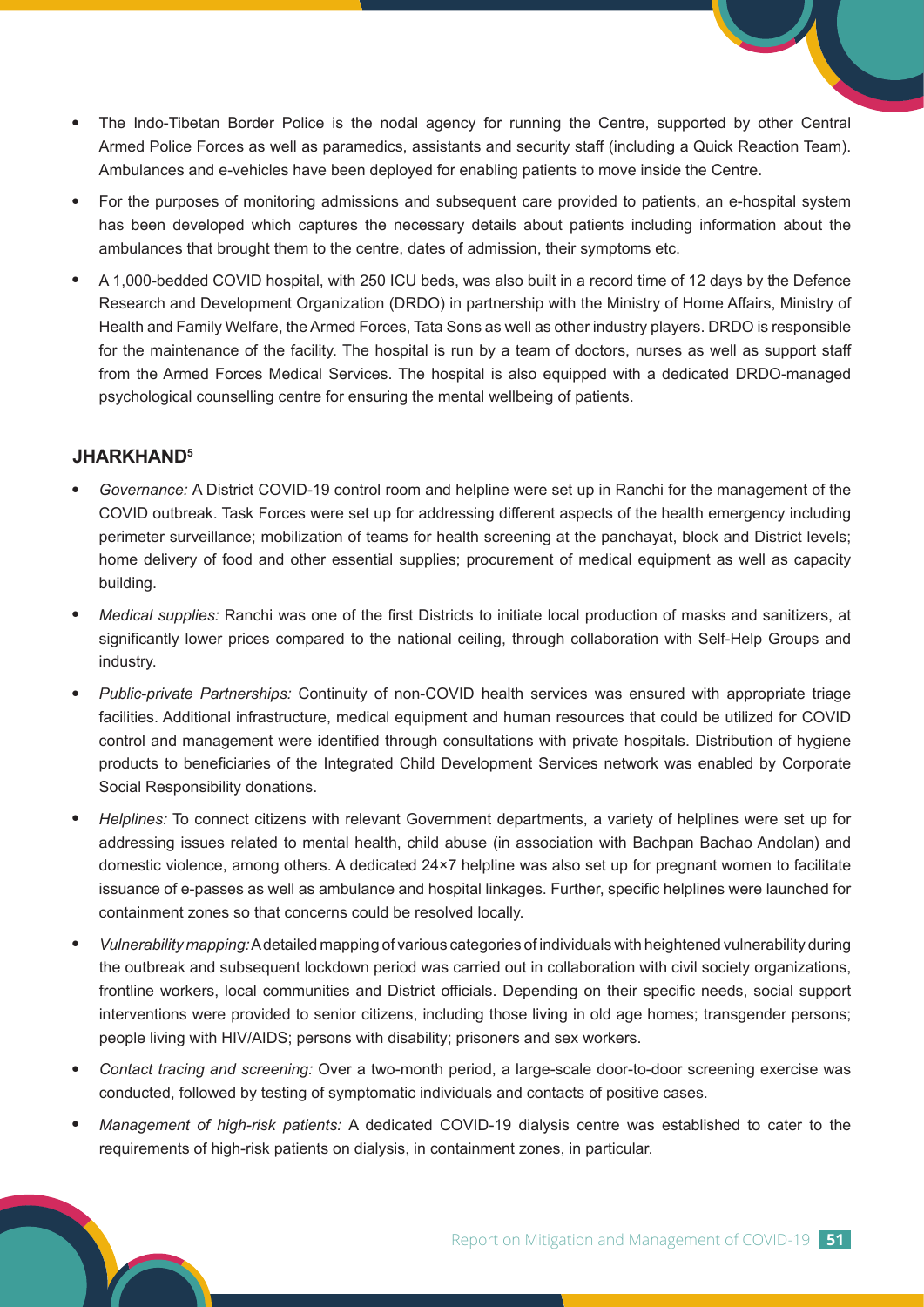#### **LAKSHADWEEP**

- Lakshadweep has adopted an integrated model for COVID control and management, with a special focus on screening, testing and quarantine. The Union Territory began screening passengers early on during the onset of the outbreak in the country. In February, 2020, Lakshadweep had initiated pre-boarding screening of passengers entering its territory by air and sea. Entry of people into Lakshadweep from all ports, except Kochi, was banned.
- For those intending to enter Lakshadweep via Kochi, a 7-day quarantine period was mandated followed by a compulsory COVID test prior to boarding the ship. Upon reaching the Union Territory, passengers had to go through another 14-day period of home quarantine.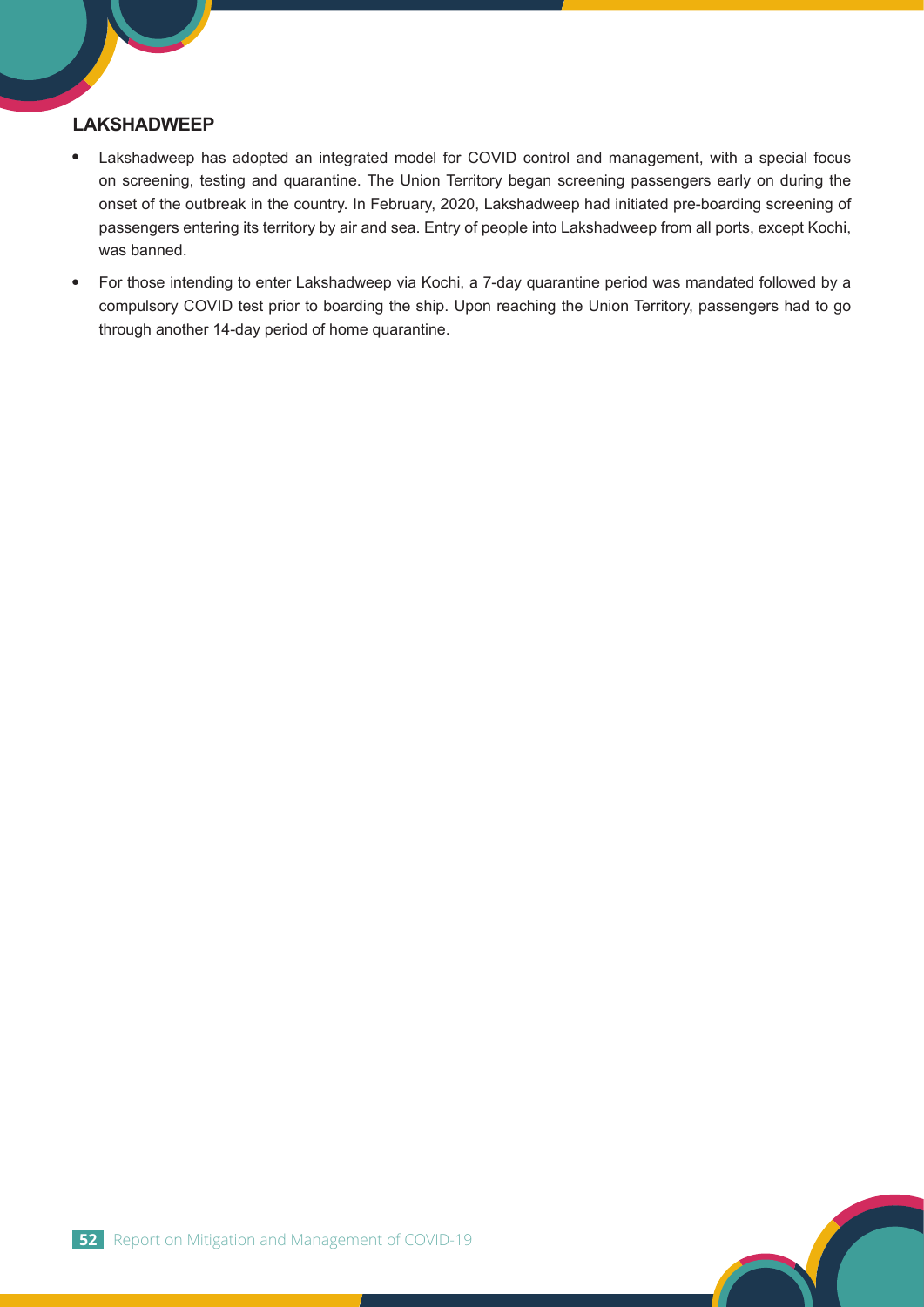## **– WELFARE OF MIGRANT WORKERS AND OTHER VULNERABLE GROUPS –**

#### **Government of India Guideline**

#### **Welfare of Migrant Workers**xvii

Migrant workers are the most marginalized sections of society who are dependent on daily wages for their living, and in times of such distress need sympathy and understanding. Immediate concerns faced by migrant workers relate to food, shelter, healthcare, fear of getting infected or spreading the infection, loss of wages, concerns about the family, anxiety and fear. Sometimes, they also face harassment and negative reactions of the local community. All this calls for strong social protection. As an immediate response, measures to be taken should include, ensuring community shelters and community kitchens, making other relief material available, emphasizing the need for social distancing, identifying suspected cases of infection and adhering to protocols for management of such cases, putting in place mechanisms to enable migrant workers to connect with family members through telephone, video calls etc. as well as ensuring their physical safety.

#### **ASSAM1**

- An insurance cover of Rs. 50 Lakh was announced by the State Government for journalists based out of Assam.
- Additionally, all folk artists and Lok Shilpi were provided a monthly sum of Rs. 2,000 for a period of three months.
- For migrant labour returning to Assam, the State Government has implemented several initiatives including the issuance of job cards, supply of food rations for three months and an enhancement of the daily wage from Rs. 182 to Rs. 202 under MGNREGA. Further, the Government has allocated 5 Kg rice per month to all poor families who do not possess a ration card - a measure which is expected to benefit 55 Lakh households.

#### **CHHATTISGARH**

- The administration provided free ration including rice, gram, jaggery and salt during the lockdown period to Below Poverty Line (BPL) households. Above Poverty Line (APL) families were also provided a ration kit at a highly subsidized rate of Rs. 10 per Kg.
- The State Government ensured doorstep delivery of cooked nutritious meals for beneficiaries of the ICDS scheme.
- Further, the State Government allocated Rs. 1 Crore each to all District Collectors for setting up temporary camps for homeless families and non-residents.
- A helpline number was established at the State and District levels for the convenience of registered labour stranded in other states amidst the lockdown and all necessary help was provided to them.

Psychosocial Issues Among Migrants During COVID-19. Ministry of Health & Family Welfare, Government of India. Retrieved October 21, 2020 from https://www.mohfw. gov.in/pdf/RevisedPsychosocialissuesofmigrantsCOVID19.pdf.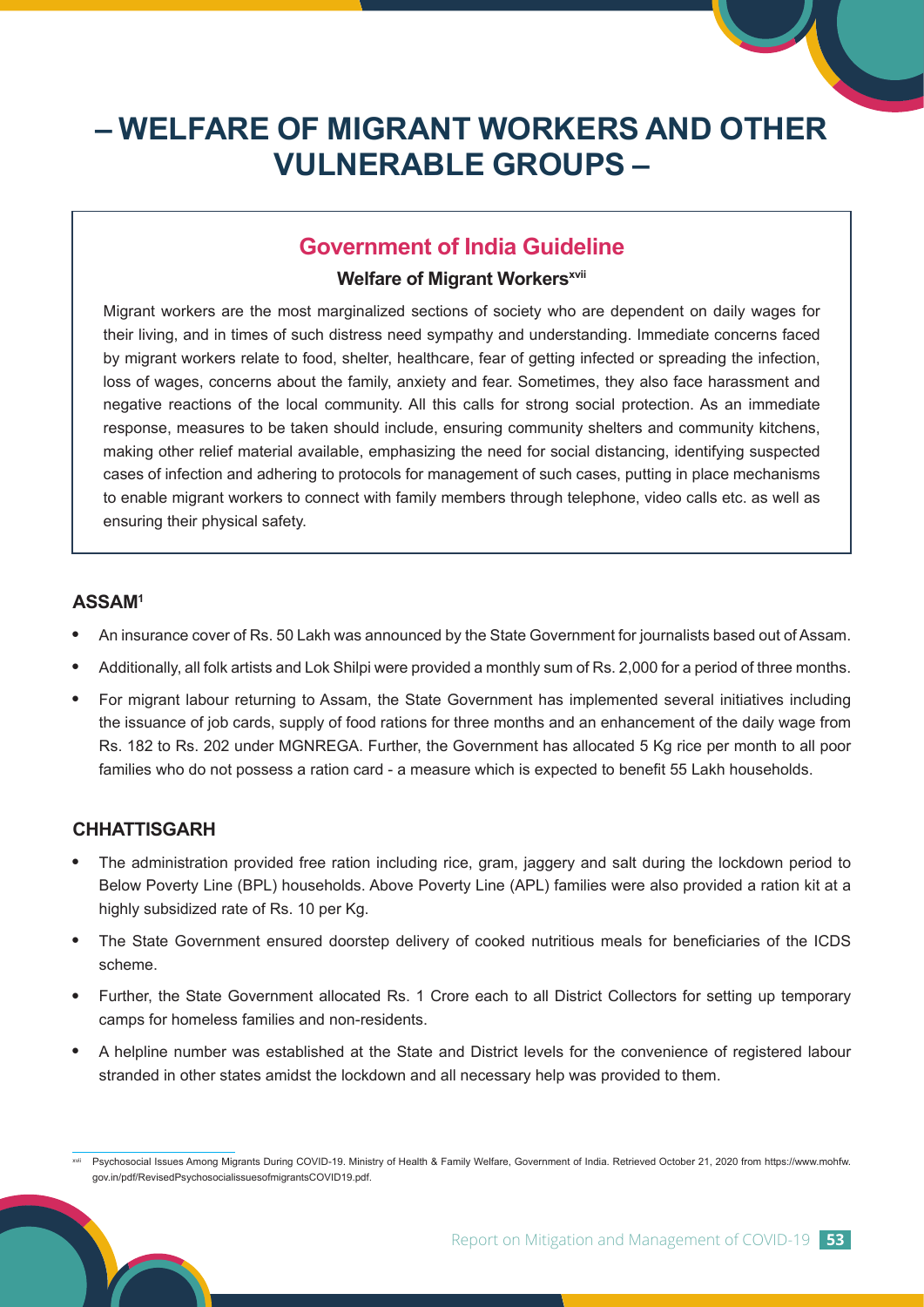#### **GUJARAT8**

- Food grains were distributed to migrant labour without ration cards under the Anna Brahma Yojana while cardholders and labour were provided Direct Benefit Transfers under the Mukhya Mantri Garib Kalyan Yojana.
- The Chief Minister also made an appeal to APL beneficiaries to not avail their portion of free food grains if they could afford to pay for them. Around 30 percent of APL beneficiaries responded to this appeal favourably and their share of food grains were distributed free of cost to BPL cardholders.

#### **MANIPUR13**

- The State Government, in partnership with an Imphal-based NGO, started "Khudol", an initiative for ensuring health, hygiene and food for the LGBTQI+ community, daily wage earners, people living with HIV, adolescents, and children.
- Manipur provided accommodation for the transgender community during the lockdown period and ensured that they are not put into Quarantine Centres for men.
- Manipur's "Khudol" has been listed by the United Nations Secretary-General's Envoy on Youth among the top 10 global initiatives for enabling an inclusive fight against the COVID pandemic.
- The State Government launched a website for connecting with citizens who were stranded in other parts of the country during the lockdown period.
- Additionally, the Manipur Government offered assistance in the form of dry ration, hygiene kits and financial aid (Rs. 2,000 per person) to students and other Manipuris stranded in the national capital after the announcement of the nationwide lockdown. The items distributed were sourced through voluntary contributions.

#### **ODISHA5**

- Odisha was the first State in India to announce that it will take care of migrant workers from other States and provide services free of cost during COVID-19.
- Odisha estimated that around 5 Lakh migrant workers stranded in various parts of the country will return to the State after the lockdown. To address this challenge, the State Government assigned senior I.A.S officers to all Districts as observers for facilitating the care and management of laborers upon their return to the State.
- Crucially, the State activated its Panchayati Raj Institutions and engaged with Sarpanchs in the planning process. Around 6,700 Sarpanchs took an oath to take care of migrant laborers upon their return to the State. Community-based monitoring was carried out by Gram Panchayats and Urban Local Bodies. Powers of the District Collectors were delegated to the Sarpanch in Gram Panchayats within their jurisdiction.
- Returnees to the State as well as their friends and relatives were required to register with the Gram Panchayat. Quarantine facilities were provided free of cost for a period of 14 days. Upon completion of the requisite quarantine period, returnees were offered an incentive of Rs. 2000. Local communities were engaged to facilitate the identification of returnees who had not registered with a Panchayat-level quarantine facility.
- Further, a toll-free number 104 and a web portal were launched for the registration of travellers from the State, within 24 hours of their return. Following registration, individuals were contacted by Government officials for detailed enquiries and medical examination, if necessary. A cash incentive of Rs. 15,000, along with medical care, was also announced for individuals in home quarantine.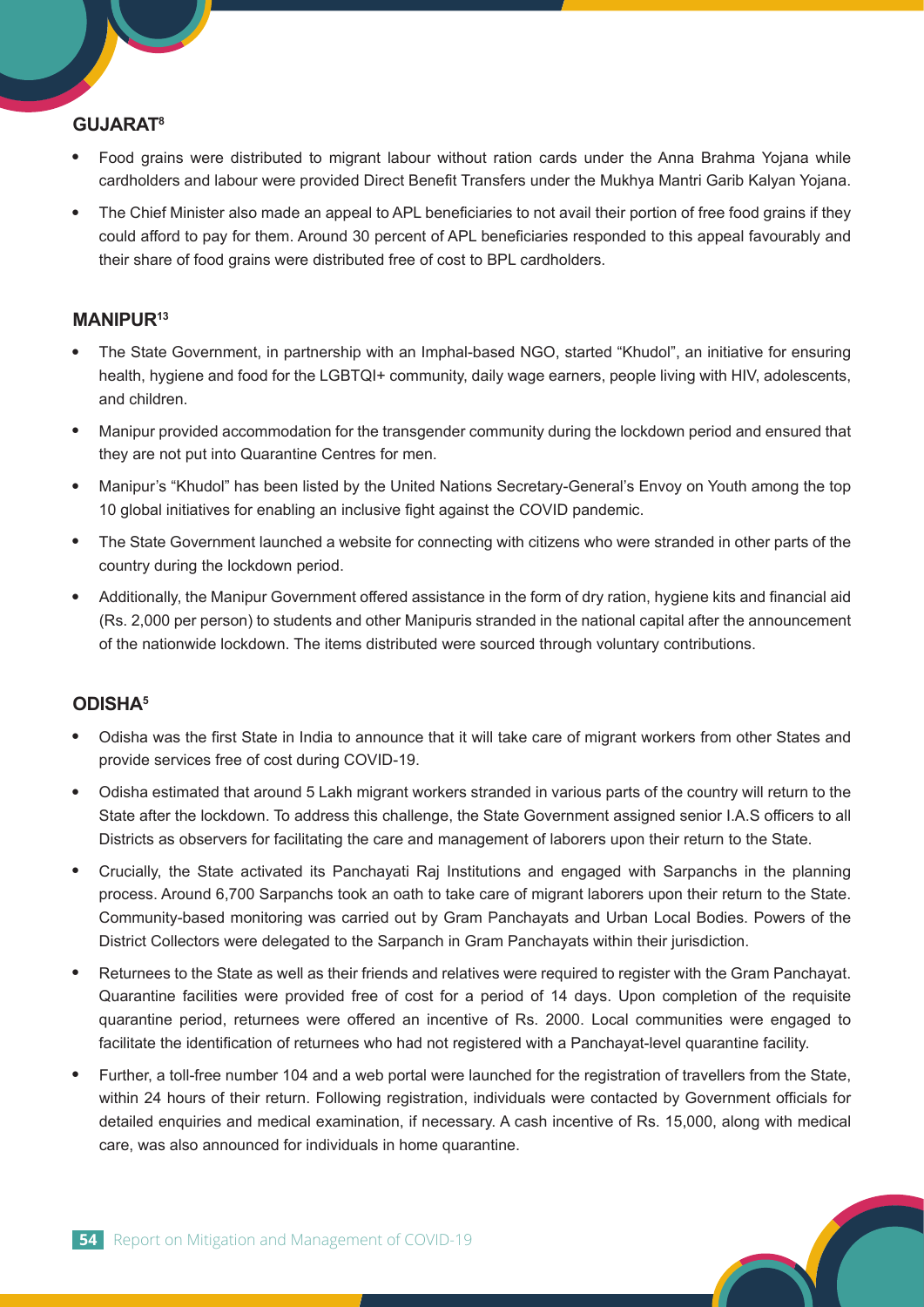- In order to address the needs of the poorest and most vulnerable sections of society in the areas of food security and social welfare, a comprehensive package of Rs. 2,200 Crore was announced by the State Government. This included measures such as distribution of rice for a three-month period and payment of pension under various social security schemes, in advance, as well as financial assistance for construction workers.
- A large-scale Urban Wage Employment Initiative to the tune of Rs. 100 Crore was also launched with the objective of generating employment for at least 4.5 Lakh urban poor families across 114 Urban Local Bodies (ULBs).
- Further, a provision of agricultural loans was made for marginal and small farmers, in particular, and the loan amount was transferred directly to their bank accounts.

#### **UTTAR PRADESH7**

- Several community buildings like Anganwadi Centres, primary schools and others have been converted into community Quarantine Centres. This initiative is led by the Panchayati Raj Department with active participation of Gram Panchayat members and support from frontline workers. Migrants entering villages are screened at entry points and quarantined for the incubation period in these community Quarantine Centres where proper facilities like food and lodging are provided.
- ASHAs have been deployed for tracking migrant workers and their contacts. In fact, the Uttar Pradesh Government deployed more than 70,000 front-line workers for listing the contacts of COVID positive individuals.
- The tracking details are shared by ASHAs and ASHA Sanginis with the Block Community Process Managers and District Community Process Managers. The data is also uploaded on a web portal. A pamphlet or poster is pasted on the migrant's house to enable easy identification and follow-up.
- The list of symptomatic patients is shared with the District Surveillance Officers and State Surveillance Officer on a regular basis, who in turn, pass on the information to Chief Medical Officers for taking appropriate action.
- Nigrani Samitis (Vigilance Committees) have been formed in villages under the Gram Pradhan. Samiti members keep in touch with ASHAs and provide her with the details of migrants in their villages.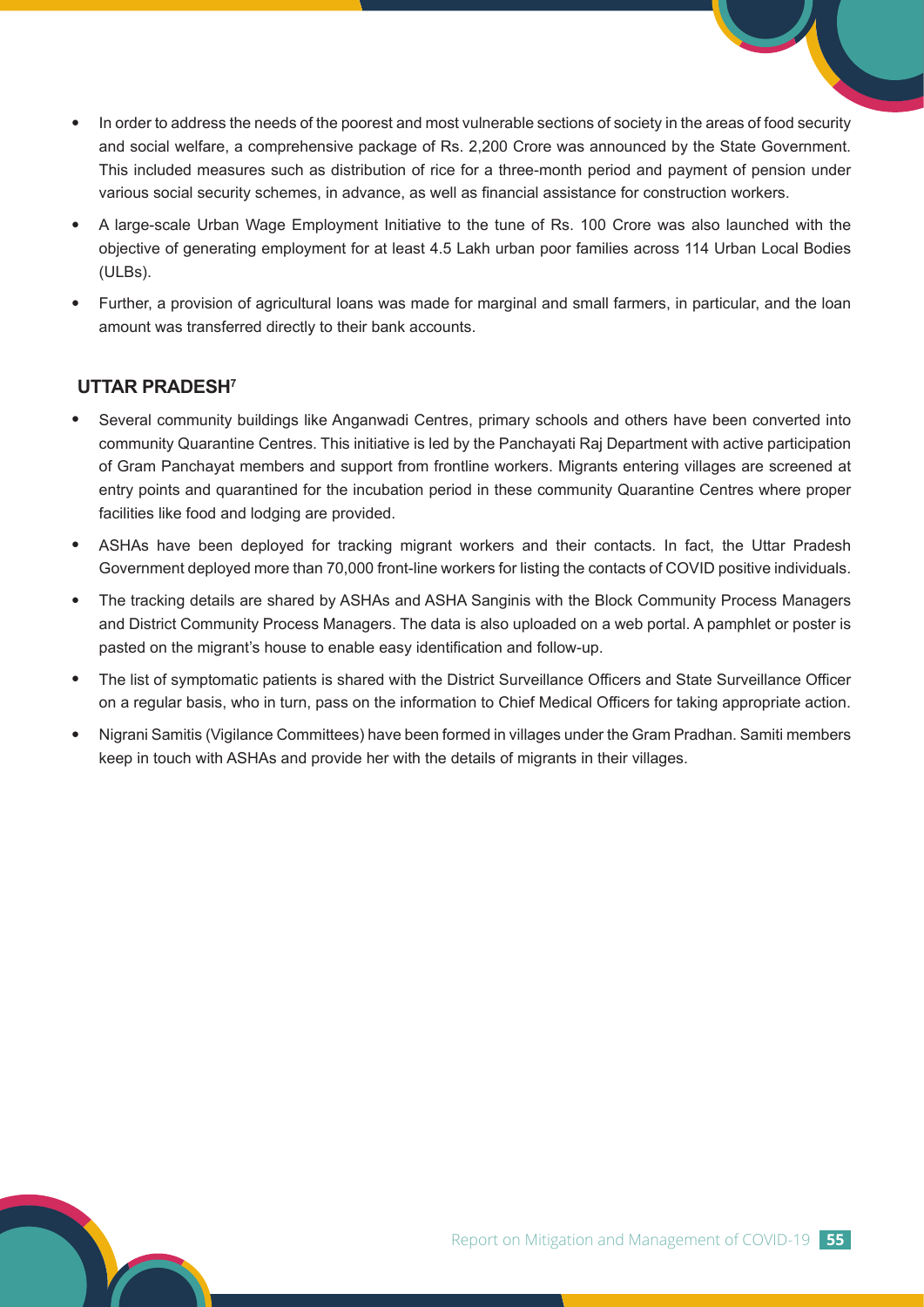## **– OTHER PRACTICES –**

#### **GOA5**

- To encourage those involved with the manufacturing, transportation and distribution of medicines and medical equipment to resume work during the lockdown period, the State Government recorded an appeal and circulated it in WhatsApp groups.
- Appeals were also made through print and other news media which highlighted that such workers were equally important in the fight against COVID as health professionals.
- In cases where workers in pharmaceutical and related industries were forbidden from going to work by Resident Welfare Associations (RWAs), the local administration adopted a mix of persuasion and enforcement. WhatsApp groups were also formed to ensure an immediate response by the administration in cases of overreach by RWAs.

#### **GUJARAT8**

- The entire distribution chain was computerized enabling administrators to monitor the availability of stock and distribution to beneficiaries at all Fair Price Shops (FPSs). Teams were formed to track the movement of trucks transporting food grains from warehouses to FPSs.
- To ensure and oversee that physical distancing was maintained during the distribution of food grains, a Committee was set up in rural and urban areas. One of the strategies adopted by the State Government was to offer specific slots to people for collecting ration from the FPSs using a classification based on the last digit of their ration card.
- Extra days were designated for beneficiaries who could not collect the ration during the specified slot due to unavoidable circumstances. The time slots assigned to beneficiaries was widely advertised and phone calls were also made to inform them about the same. Further, it was mandated that all FPSs display the helpline number prominently for grievance redressal.

#### **JAMMU & KASHMIR4**

- A dedicated helpline, 104, was launched and a separate flowchart prepared on how to deal with calls made to this helpline number.
- Allopathy doctors were engaged with the 104 helpline and tele-counselling was offered to the callers, including psychological counselling.

#### **Jharkhand20**

 The serological survey in Jharkhand was focused not only on the allotted six clusters in each of the ten Districts but also included high-risk and vulnerable groups including those who are immuno-compromised, people living in containment zones, health workers, security personnel, media personnel, industrial workers, farmers and vendors visiting large markets, drivers and municipality workers, bank personnel as well as people living in prisons. The survey included 240 samples from each of the six clusters across the ten Districts and 260 samples from each of the thirteen high-risk groups across the ten Districts.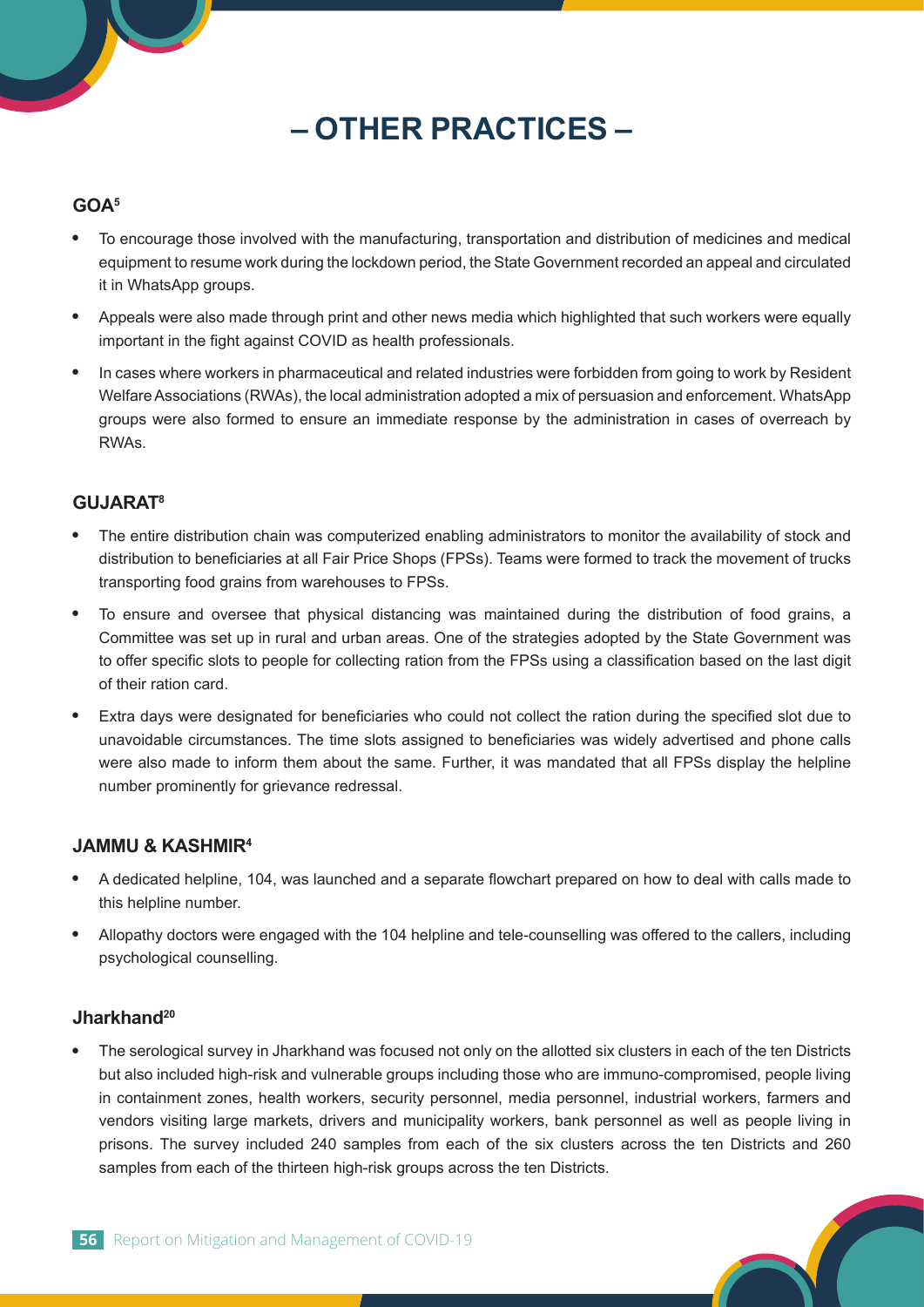#### **MULTIPLE CITIES14**

- Nandyal Municipal Corporation in Andhra Pradesh has arranged mobile handwashing facilities in slum areas where people ordinarily do not have access to hand sanitizer or running water in every home.
- Adopting the 'No Touch Diktat' for COVID prevention, Brihanmumbai Municipal Corporation has devised a wash basin which functions when the foot lever is pressed. Following the principle of 'waste-to-wealth', wash basins have been made out of discarded tanks.
- The Kanpur Automated Response System Phone Line is a unique concept to ascertain the health of the general public through which the respondent is asked seven questions about his/her health. Based on the responses, an assessment is made about whether or not they require medical advice/attention.
- Several cities have operationalized 24x7 control rooms including Bengaluru, Kanpur, Lucknow, Ahmedabad and Hubli Dharwad. These control rooms have been set up to ensure that all queries of citizens can be answered by professionals and also to curb the spread of fake news.
- In Gandhinagar, the Municipal Corporation is creating public awareness on COVID through the garbage collection vehicles' public address system.
- Self-Help Groups in Pauri, Uttarakhand are producing masks on a large scale in coordination with the National Urban Livelihoods Mission.

#### *Disinfection of Public Places*

- Cities have adopted various approaches for sanitization and disinfection of public spaces. City Governments have collaborated with fire departments and utilized fire-tenders as well as water wash pumps to sanitize streets by spraying disinfectants such as sodium hypochlorite.
- Tiruppur, for instance, has implemented a disinfection tunnel, which has now been adopted in numerous cities at agriculture/vegetable markets.
- For efficient geographical coverage, cities of Rajkot and Surat have adopted high-clearance boom sprayers (normally used in agricultural fields).
- In Muzaffarpur, sanitisation is carried out through use of fogging, anti-larval spray and disinfectants. Patna Municipal Corporation has been conducting sanitisation of public places such as banks, hospitals and buses using jetting machines.

#### **ODISHA5**

- Over 1,300 Self-Help Groups have helped implement the 'Mo Jeevan' pledge to all habitations across the State educating over 1.5 Crore people about public health and hygiene measures.
- SHGs have also been involved with manufacturing masks using their tailoring equipment. Over 65 Lakh reusable face masks were produced manufactured and sold at nominal prices to frontline workers. At least 300,000 masks were additionally distributed free of cost by to the poor and vulnerable. Further, over 7,300 SHGs were involved with kitchen management and provided over 1.9 Crore meals in rural and urban areas during the lockdown period.
- Nearly 600 SHGs helped to establish dry rations, vegetables and fruit shops across the State which catered to the needs of around 400,000 households. In close collaboration with the District Administration, over 500 SHGs procured surplus vegetables from 1,500 farmers for onward trading in local markets and supply to free kitchens managed by SHGs.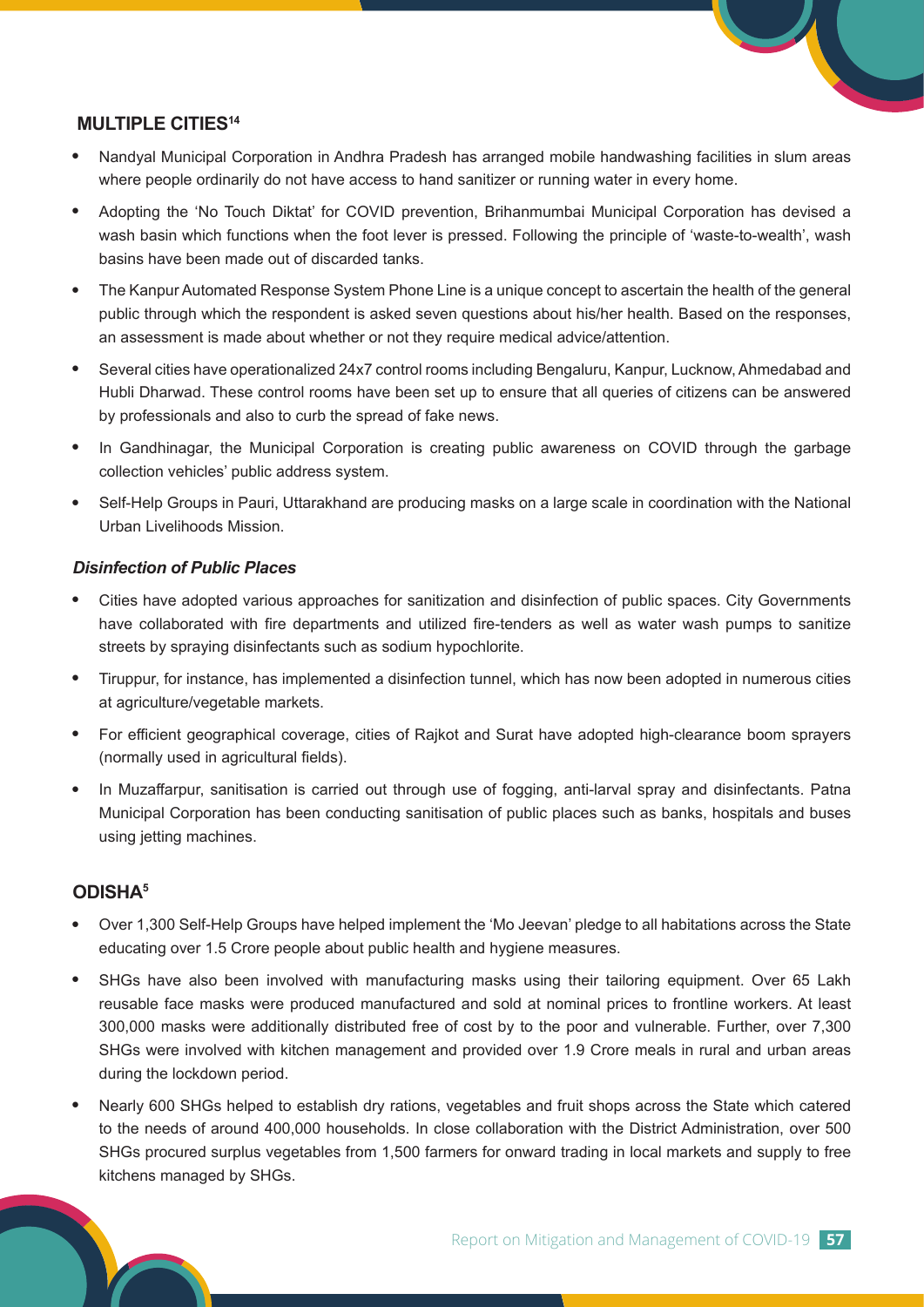#### **PUNJAB21**

- Government improvisation of the procurement operations by leveraging technology, helped to prevent the spread of the disease to villages and to individuals involved in the procurement process. A unified command mechanism was put in place along with ensuring collaboration among all relevant stakeholders.
- The Punjab Government increased purchase centres/mandis from 1,820 to 4,006, thus spreading the procurement operations across a larger number of mandis. This limited the farmer footfall in a single mandi and ensured that farmers did not have to travel far from their villages.
- Over 5 Lakh people (farmers, arthiyas, paledars, health officials, procurement agency officials, mandi board officials, policemen and truck drivers) worked every day in the mandis by observing social distancing protocols. To maintain social distancing, each mandi yard was divided into 30 ft x 30 ft blocks, which were large enough to accommodate a heap of wheat (up to 90-110 quintals) including its mandi operations. 'Procurement by Invitation' was introduced by issuing mandi and date specific Arthiya Kissan Passes. These passes ensured staggered and uniform arrival of wheat in the mandis.
- Regular sanitization of mandis was carried out and optimum supply of masks, sanitizers, soaps and water was ensured.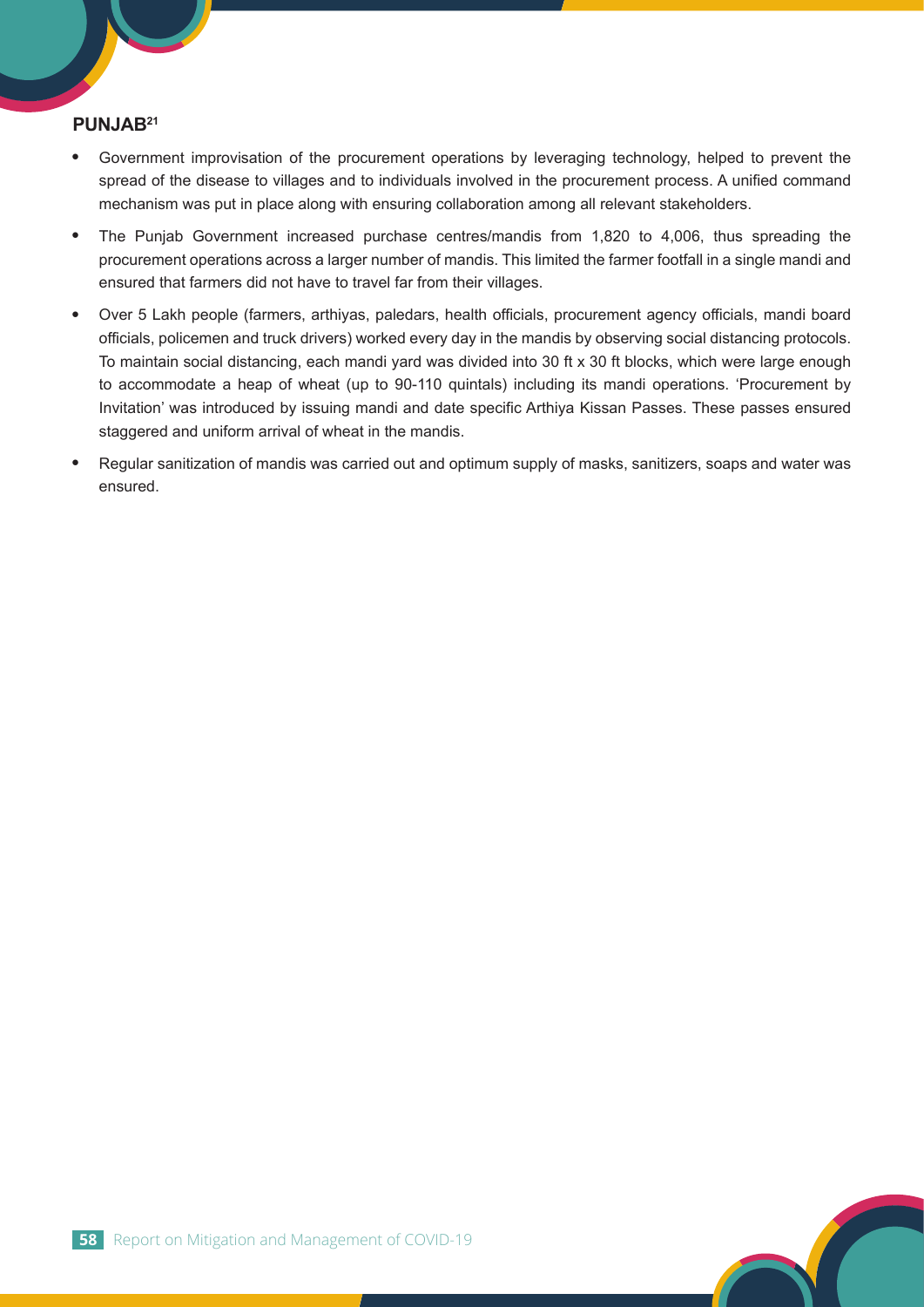## **– REFERENCES –**

- 1. Best Practices by Assam for COVID-19 Management and Mitigation. Government of Assam.
- 2. Intensive Public Health Survey Week in Jharkhand. Government of Jharkhand.
- 3. Best Practices in UT of Puducherry Combating COVID-19. Government of Puducherry.
- 4. Central Government shares 8 best practices followed by States to tackle Coronavirus outbreak. Ministry of Health & Family Welfare, Government of India. Retrieved October 20, 2020 from https://www.mohfw.gov.in/.
- 5. COVID-19 Case Studies. National Disaster Management Authority. Retrieved October 30, 2020 from https:// ndma.gov.in/en/media-public-awareness/covid-19-case-studies.html.
- 6. COVID-19 Best Practices Manual for Parliamentarians. Swaniti Initiative. Retrieved September 15, 2020 from http://www.swaniti.com/wp-content/uploads/2020/08/COVID-19-Best-Practices-List.pdf.
- 7. Management and Mitigation of COVID-19 in Uttar Pradesh, Community Initiatives and Tracking of Migrants by ASHAs for COVID-19 Community Surveillance in Uttar Pradesh. Government of Uttar Pradesh.
- 8. Management of the COVID-19 Pandemic in Gujarat. IIM Ahmedabad. Retrieved October 10, 2020 from https://www.iima.ac.in/c/document\_library/Gujarat%20Covid%20Response%20Report-2020.pdf.
- 9. TruNat Testing Stations in Jharkhand. Government of Jharkhand.
- 10. Best Practices by Sikkim for COVID-19 Management and Mitigation. Government of Sikkim.
- 11. COVID-19 Management and Mitigation in Uttar Pradesh, Best Practices in Laboratory Support. Government of Uttar Pradesh.
- 12. Best Public Health Practices to Control & Prevent COVID-19 in Haryana. Kumar A. and Karotia D. Retrieved August 19, 2020 from http://medical.advancedresearchpublications.com/index.php/EpidemInternational/ artic le/view/324/265.
- 13. Best Practices Shared by Development Partners for COVID-19 Response. Centre for Science and Environment. Retrieved September 30, 2020 from https://www.cseindia.org/best-practices-shared-bydevelopment-partners-for-covid-19-response-10068.
- 14. Fight Against COVID-19, Sample Best Practices by Urban Local Bodies. Ministry of Housing and Urban Affairs, Government of India. Retrieved October 4, 2020 from https://cdn.cseindia.org/docs/Best-Practices-COVID-Response/1Best-Practices-by-States-and-ULBs.pdf.
- 15. Dhanwantari Rath: Taking Non-COVID Healthcare Services to Peoples' Doorsteps in Ahmedabad. Ministry of Health & Family Welfare, Government of India. Retrieved July 15, 2020 from https://pib.gov.in/ PressReleasePage.aspx?PRID=1636359.
- 16. Geospatial Application in Jharkhand for Identifying Areas of Concern, Quarantine Load and Planning. Government of Jharkhand.
- 17. Co-Bot, Protecting Frontline Corona Warriors in Jharkhand. Government of Jharkhand.
- 18. App-Based Essential Health Services Reporting and Social Vulnerability Mapping in Jharkhand in the Wake of COVID-19. Government of Jharkhand.
- 19. A Unified COVID Data Platform for Uttar Pradesh. Government of Uttar Pradesh.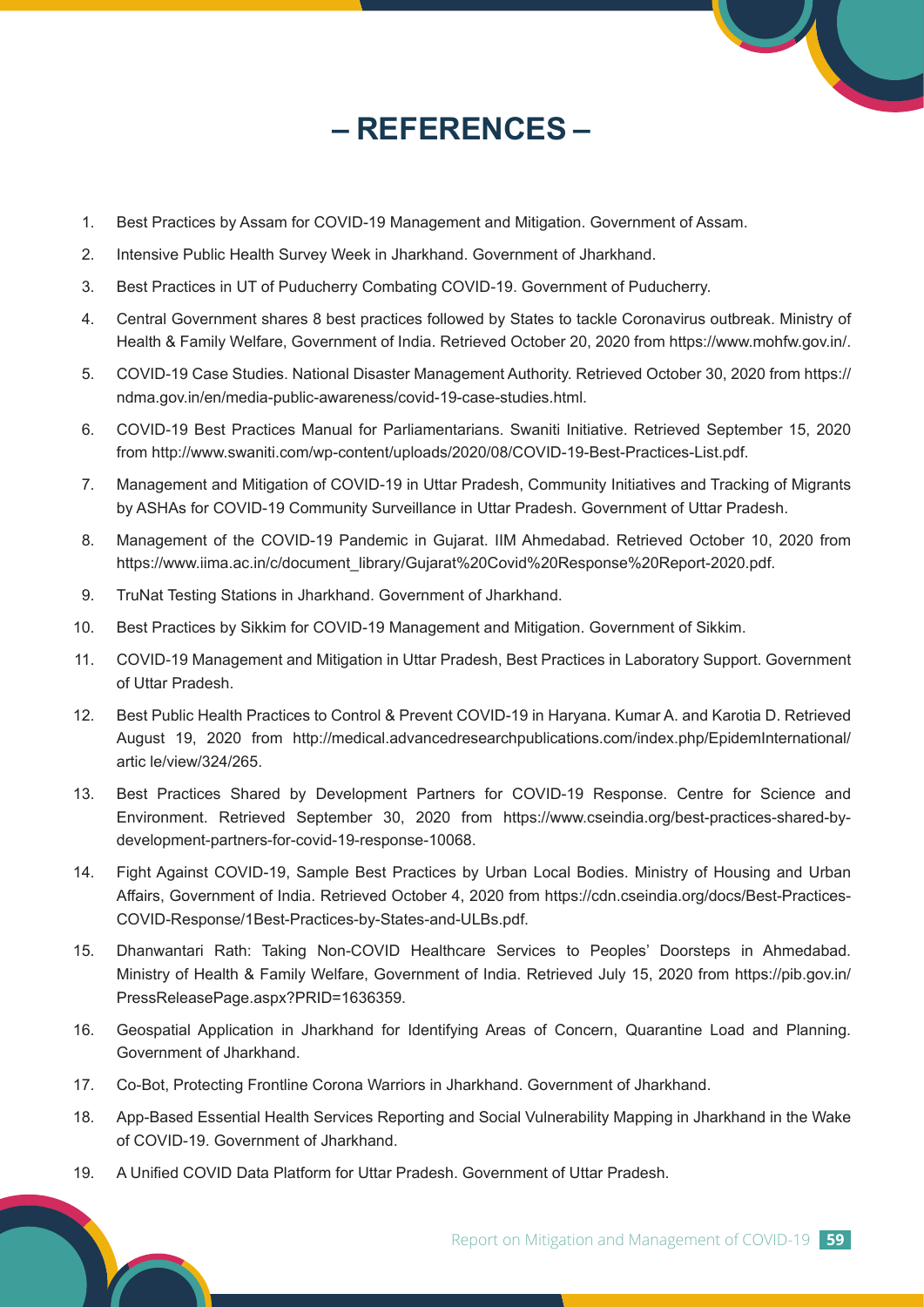- 20. Serological-Surveillance in Jharkhand. Government of Jharkhand.
- 21. COVID-19 Response Report, Agriculture and Wheat Procurement, Initiatives and Policy Measures. Government of Punjab. Retrieved August 22, 2020 from http://covidhelp.punjab.gov.in/Agri\_procurement\_ during\_COVID\_Digital\_release\_Ju ne\_2020.pdf.